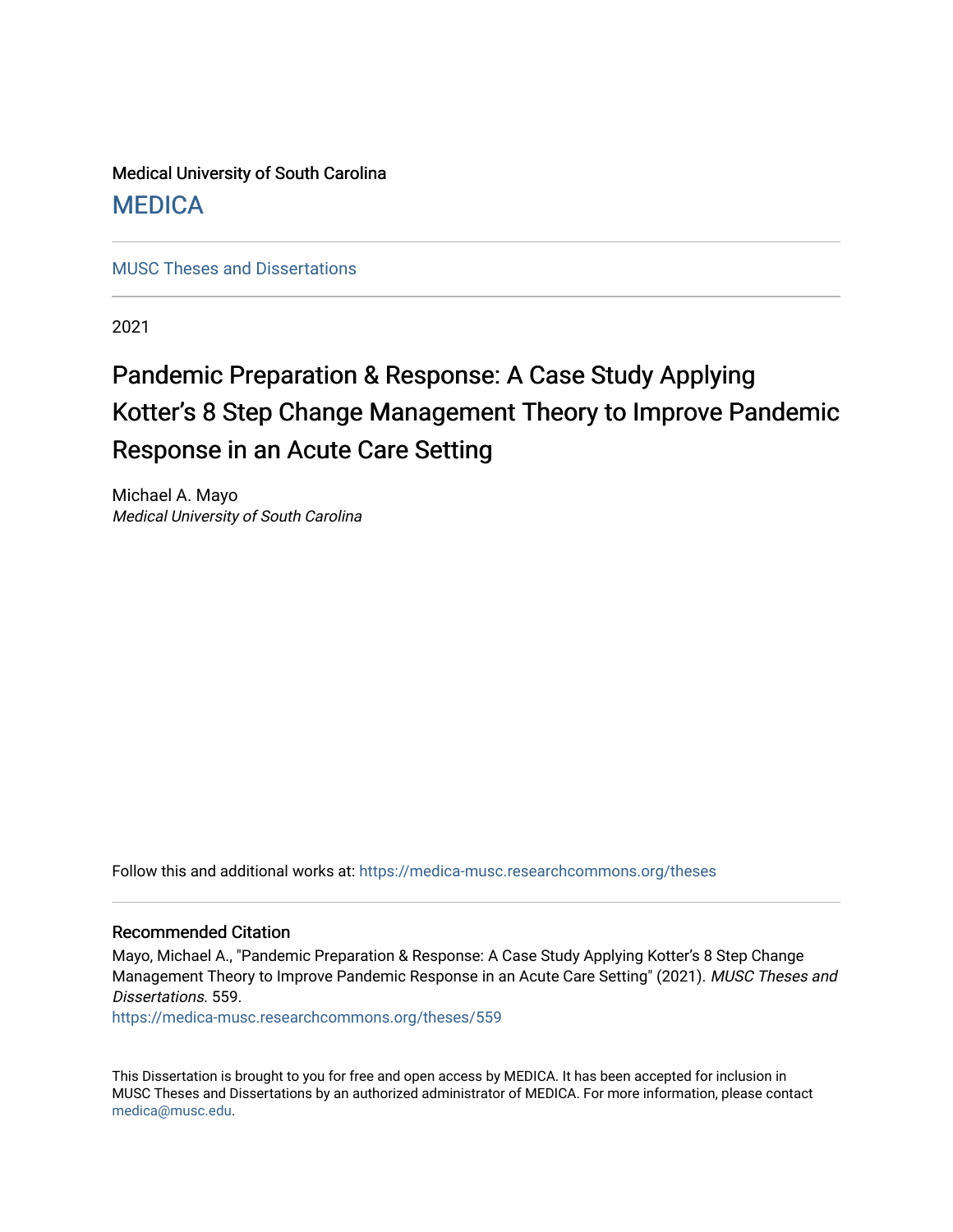**Pandemic Preparation & Response:** A Case Study Applying Kotter's 8 Step Change Management Theory to Improve Pandemic Response in an Acute Care Setting

BY

Michael A. Mayo

A doctoral project submitted to the faculty of the Medical University of South Carolina in partial fulfillment of the requirements for the degree Doctor of Health Administration in the College of Health Professions

© Michael A. Mayo 2021 All rights reserved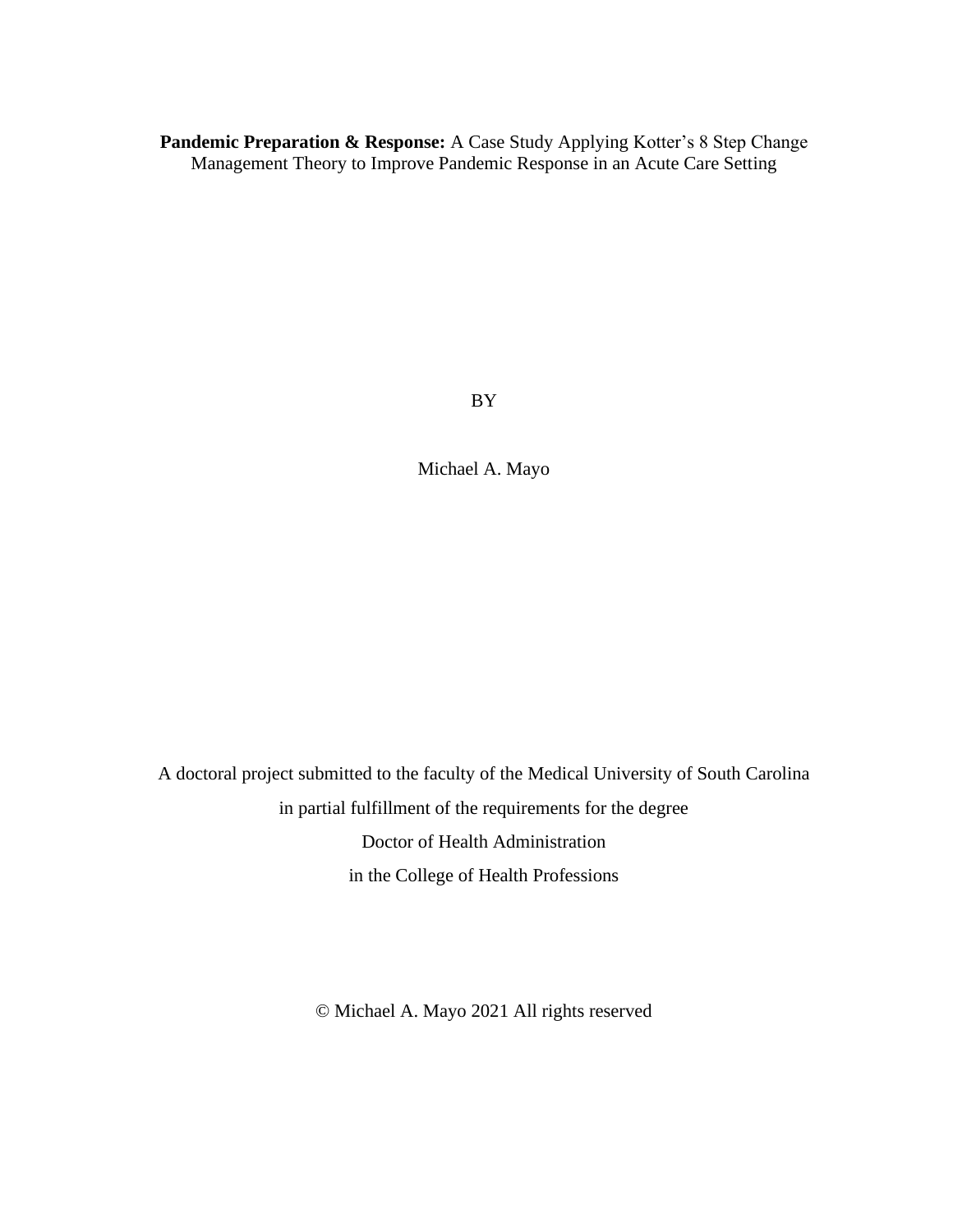"Change is the only constant in life" -Heraclitus, Greek Philosopher

"Leadership has always been difficult, and in the face of a rapidly changing environment, it will only get harder. But it won't be impossible, and it will be essential."

-General Stan McChrystal (US Amy, Retired)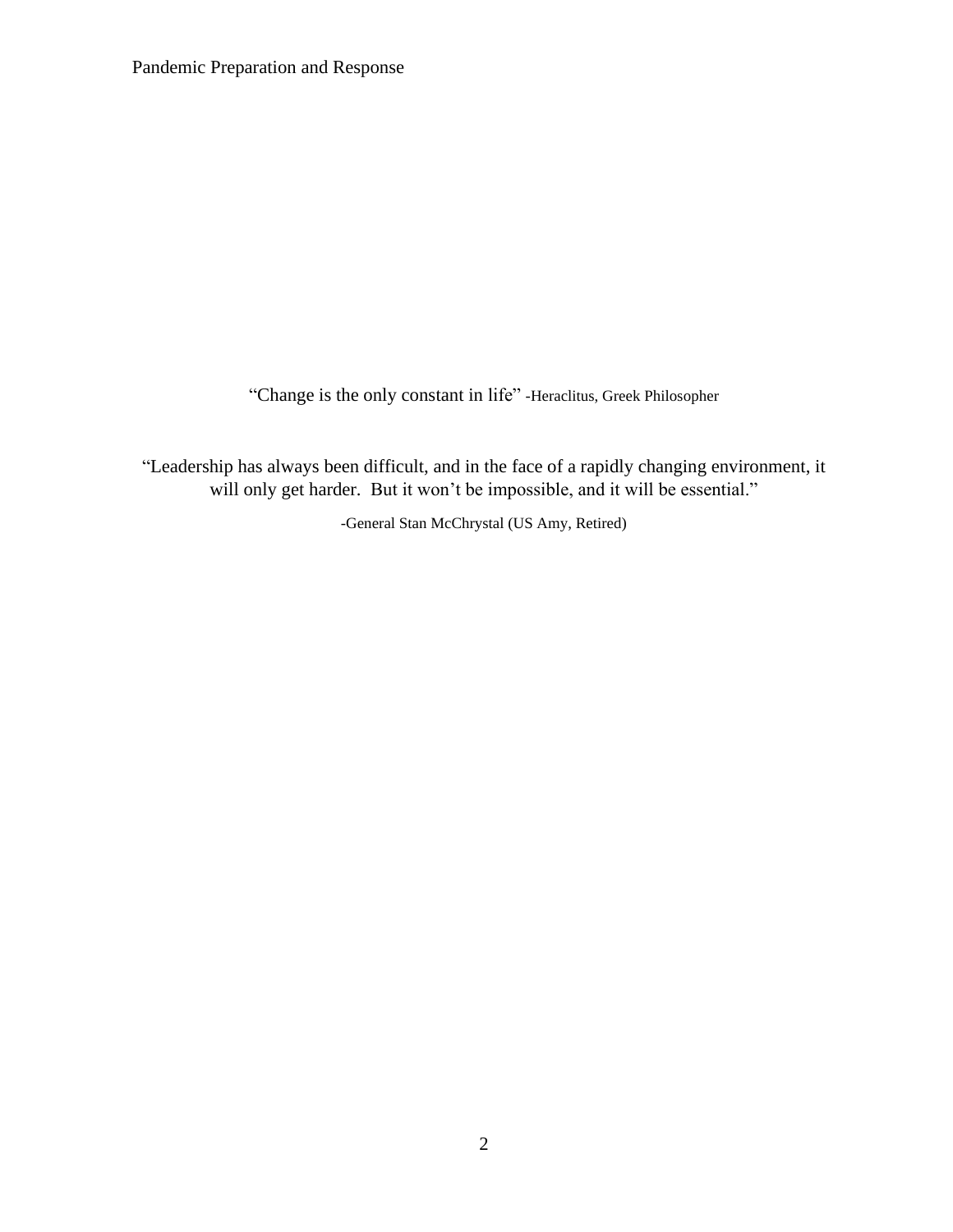**Pandemic Preparation & Response:** A Case Study Applying Kotter's 8 Step Change Management Theory to Improve Pandemic Response in an Acute Care Setting

BY

Michael A. Mayo

Approved by:

|                           |                         | 4/7/2021 |
|---------------------------|-------------------------|----------|
| Chair, Project Committee  | Jillian Harvey MPH, PhD | Date     |
|                           |                         | 4/7/2021 |
| Member, Project Committee | Jami Jones, Ph.D.       | Date     |
|                           |                         | 4/7/2021 |
| Member, Project Committee | Nir Menachemi, MPH, PhD | Date     |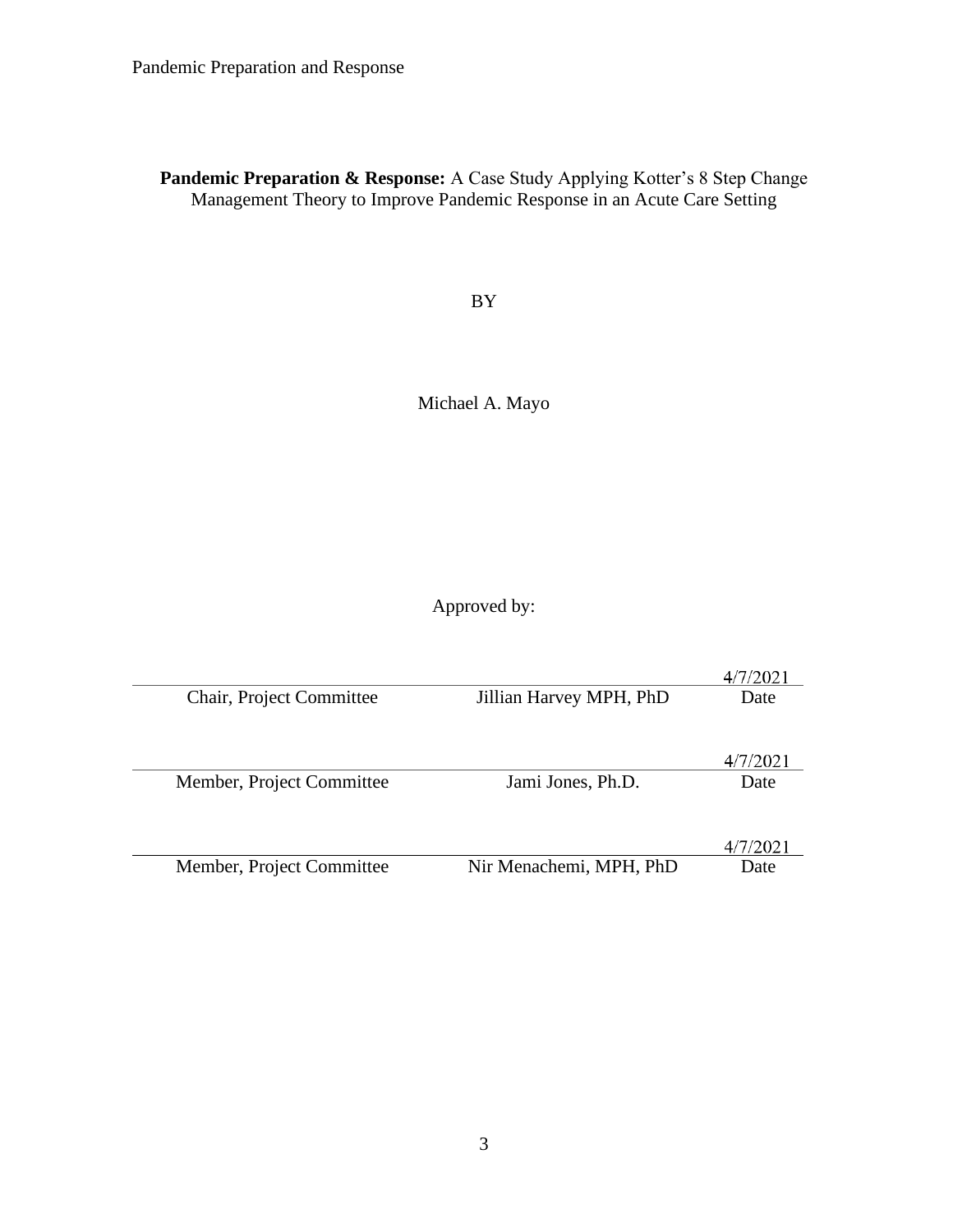Abstract of Dissertation Presented to the Medical University of South Carolina

In Partial Fulfillment of the Requirements for the Degree of Doctor of Health Administration by

Michael A. Mayo

| Chairperson: | Jillian B. Harvey, MPH, PhD |
|--------------|-----------------------------|
| Committee:   | Jami Jones, MSHA, PhD.      |
|              | Nir Menachemi, MPH, PhD.    |

For healthcare CEOs and leaders, much time is spent planning and strategically assessing our organizations' overall health and status. Planning cycles vary from 1 year to 5 years and, in some cases, 10-year plans. However, with the onset of the COVID-19 pandemic, healthcare leaders have been forced to pivot and embrace a sense of resilience. Today, we are leading and making decisions on a day-to-day basis and even hour-to-hour based on the uncertainty and needs of our organizations and communities we serve. The crisis of a pandemic requires leadership to act swiftly and with a cadence of assurance to all. We are learning in a time of crisis that some processes work, and others do not. Leaders must meet immediate needs and make changes to the status quo that drives the best results. Kotter's change management model is an 8-step method for implementing change that can significantly improve operational processes. This case study will demonstrate how change management theory can set the framework and guidelines for a response to a pandemic event and hardwire into a new approach for rapid recovery of operations; thus, creating a standard set of guidelines to meet the demands of future pandemic events, which can assist health system leadership in the future.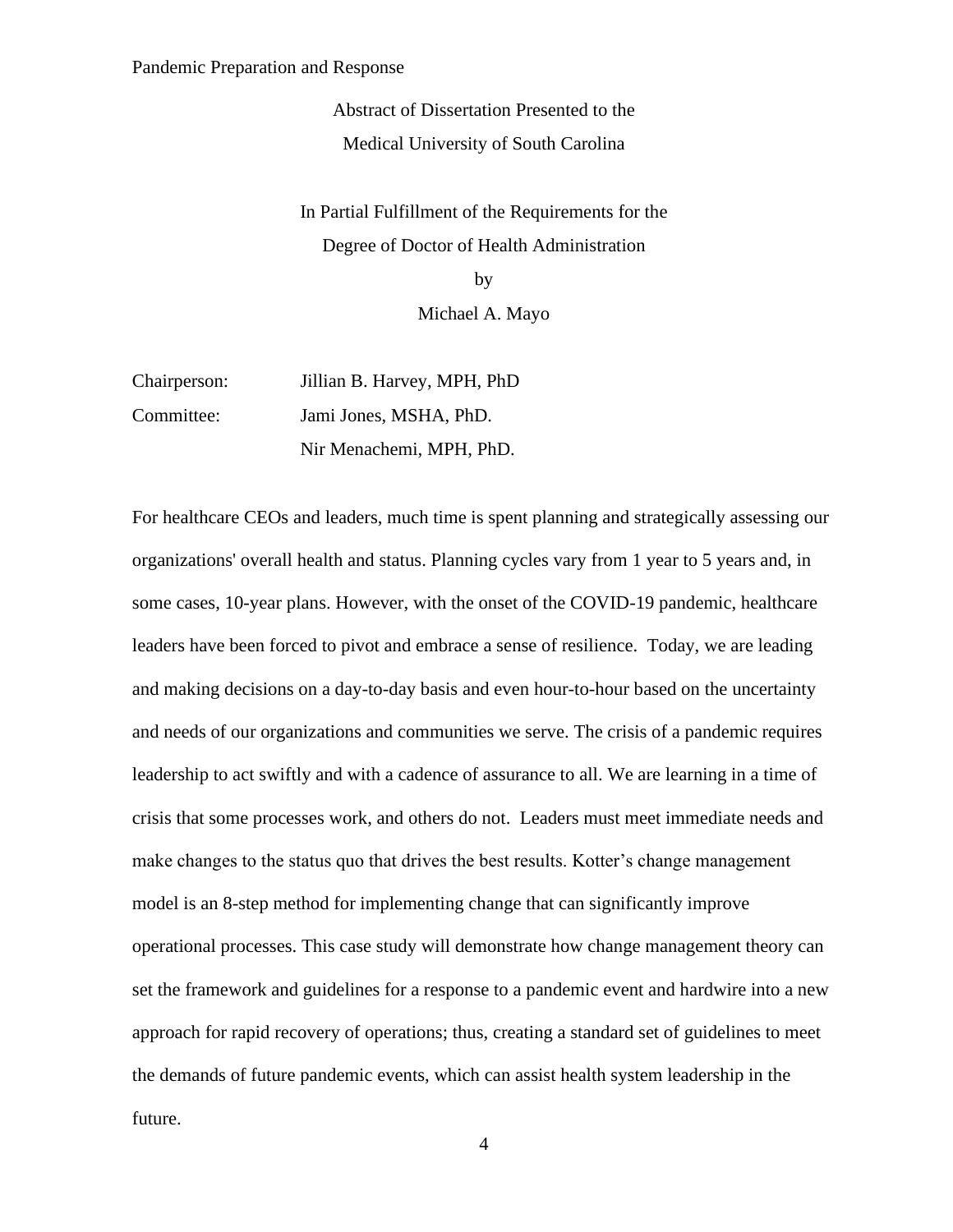#### **Acknowledgements**

I want to express my appreciation and gratitude to MUSC for its commitment to providing a learning environment and the opportunity to study in the School of Health Professions, specifically the DHA Program. Next, I want to thank my Doctoral Project Chair, Dr. Jillian Harvey. She has been a formative influence on me since we first met almost five years ago when I first began to explore pursuing my DHA degree. The insight and encouragement she gave to me on that first meeting have been consistent thought my course of study. She helped me focus and direct my efforts during the writing of this case study. Also, I want to thank Dr. Jamie Jones and Dr. Nir Menachemi for serving on my project committee. To my cohort classmates, I have enjoyed this journey with you, and we will forever be connected having shared this experience. Dr. Kit Simpson, you turned my world upside down by challenging my original project topic, which led to the work presented here. Thank you, Dr. Simpson, for your incredible instincts and insight in steering me to the "subject" I was living in every day.

I want to say a special thank you to my wife, Jennifer. She not only encouraged me to pursue this dream but also gave up many weekends for me to study, proofread dozens of papers and drafts, and patiently listened to my frustrations when trying to balance school and being a full-time hospital administrator.

I dedicate this paper to the outstanding caregivers and team members at Baptist Medical Center Jacksonville who stood on the front line caring for patients during COVID-19. I admire each of you and am honored to serve alongside you. Your actions during this pandemic saved lives, comforted family members, and inspired many to pursue a career in healthcare. You are all heroes!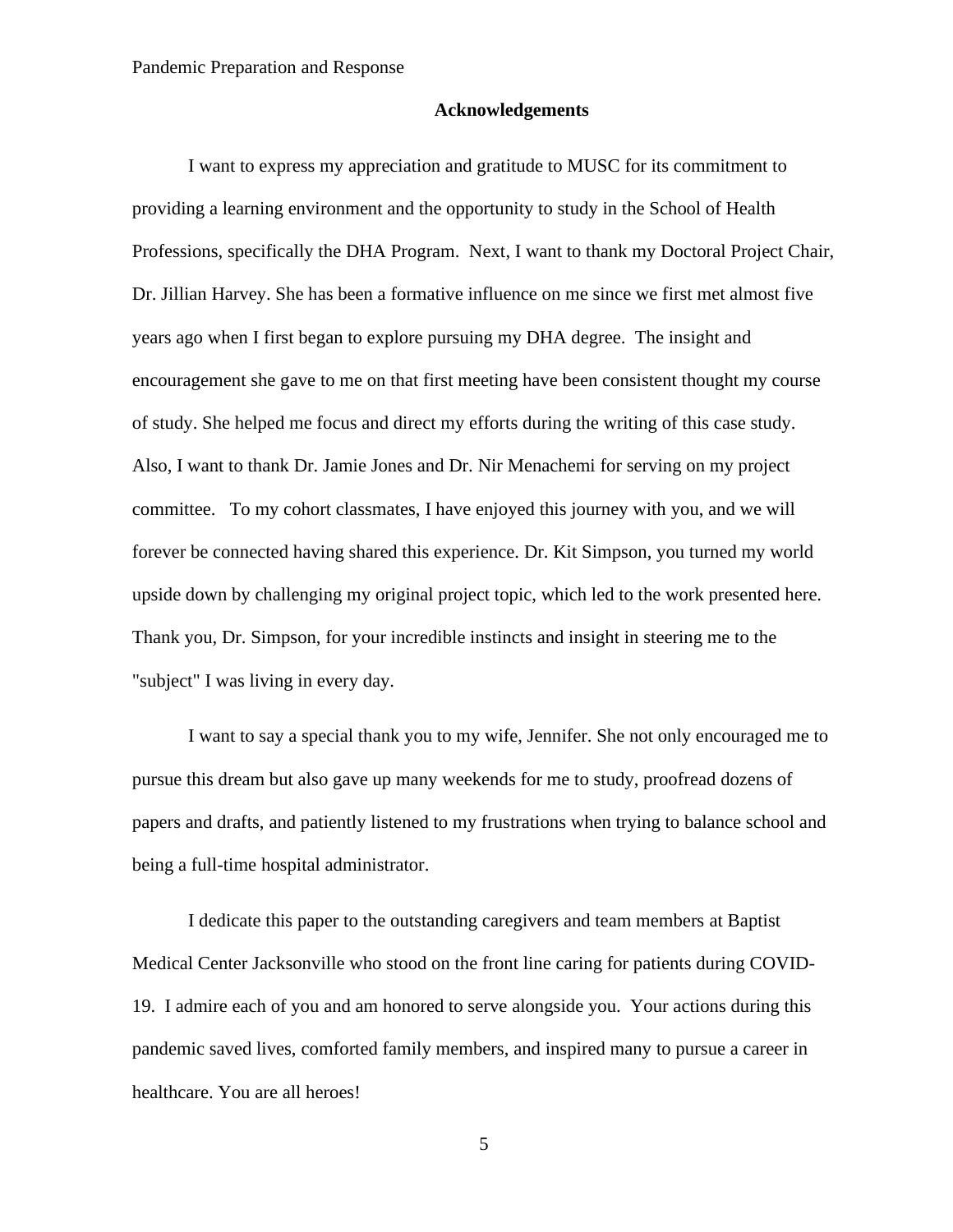# **Table of Contents**

|                          |                                                                                                                                                                                                                                   | Page                                         |
|--------------------------|-----------------------------------------------------------------------------------------------------------------------------------------------------------------------------------------------------------------------------------|----------------------------------------------|
| Abstract                 |                                                                                                                                                                                                                                   | 4                                            |
| Acknowledgements         |                                                                                                                                                                                                                                   | 5                                            |
| <b>Table of Contents</b> |                                                                                                                                                                                                                                   | 6                                            |
| Chapter 1                | Introduction<br>1.1 – Background and Need<br>1.2 – Problem Statement and Relevance<br>1.3– Study Objective<br>1.4 – Research Question<br>$1.5 -$ Study Setting                                                                    | 7<br>$\boldsymbol{7}$<br>8<br>13<br>13<br>13 |
| Chapter 2                | <b>Literature Review</b>                                                                                                                                                                                                          | 15                                           |
| Chapter 3                | Methods<br>$3.1$ – Research Design<br>3.2 - Data Set Description<br>3.3 – Data Analysis                                                                                                                                           | 27                                           |
| Chapter 4                | Article                                                                                                                                                                                                                           | 30                                           |
| <b>Exhibits</b>          | Figure 1 – Kotter's 8 Step Change Management<br>Table 1 – Discussion Topics for Daily Report<br>Table 2 – Predictive Analytical Models<br>Table 3 – Bed Inventory Locations<br>Table 4 – Financial Metrics<br>Table 5 – HICS List | 35<br>37<br>38<br>38<br>43<br>54             |

References 56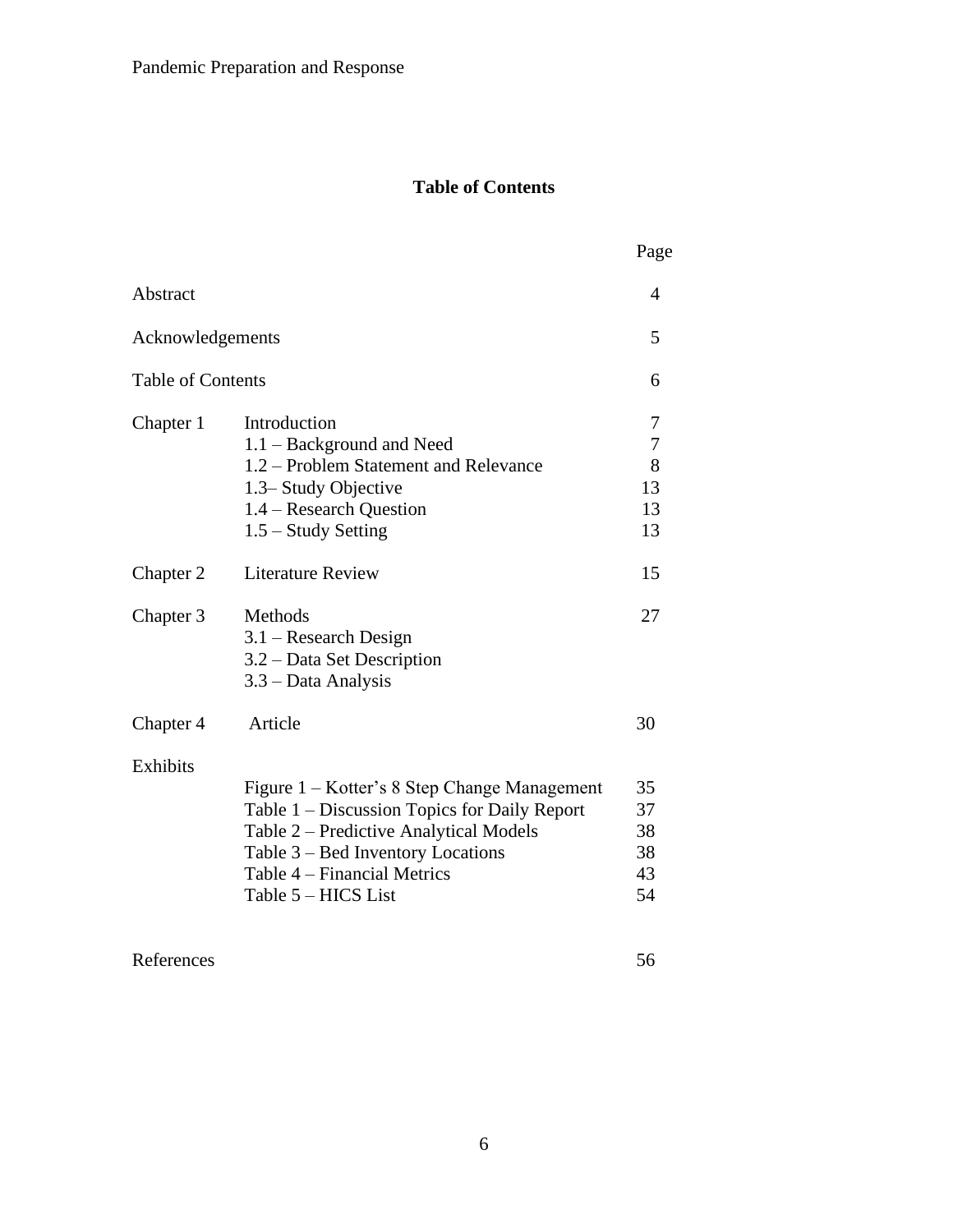#### **Chapter 1 Introduction**

## **1.1 Background and Need**

 Pandemic events come with little or no warning; thus, planning may be limited. However, an organization and its leadership can mitigate the disruption and improve readiness for such events. A pandemic is defined as an epidemic occurring worldwide or over a vast area, crossing international boundaries, and usually affecting many people (Doshi, 2022). Most healthcare systems plan for disasters such as hurricanes or mass casualty incidences (MCIs), usually short-term events met with quick and immediate recovery. Conversely, pandemic events are typically prolonged and inflict specific drain and fatigue on supplies, personnel, and mental focus. Often, anecdotally characterized as a "90-day hurricane". A well-documented plan based on assessing prior pandemic experiences and addressing all aspects of a pandemic event would allow for the development of guidelines or reference manuals for the assessment, response, and recovery needed for a comprehensive readiness plan healthcare system or entity.

 Pandemics have inflicted their strain on the public and healthcare organizations in the past, depending on the severity of the pandemic event, whether in 1957 and 1968 when there was a mild flu outbreak or the more severe as in 1918 Spanish Flu; preparation and response to managing such a challenge with millions of people in need of inpatient and outpatient care (Glaser, Gillian & Thompson, 2002).

 Our emergency plans in the United States are usually equipped to deal mostly with property destruction or a single major event. However, unlike a hurricane, earthquake, or bomb, a pandemic will leave facilities and equipment not destroyed but abandoned, unable to be of value to recover. The people needed to run or operate machinery would be unable to do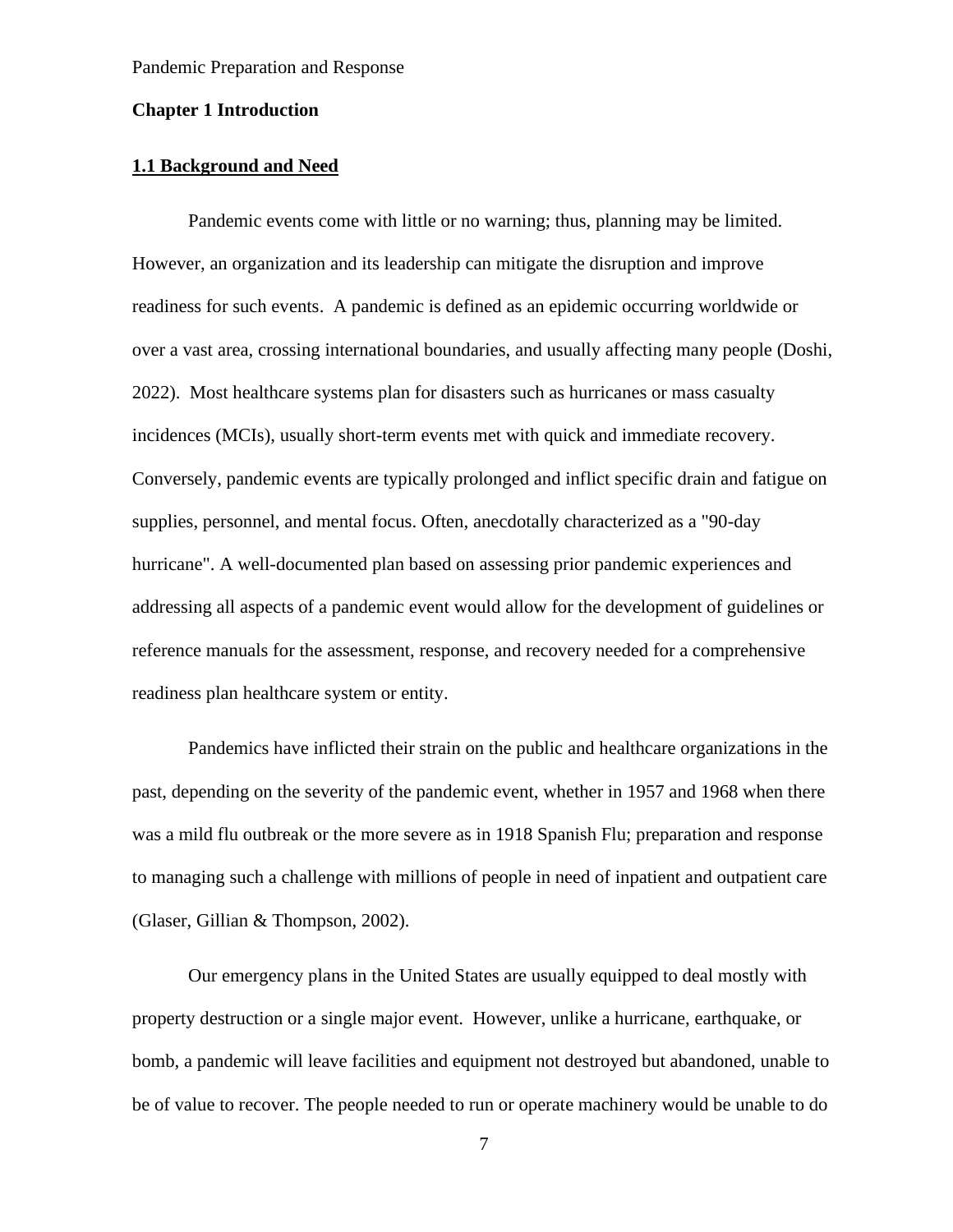so or refuse due to the concerns of contracting the virus. A pandemic is also different in that it would be prolonged and the potential for surges, where the timing and duration are difficult to predict (Levin, Gebbe & Qureshi, 2007). Even with the historical perspective, leaders may not be prepared for events of this nature. Developing a guide or template for action in the event of this magnitude would be invaluable.

#### **1.2 Problem Statement and Relevance**

 Responding to a pandemic event requires leaders to respond with a calm and orderly approach. Coronavirus Disease 2019 (COVID-19) originated in Wuhan, China, and rapidly became a global pandemic, and its impact continues throughout the world at a rapid pace. By late January 2020, the virus had infected close to a million individuals, and the casualties have exceeded 45,000 (Gupta and Federman, 2020). As of March 2021, there are 126,359,540 COVID-19 cases and 2,769,473 deaths worldwide (WHO Coronavirus Disease Dashboard, 2021). In the United States there are 28,859,706 cases and a total of 543,003 deaths (CDC COVID Data Tracker,2021).

The severity and extent of this pandemic have challenged and, in many cases, overwhelmed healthcare systems and front-line caregivers (Adams &Walls, 2020). While densely populated areas are most affected, multiple rural areas are vulnerable as well (Ranscombe, 2020). Preparing to implement measures for an efficient hospital-wide approach to manage the surge of hospitalized COVID-19 positive patients is critical. Lessons learned from this pandemic in assessing, responding, and managing the patient population is essential for healthcare leaders in the future.

On March 11, 2020, the Novel Coronavirus Disease, COVID-19, was declared a pandemic by the World Health Organization (WHO, 2020). On March 13, 2020, a national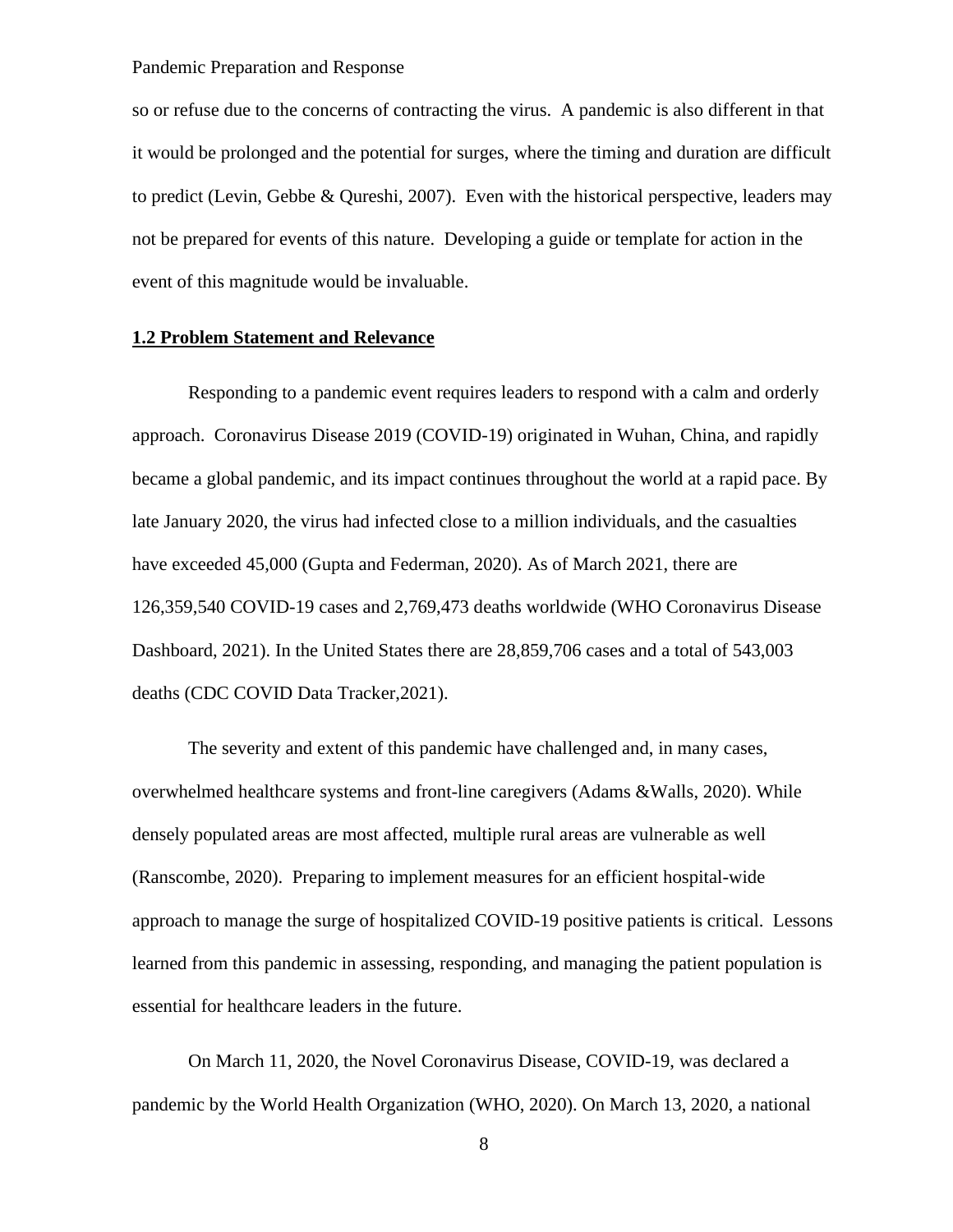emergency was announced in the United States concerning the COVID-19 Outbreak (NCSL, 2020). Pandemic events are not everyday occurrences. However, compared to the types of events that a healthcare organization or hospital system is required to react to and deliver care in the face of adversity, the ability to be prepared and respond to a pandemic event is by nature at the core of what healthcare providers do. Pandemics threaten the population and cause widespread panic and confusion and the severe health risks that accompany such an event. In the course of day-to-day operations, the ability to have a plan, healthcare leaders, and their respective institutions must be prepared. With the widespread impact that overwhelmed many organizations and ill-equipped to respond, a case study of this nature with a deliverable of a step-by-step plan is relevant for survivability.

A vision of the impact a viral pandemic could wage on the U.S. was articulated by former Senator and physician Bill Frist, MD, in an address he made to the National Press Club in 2005 (Alexander, 2020). In his remarks, he outlined how the U.S. has faced outbreaks, including H1N1, Ebola, Zika, and Sudden Acute Respiratory Syndrome (SARS). Many actions were taken post these events to better prepare for the next threat. Even with preparations including the establishment of BARDA, Biomedical Advanced Research and Development Authority, the Centers for Innovation and Advanced Development and Manufacturing, many public health initiatives, and the creation of the Assistant Secretary for Preparedness and Response. While these actions resulted from what was learned from each previous events, most of these outbreaks did not become pandemics. With the emergence of COVID-19, this crisis has tested our systems of preparedness and response capabilities far more significant than before (Alexander, 2020).

Challenges for hospitals and healthcare providers pushed many to their limits. In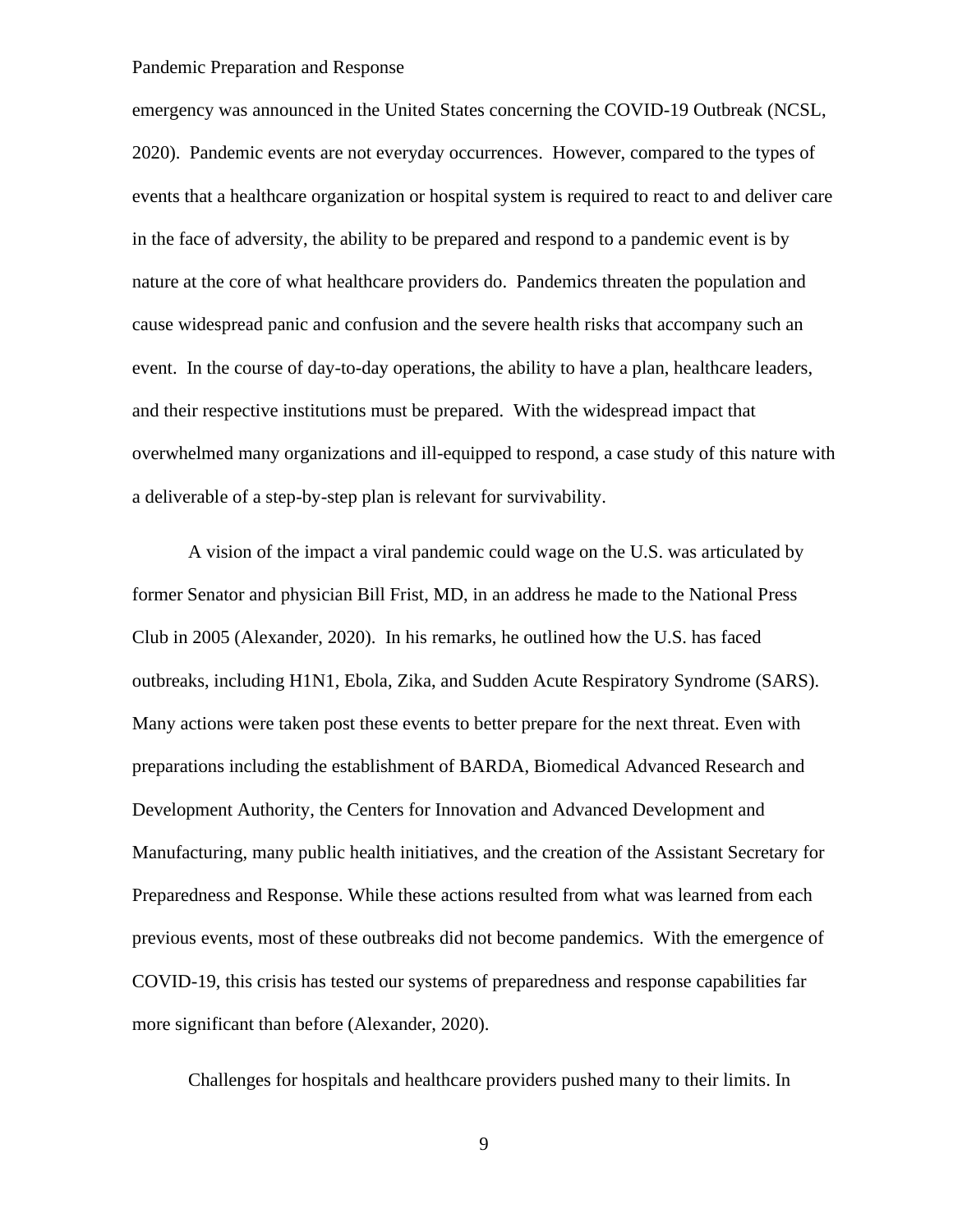contrast, others were able to capitalize on the pandemic to push past bureaucracy to implement the use of advanced technology such as telehealth and launch virtual physician visits via a computer or hand-held device, but all the while concerned as to privacy and regulatory issues (Shachar, Engel & Elwyn, 2020).

In preparation for a pandemic, hospitals need a strategy to manage their space, staff, and supplies to provide optimum care to patients. These logistical and operational duties are challenging in normal time and compound during a pandemic. Specifically, infection prevention measures need to be implemented to reduce in-hospital transmission for patient protection and team members. One critical area is in the operating room, where preparations involve multiple stakeholders and present a significant challenge. Wong et al. wrote about the outbreak response measures of the anesthetic department staffing the largest (1,700-bed) academic tertiary level acute care hospital in Singapore (Singapore General Hospital) and a smaller regional hospital (Sengkang General Hospital). These measures include engineering controls such as identification and preparation of an isolation operating room, administrative measures such as modification of workflow and processes, the introduction of personal protective equipment for staff, and formulation of clinical guidelines for anesthetic management (Wong et al., 2020). Lessons learned for this busy perioperative facility are the preparation that involves considering the different levels in the hierarchy of controls and the different phases of the pandemic. In the Operating Room (OR) setting, these measures include modifying infrastructure and processes, management of staff and patients, infection prevention strategies, and clinical recommendations. The perioperative suite is a complex environment with multiple stakeholders, including anesthesiologists, surgeons, nurses, scrub techs, and vendor representatives. It can be a challenge to align the interests and concerns of all parties. However, the authors believe that these containment measures are necessary to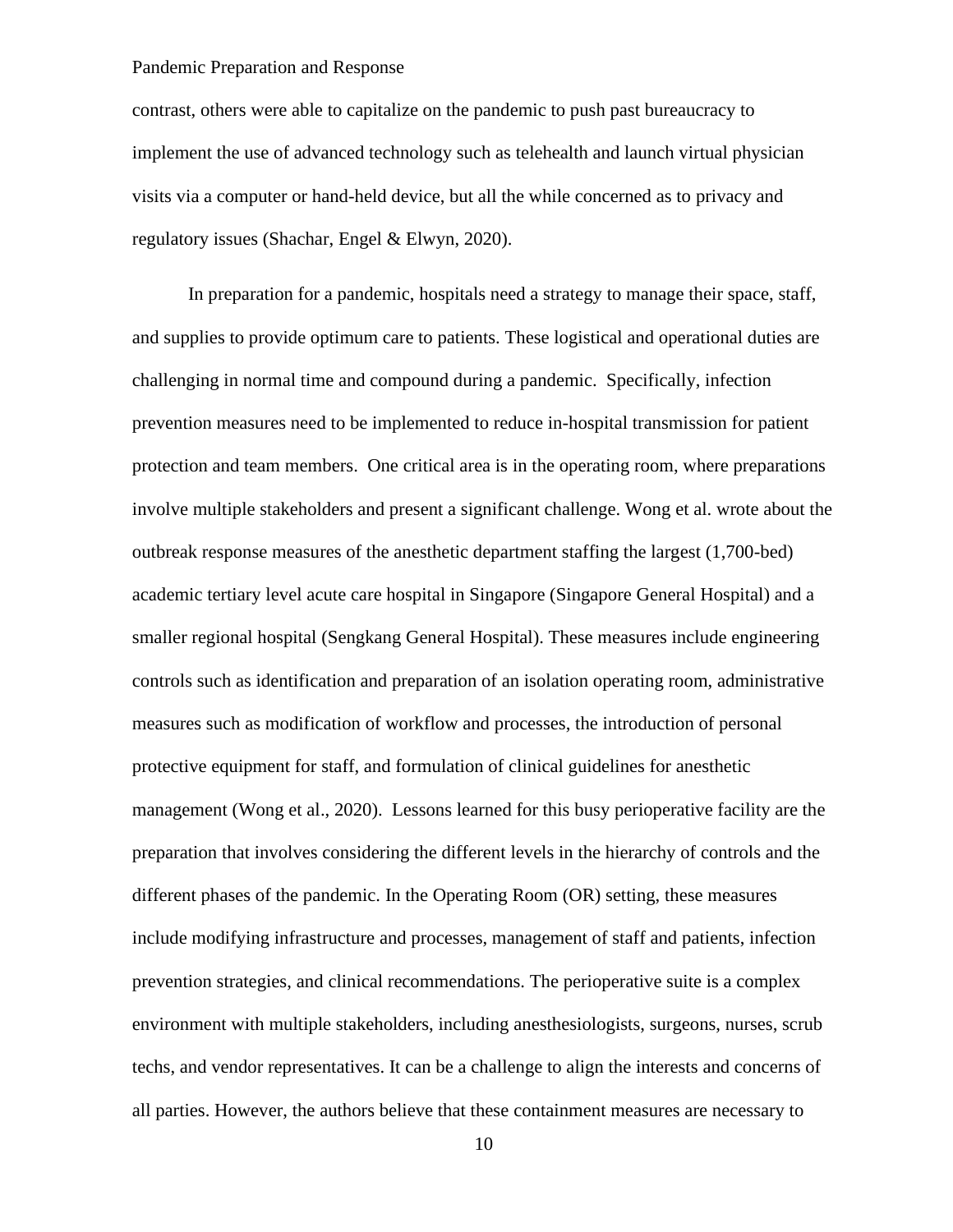optimize the quality of care provided to COVID-19 patients and to reduce the risk of viral transmission to other patients or healthcare workers, which is the critical takeaway (Wong et al., 2020).

A critical operational challenge was the supply chain, PPE acquisition, and necessary supplies that became difficult to secure during the pandemic's height (Francis, 2020). One lesson learned with logistical operations was to consider having a planned agreement with distributors to place trailers with supplies in advance or the early stages of a pandemic event (Neil, 2020).

Accelerating and leveraging innovation was another discovery in these challenging times that may have historically been unable to perceive. Case in point, Intermountain Healthcare was discovering that their infection control professionals collaborating with materials management team members created disinfection processes and protocols which preserved respirators and limited supply of N-95 masks (Harrison, 2020).

These challenges, made evident during a pandemic experience, highlight the reality that change is happening whether or not we are ready. Heraclitus, the Greek philosopher, said, "Change is the only constant in life" (Singer, 2018, p.1).

Therefore, a life-changing event may be an excellent time to implement the change needed to operationalize response plans. Kotter's 8-Step Change Management Model provides the best format that engages and meets the organization's needs and stakeholders. A Harvard Business School Professor and expert on change leadership, John Kotter designed an 8-step model for leading change (Kotter, 2012). Originally, Kotter's change management model was introduced and described in a corporate business context. However, it has been applied to human service organizations and in educational settings (Henry, Hanson  $\&$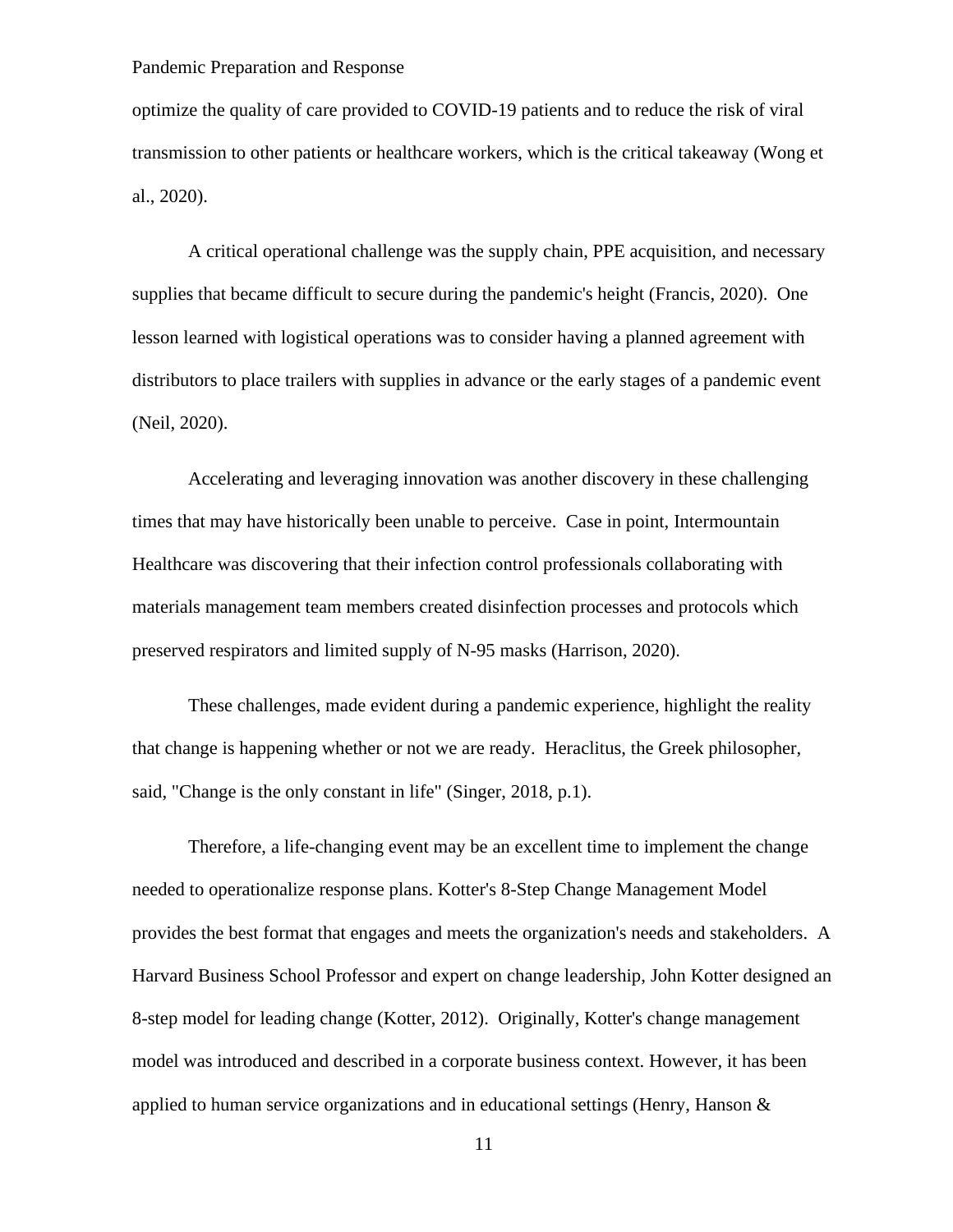Haughton, 2017). The Kotter model's value to a healthcare organization's leadership is that it incorporates multiple themes that underscores effective change management strategies. These include embarking on and streamlining change activities, assessing areas for improvement, and planning, implementing, and incorporating change. The Kotter Change Management Model is a simple approach that allows for direct engagement with key stakeholders in the change process. It is relevant to this study in that preparing for and leading through a pandemic event requires leaders to determine what works, what needs to be implemented and what needs to be changed in deference to how we may have handled a pandemic event in the past. Kotter's model provides a workable framework to make change happen and is adaptable to any setting where change needs to be implemented.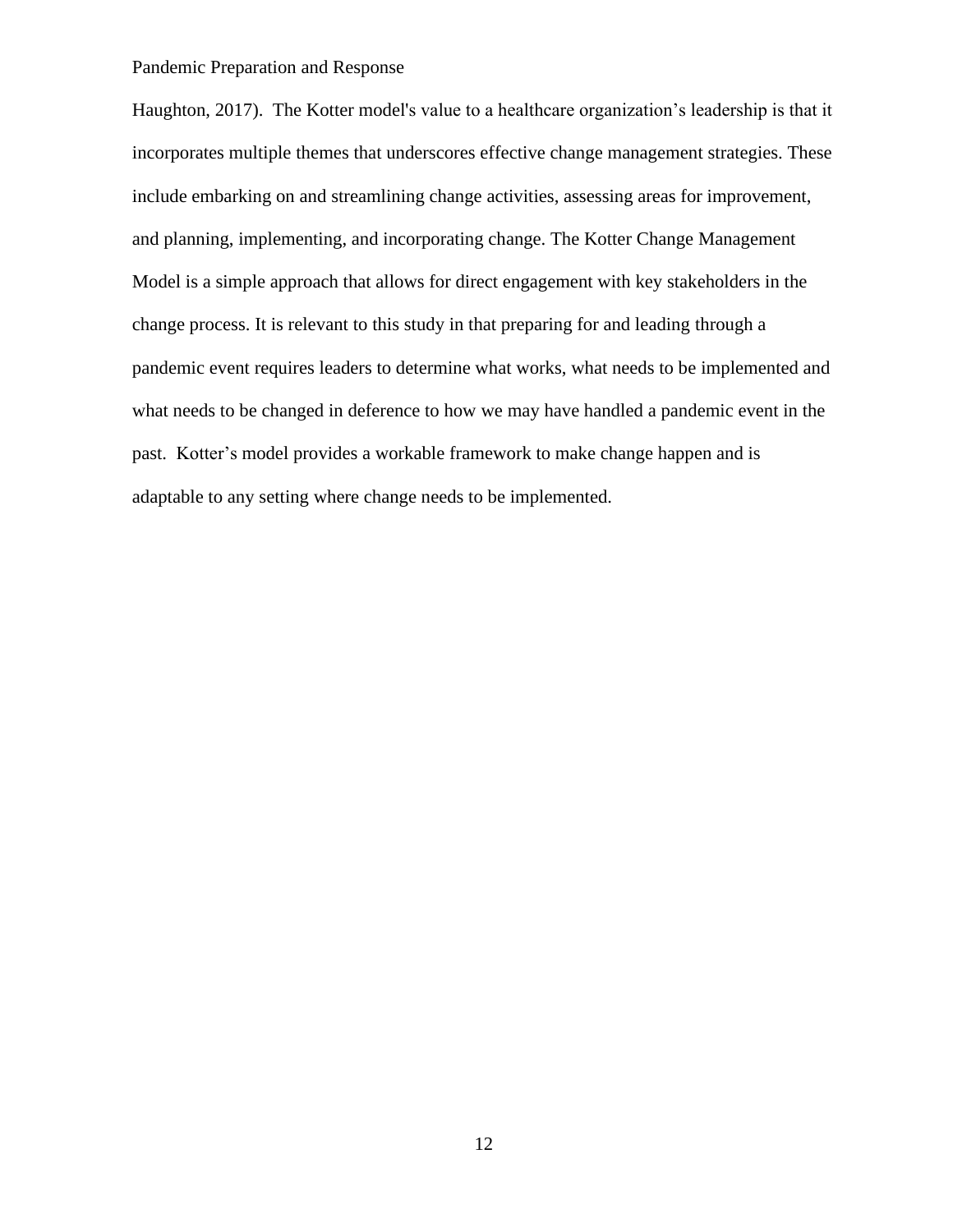#### **1.3 Study Objective**

The objective of this study is to describe the steps in change management theory for assessing, responding, and recovering from a pandemic event experienced during the 2020 COVID crisis. Following Kotter's 8 Step Change Management Theory, create response guidelines for a multi-hospital system to be prepared for future pandemic events.

#### **1.4 Research Question**

How can change management theory be employed in developing guidelines for response to a pandemic event that can be standardized and lead to new processes and rapid recovery of operations?

#### **1.5 Study Setting**

Baptist Health, founded in 1955 and headquartered in Jacksonville, Florida, is a faithbased, not-for-profit health system comprised of 6 hospitals, including the regions only children's hospital, with 1,168 beds, a cancer center, four satellite emergency departments, and more than 200 patient access points of care, including 50 primary care offices located throughout northeast Florida and southeast Georgia. All Baptist Health hospitals, along with Baptist Home Health Care, have achieved Magnet™ status for excellence in patient care. Baptist Health has the area's only dedicated heart hospital; orthopedic institute; women's services; neurological institute, including comprehensive neurosurgical services, a comprehensive stroke center and two primary stroke centers; a Bariatric Center of Excellence; a full range of psychology and psychiatry services; urgent care services; and primary and specialty care physicians' offices throughout Northeast Florida. The Baptist MD Anderson Cancer Center is a regional destination for multidisciplinary cancer care, clinically integrated with the MD Anderson Cancer Center. (Baptist Health, 2020).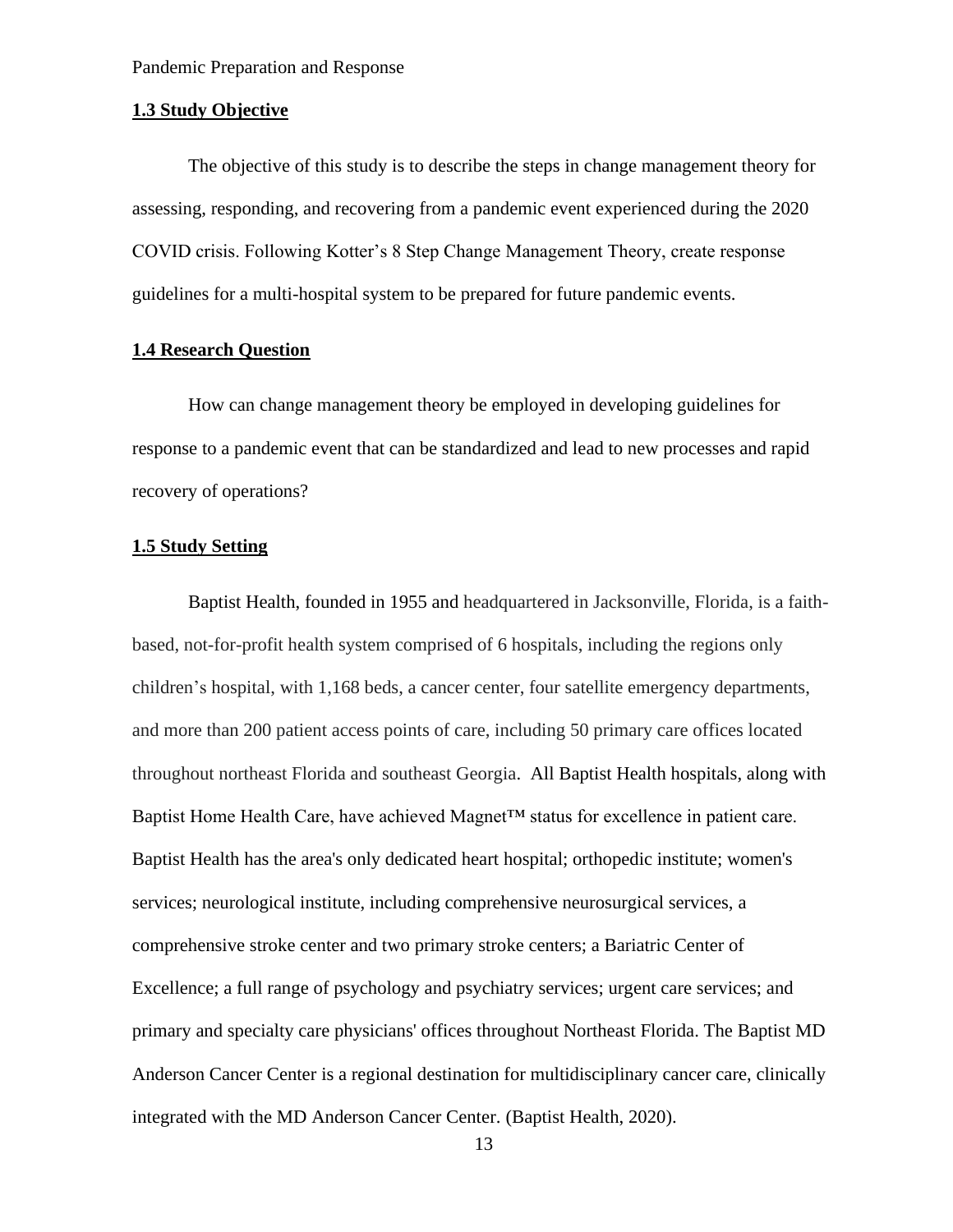In 2020, the Baptist Health system had 72,391 inpatient stays with an average of 788 hospitalized each day in five hospitals, 320,467 emergency room visits, 47,052 total surgeries, 6,069 deliveries, 55 newborn intensive care patients daily, and 11,911 team members (Baptist Health,2020).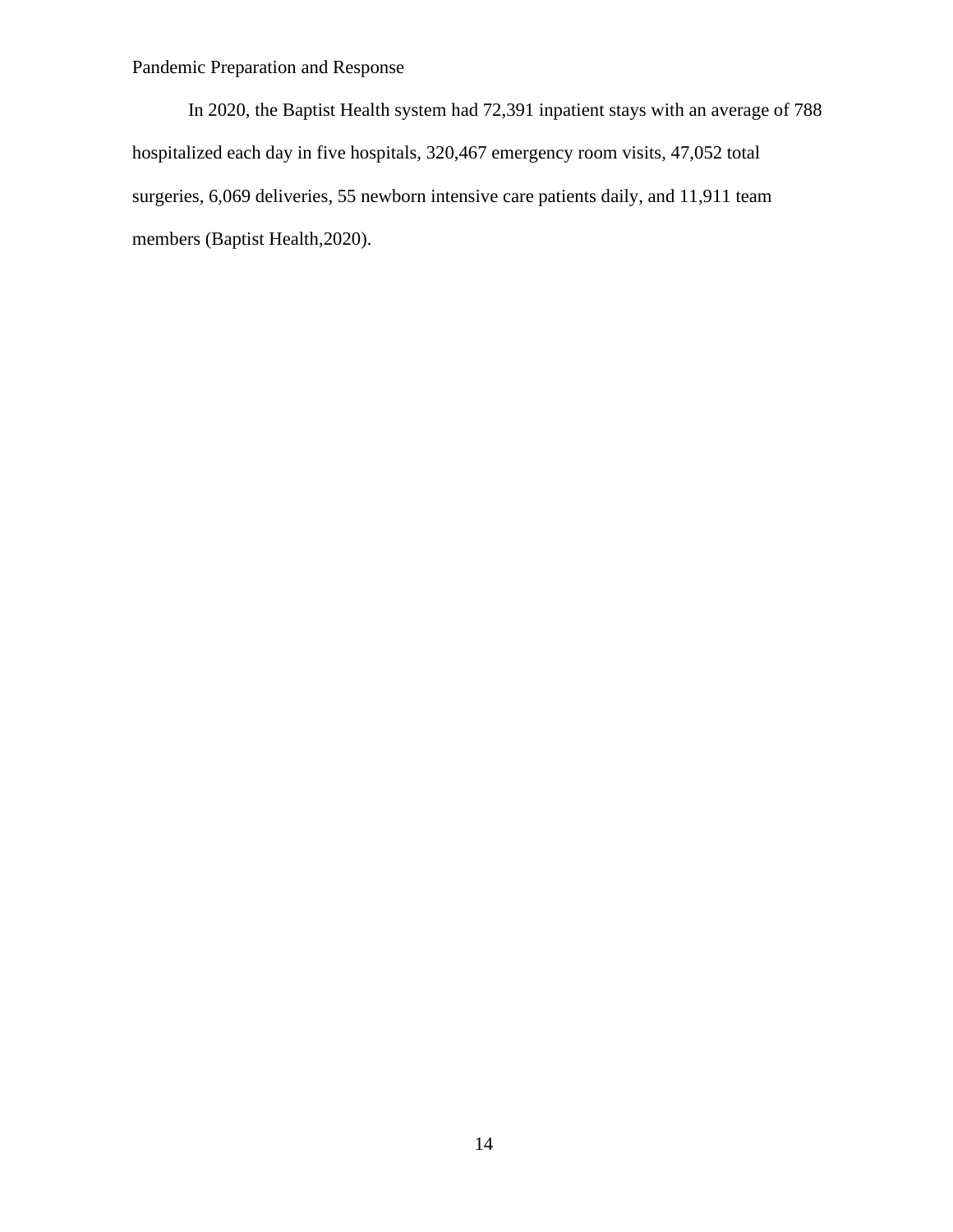#### **Chapter 2 Literature Review**

The literature is replete with historical accounts of pandemic events and the planning or lack thereof for these events. Much has been written regarding post responses to such events, specifically about vaccine development, clinical & public health actions, foreign aid, security policies, military intervention, emotional effects, and supply chain disruption. These accounts are well documented based on notable worldwide events such as the Pandemic of 1918, SARS, and H1N1. Most previous works have been focused on a single aspect of the pandemic or event being studied. Existing research has proposed fundamental formats for responding and addressing pandemic events; none of the research has taken a specific assessment of how leadership might address the entire scope of the assessment, preparation, and recovery from the event and present in a single source format for operational implementation.

Based on existing research and information from previous pandemic events, most approaches or study designs have been retrospective and highlight a "what can be done better" assessment. The evolution of the present pandemic of COVID-19 allows us to examine the response to real-time events, document best practices, and provide data that validates what changes to response and recovery worked best. Other organizational research has focused on a single component of the disaster event, which has been challenged by scientific uncertainty, scarcity of research, poor news, time constraints, and lack of collaboration among stakeholders (El-Jardali 2020). There is a lack of analytical or statistical approaches to the problem. One work which assessed the use of telehealth as a response tool for the pandemic collected data on the number of increased visits via telemedicine and what impact that had on access and later in the reduction of diagnostic tests being ordered as compared to in-person visits with physician (Baptist Health, 2020). Other works assessed the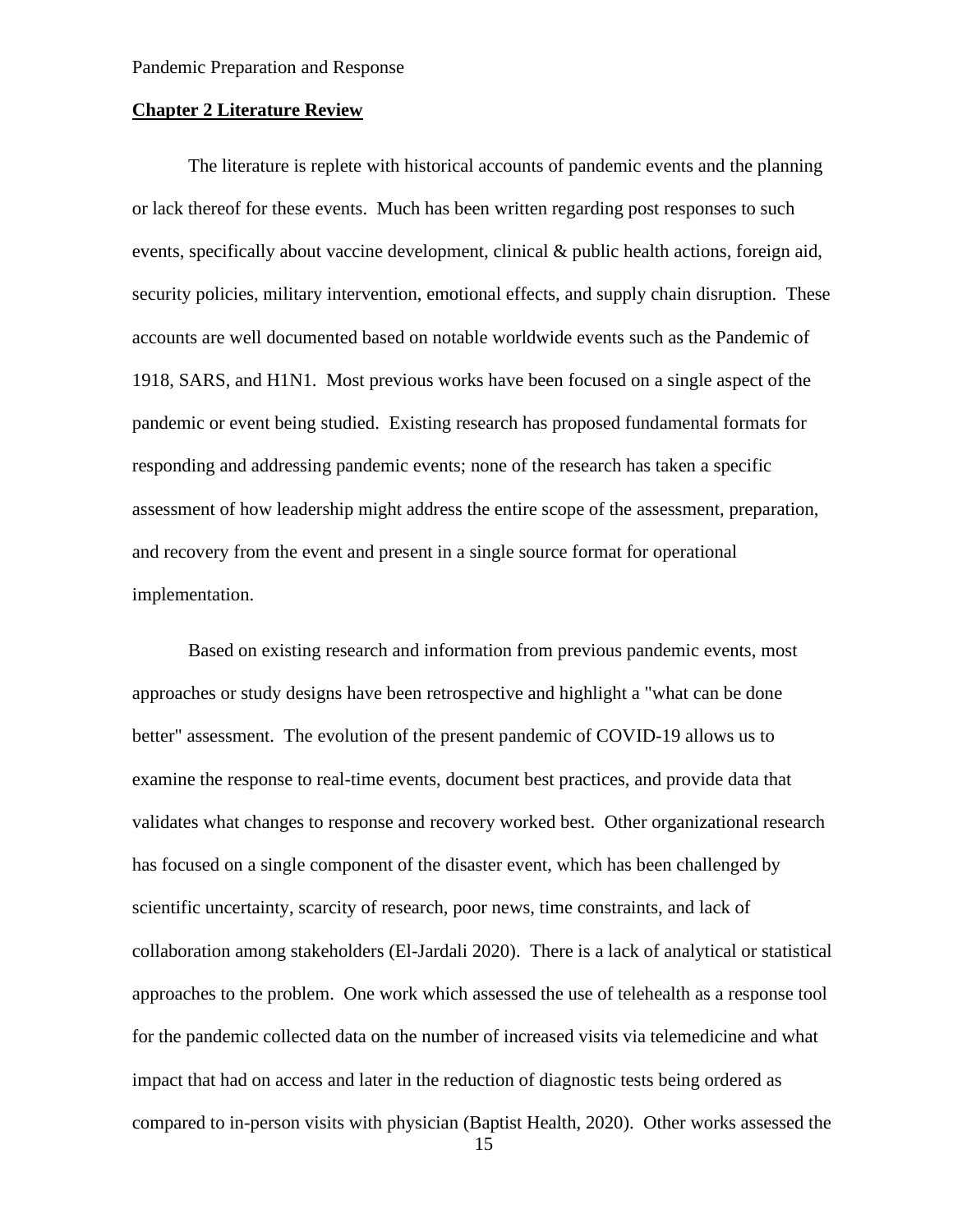failure of reaching underserved communities during the pandemic with limited access to care (Bush, 2009). One particular study pointed out the need for additional research based on why COVID-19 was asymptomatic in many but catastrophic to others (Shapiro, 2020).

The amount of research and academic papers originating from the recent COVID crisis is phenomenal. Added to previous theoretical research of global pandemics in our history, one finds an enormous body of research conducted in journal articles, literature reviews, and practical application papers for operational leadership. However, there is a notable lack of research assessing pandemic responses from the perspective of operational leadership. These leaders would benefit from a functional and well-documented analysis from the beginning to the end of a pandemic event which adequately addresses keys areas of testing, personnel, supply chain, policymaking, collaboration with other public health entities, and providers in a "how-to" model of balancing existing care delivery for non-COVID patients while simultaneously caring for the COVID population. Outside the peer-reviewed literature, there are also many online podcasts, webcasts, discussion boards, and entrepreneurial solicitations for consulting services dealing with the COVID-19 crisis. These sources of information and often merely personal experiences do not capture succinctly as full assessment, response, and recovery model.

### Historical Pandemic Responses

In 2014, the Ebola Virus Disease (EVD) outbreak challenged Nigeria's response capabilities but proved a proactive and effective outbreak response is not impossible. The spread of EVD in Nigeria in 2014 caused significant concern locally and internationally when the Director-General of WHO declared the event a Public Health Emergency in International Concern (PHEIC). The major cities impacted were Lagos and Port Harcut, with combined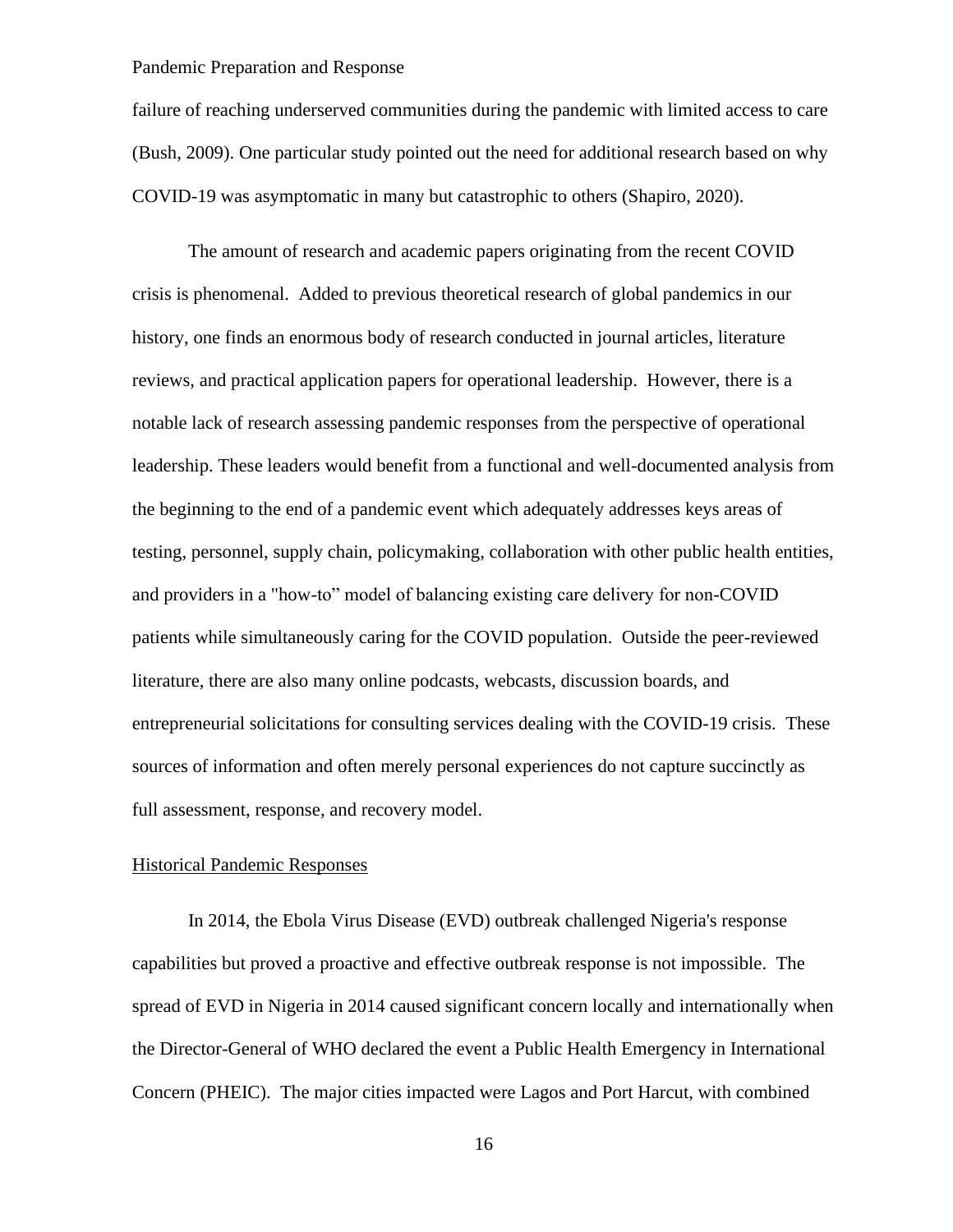populations of over 30 million. It was a powder keg situation but was effectively addressed with a response of collaboration by the Ministries of Health of both communities and utilized an integrated disease surveillance and response (IDSR) system for contact tracing, rapid identification of suspected cases, laboratory diagnosis of confirmed cases and clinical management of cases. Also, a part of the response plan involved strategies for protecting the entry points, managing rumors and alerts for the populace, encouraging awareness, and mobilizing support and goodwill from the public. An Emergency Operations Center (EOC) was established by the Nigerian Center for Disease Control (NCDC). The Nigerian experience with Ebola and other infectious disease outbreaks proved that even low resource countries have a chance in deadly pandemic outbreaks with the right structure and coordination of local and national public health institutions. The structure to address these needs in an outbreak must be accompanied with the appropriate personnel, commitment from political leaders, and the foresight to purposefully plan for these events (Olumade et al., 2020).

The 1918-1919 influenza pandemic marked another historical outbreak that saw various levels of response. The American Red Cross (ARC) was at the forefront of the response, and their actions hold lessons for current day pandemic responses. In an article by Marian Jones, Ph.D., she illustrates how the ARC's local pandemic response demonstrates the importance of close, timely and sustained coordination between local, state, federal, and volunteer organizations before and after a public health emergency (Jones, 2010). This article highlights how localism and the coordination of response is primarily state and local health departments and providers, along with physicians, provide the first line of defense in response to a pandemic event. The findings of Dr. Thomas's work, surveying the ARC work, suggest that critical gaps can exist at the local level. The use of volunteers like the ARC is vital in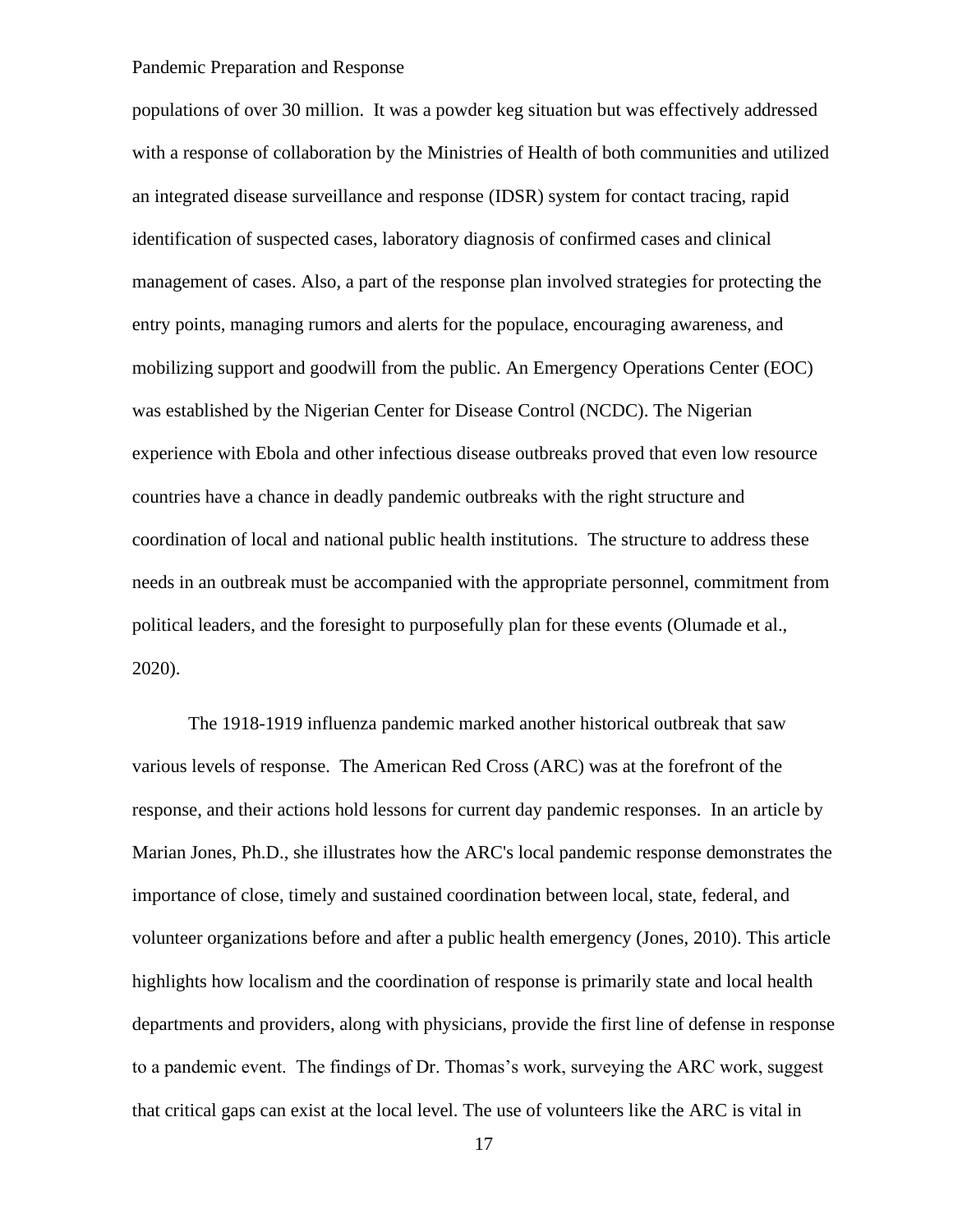filling these gaps. Local partnership and advance planning exercises that coordinate with local organizations and public health departments prove most beneficial in future pandemic response (Wayne et al., 2009; Gaynard, 2009 as cited in Jones, 2010).

Another assessment of response to the COVID-19 pandemic, Pisano, Sadun, and Zanini (2020), provides insight into policymakers' role in controlling the coordination of efforts in a pandemic. From February 21 to March 22, 2020, Italy converted from a state of discovery of the first official COVID-19 case to a full government decree, which prohibited all population movement and the closure of non-essential businesses (Pisano, 2020). The article reviews areas of failure and what can be learned for future response to pandemics. Leadership decisions are difficult to make in real-time as a crisis is unfolding. Two crucial lessons are learned from this Italian experience. Foremost, there is no time to waste because of the rapid spread of the virus. This is noted by the Italian Protezione Civile (the Italian version of FEMA), who stated, "The virus is faster than our bureaucracy" (Pisano, 2020, p.9). The second lesson is there needing to be an effective approach to the virus, which requires a "war-like" mobilization that includes human and economic resources. Extreme coordination is also a need across different parts of the health system in both the public and private sectors (Pisano, 2020).

### Human Resources

Significant in the preparation and planning for a pandemic is addressing the human capital needs. Basic needs are supplying enough personnel, clerical and non-clerical, to meet all the demands placed on a healthcare institution and its providers. The literature is replete concerning assessing the needed workforce. However, even more striking is the literature discussion about the perceived behaviors needed and staff resiliency to face the demands of a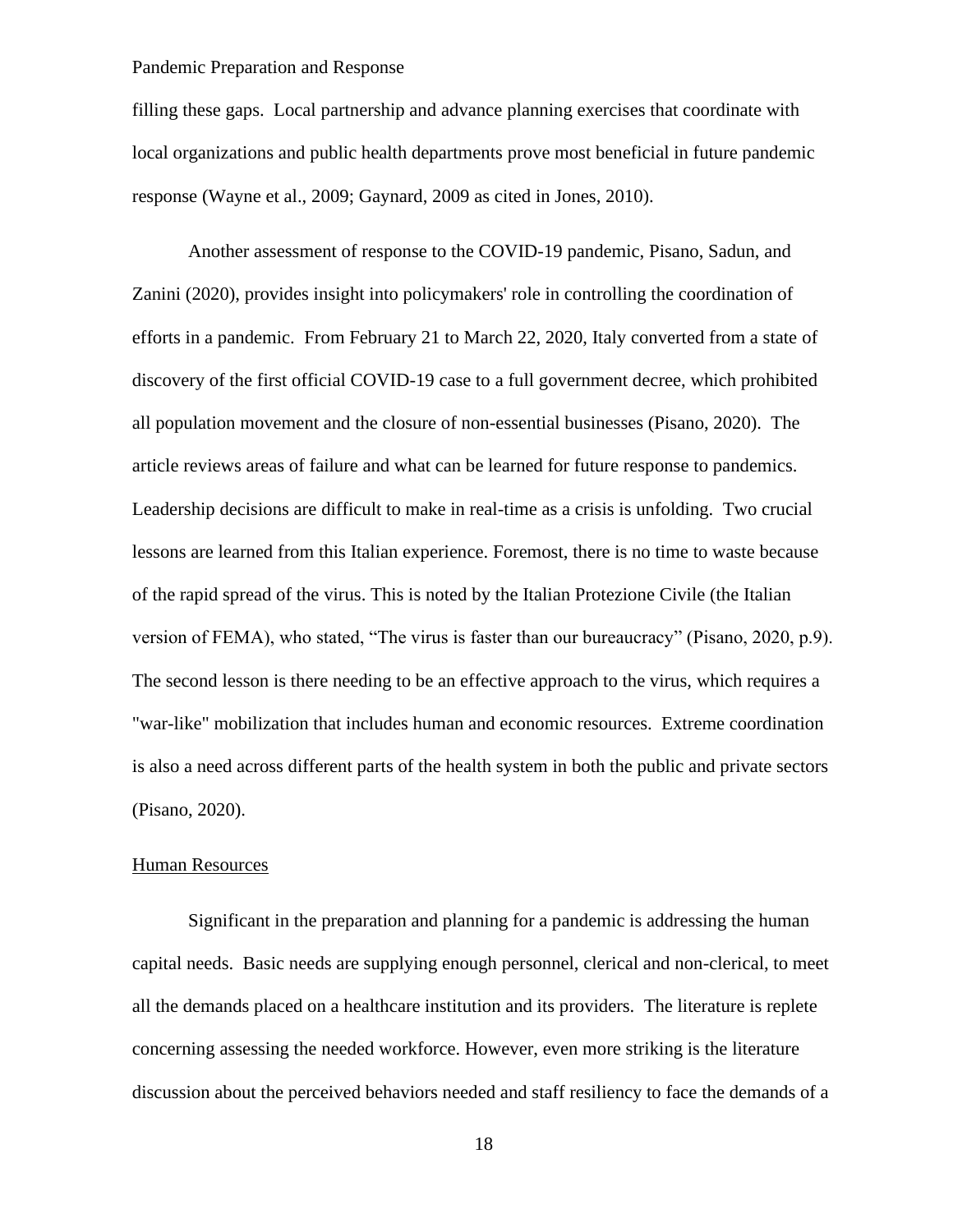crisis of the magnitude of a pandemic like COVID-19. There are many other factors to consider; the supply of personnel, the cost associated with the deploying staff, ethical considerations, the staff's resilience, and providing a clear leadership directive to motivate and encourage participation during the crisis. In a study of the tertiary facility, King Fahad Medical Center, it was determined that staff's attitudes and familiarity with where and when to access critical resources in an emergency or disaster required practice and reinforcement (AlHarastani, 2020).

Surge capacity for staffing and availability of the appropriate personnel resources will be the most critical planning process (Levin, 2007). Staff must be prepared in advance to assure the ability and willingness to work. Prominent requests and critical issues of support to personnel in a pandemic follow these themes:

- Restoring resilience
- Gratitude
- Overcoming emotional exhaustion
- Leading through change
- Reducing blame and incivility
- Building trust
- Engaging in difficult patient and family communications
- Managing stress
- Reducing anxiety
- Motivating caregivers
- "Communicating Up" to keep leadership informed (Owens, 2020)

Burke et al. identified in their study that the number of dependents and resources

available were significant factors in an individual's willingness to respond in a crisis.

Healthcare organizations must communicate their disaster plans and all provisions planned

for employees and families to improve the worker's willingness to be present during the crisis

(Burke, 2020).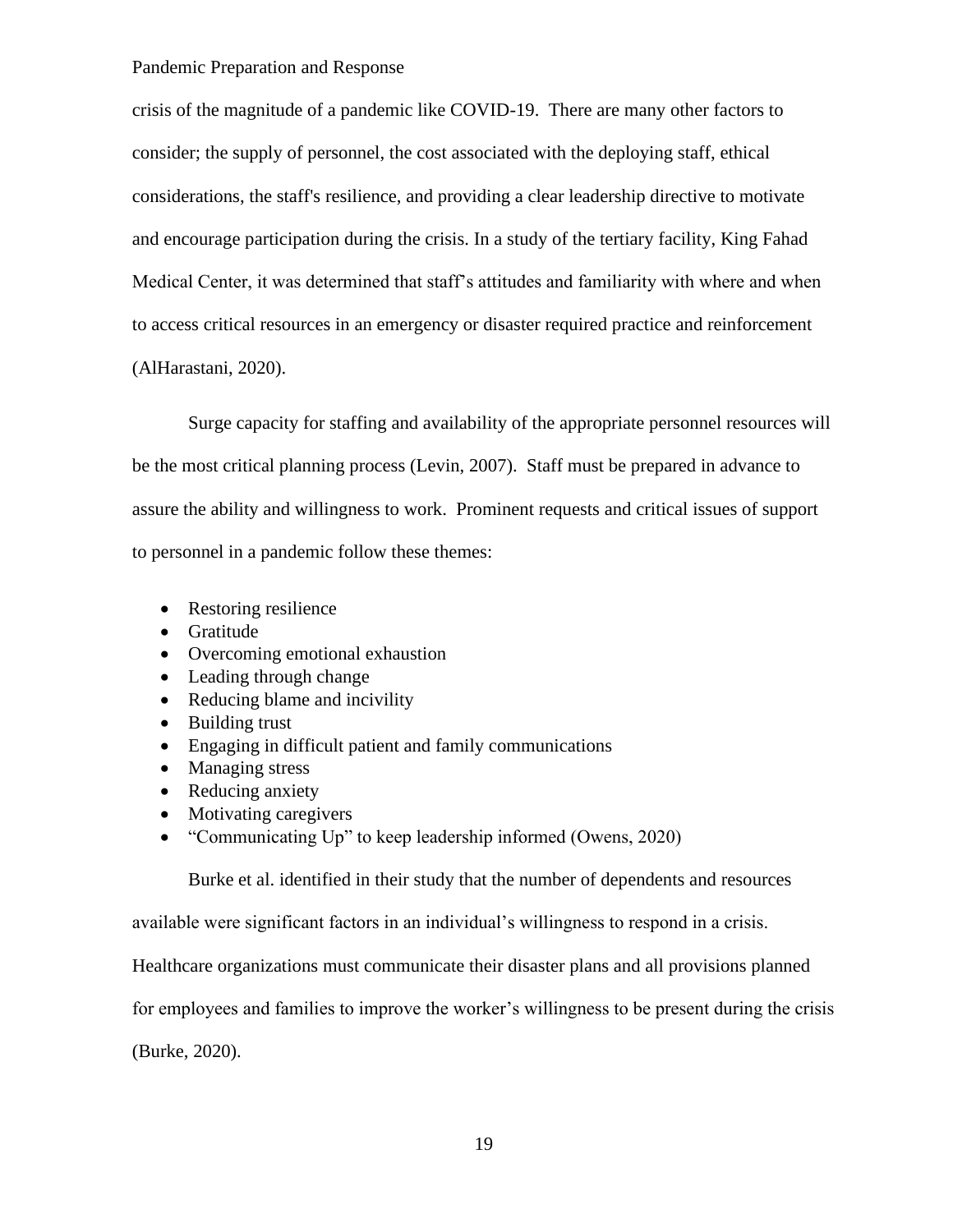Another critical consideration during a pandemic or other crisis over a protracted period is the action taken to address the team members' concerns providing care during the crisis. Healthcare workers' well-being, emotionally, mentally, and physically, must be addressed, as illustrated in a study of workers in South Korea during the early stages of a pandemic. This study emphasized caregivers' intentions to continue to work during a pandemic based on the workers' perception and effectiveness of the organization's response to the outbreak and address the perceived threats to them individually (Jang et al., 2020).

Lastly, the financial toll of disasters and public health emergencies and drain on staffing resources can be minimized through the cooperative use of academic, community, county, federal and state volunteers (Frasca, 2010). With volunteers and other workers, interprofessional education among various team members is characterized as an "all hands-on deck" response. All team members must learn to work together with clear communication of direction among all staff, leadership, and the Incident Command Center (Langan and Krieger, 2019).

## Operations (Leadership)

Actions to address disasters have evolved into a complex subsystem with disaster policy implemented through a series of functions known as emergency management framework (NRC, 2007). Literature has historical and present writings on how organizations have approached and dealt with a pandemic crisis. The Veterans Affairs Connecticut Healthcare System documented their experience in a recent article outlining their response plan. The lessons learned centered around an effective and accessible leadership team with an immediate and cohesive response plan. Their successful preparedness experience emphasized employing a multidisciplinary approach with a central incident command body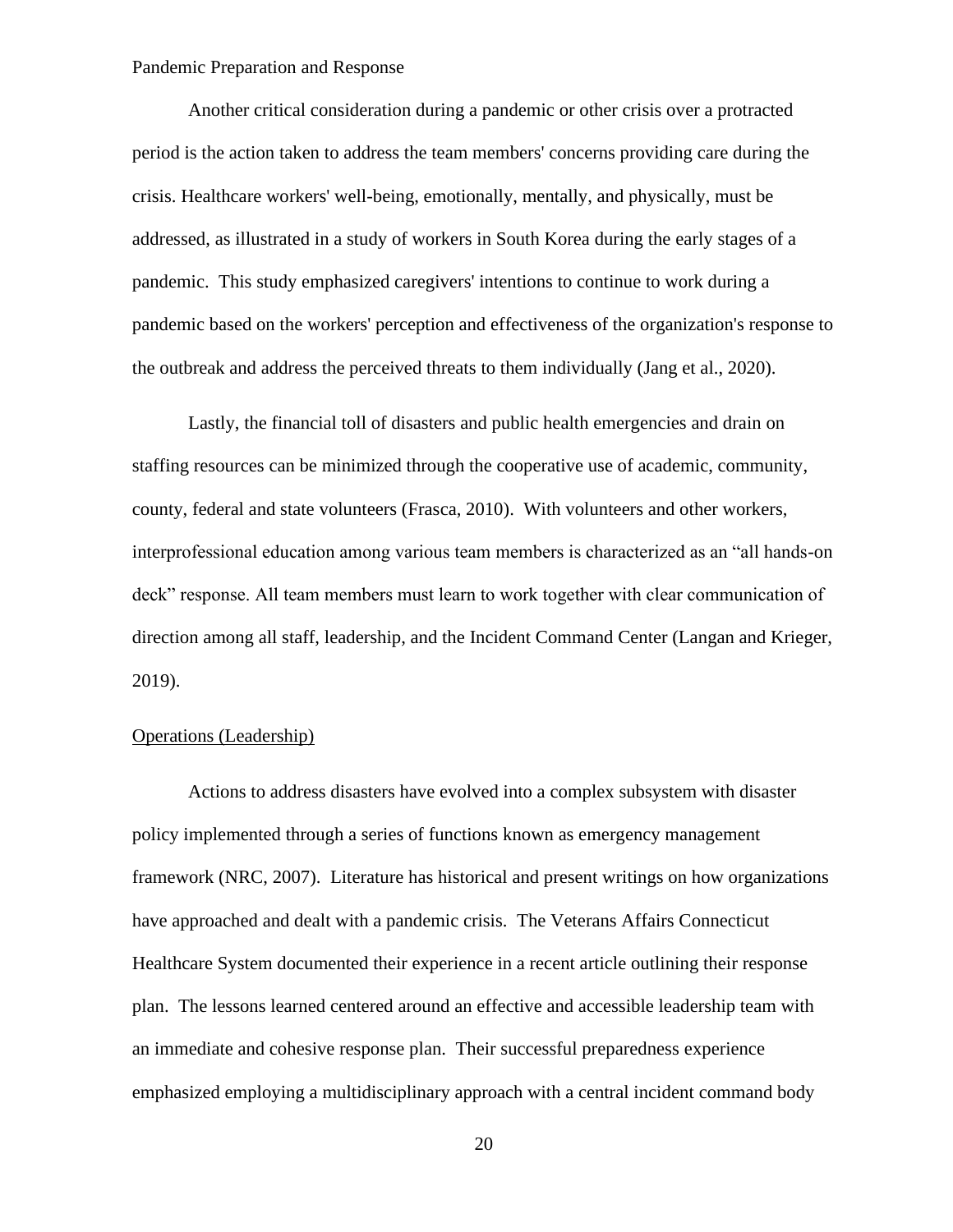that ensured a rapid and thoughtful application of response measures. These measures included (1) establishment of an Incident Command Center (ICC) that included all leaders from pertinent departments, (2) designating a COVID Response Coordinator, (3) gatekeeping measures such as screening at entrances, offsite testing, and emergency department safeguards, (4) strict adherence to droplet precautions, personal protective equipment and masks (PPE), and social distancing, (5) bed redistribution system, and lastly, (6) specific testing and order sets (Gupta and Federman, 2020).

A review of the CDC Tool Kit for COVID-19 preparedness provides a welldocumented, easily follow checklist (CDC, 2019). The document identifies the top priorities for hospitals involved in regional coordination of pandemic preparedness. The focus should be on "priority areas"; (1) surge planning with a realistic predictive tool, (2) a plan to limit the nosocomial spread of the virus to healthcare workers (HCW) and patients, (3) maintaining, expanding, and adjusting the healthcare workforce continually, (4) allocation limited resources with a rational, ethical and organized plan to impact the most significant number of individuals and communities (CDC, 2019), (Chopra, Toner, and Waldhorn, 2020).

## Supply Chain

The COVID-19 pandemic created global health and economic calamity. Hospitals and core provider organizations were dramatically hit hard. The effort by supply chains to support the provision of necessary supplies, including PPE, is critical. Supply chain leadership must continually evaluate their real supply needs. Given the unpredictable supply shortages of PPE and other needed surgical supplies, continued assessment and tracking of supplies are warranted (Francis, 2020).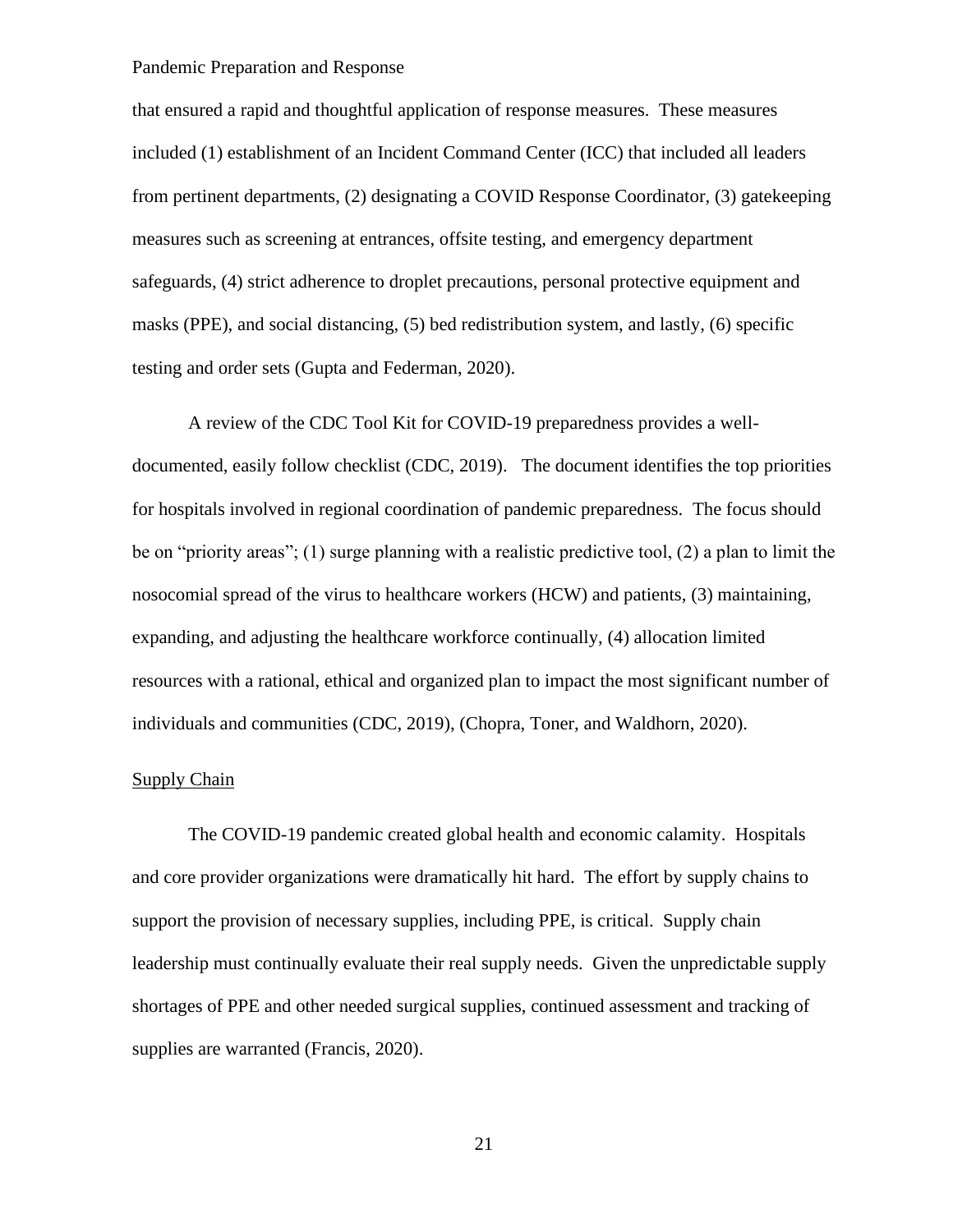Several lessons learned by Mayo Clinic are documented in the Francis article. The enterprise-wide collaboration contributed to the clinic's success in meeting demands, including standardized practices, accountability of all clinicians to conserve PPE, and identification of new sources of PPE, such as innovated use of 3D printers to make face shields. Other supply chain management lessons learned include (1) Update business continuity plans, (2) Supply Chain Leadership must instill agile culture and communication practices, (3) Deploy and adhere to PPE protocols, (4) Increase suppliers and capacity, (5) Invest and embrace IT technology and predictive analytics, (6) Cost savings and value have been a focus for viability but with supply chain needs, assuring availability of needed supplies in a pandemic by paying a premium for that assurance is a smart practice, (7) Lastly, build relationships with regulatory and governmental partners for sustainability in future emergencies and public health crisis's (Francis, 2020); (Kraemer, 2020).

Another supply chain lesson learned from hospitals in Florida, specifically on the Gulf Coast, is facilities' practice to have a pre-arranged agreement with distributors to locate trailers of pre-specified supplies deployed when a storm is developing. These planned discussions with distributors and suppliers can mitigate a catastrophe of low or no supplies available during a protracted pandemic (Neil, 2006).

#### Policy

Strengthening the capacities to respond to emergencies, disasters, and pandemics will improve organizations and nations' ability to protect better the lives of their citizens they serve. Improving the ability to respond requires political will, coordination, and planning (Ugarte et al., 2018).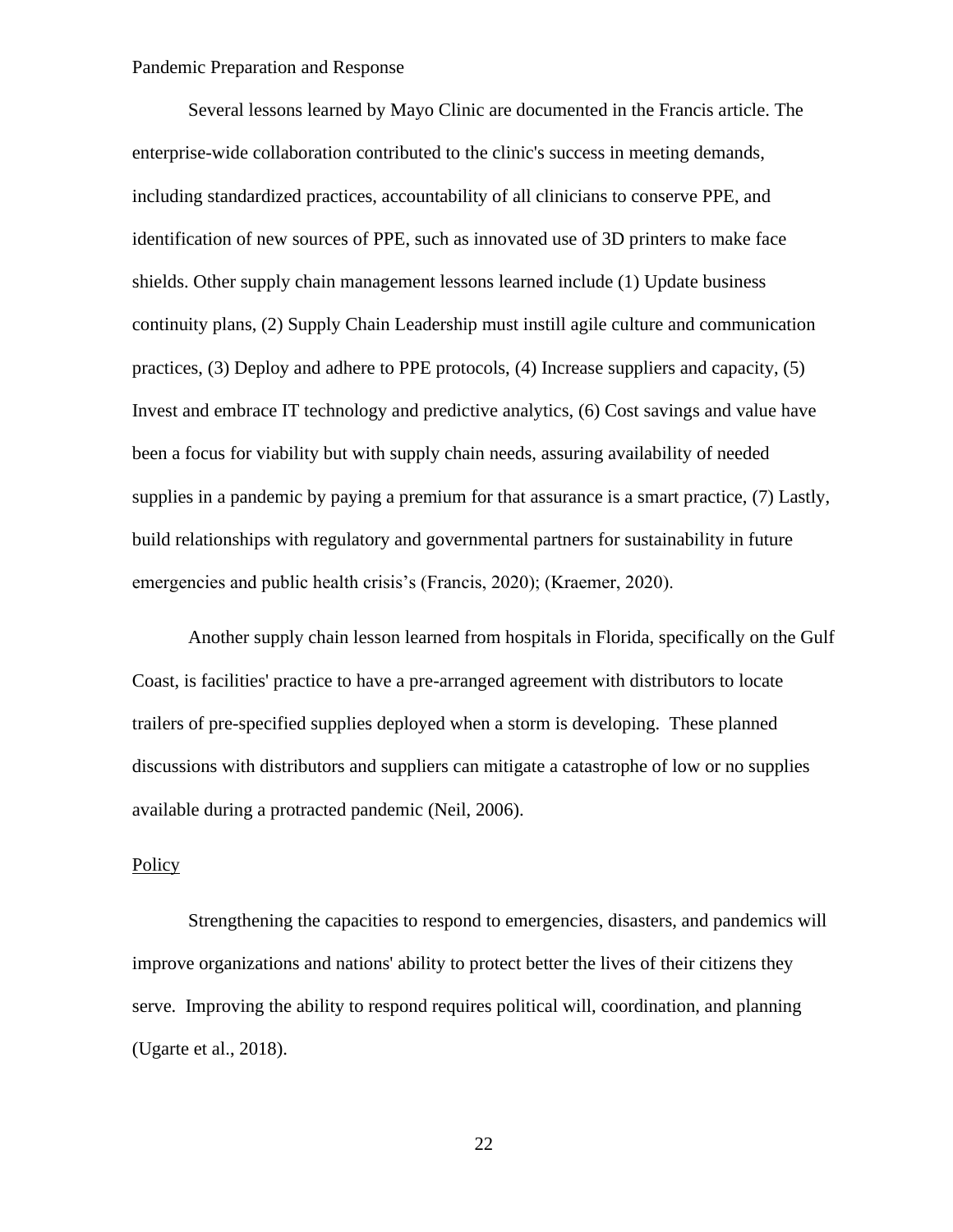In a white paper by Tennessee Senator Lamar Alexander, Chairman, U.S. Senate Subcommittee on Health, Education, Labor, and Pensions, *Preparing for the Next Pandemic*, he outlines critical actions in legislation. His points include (1) make telehealth changes permanent, (2) provide sufficient funding for offshore manufacturing of supplies, (3) funding for states to maintain stockpiles of supplies such as ventilators and masks, and (4) boost federal Strategic National Stockpile allowing the federal government to create partnerships with companies to maintain additional supplies and manufacturing capabilities (Alexander, 2020).

Unlike natural disasters, which are confined geographically, COVID-19 is a global pandemic. Therefore, policies that encourage collaboration and improved communication among constituents, including healthcare providers and on a larger scale, across countries, is needed (Fakhruddin, Blanchard, and Ragupathy, 2020).

Lastly, policy considerations for functioning pre, during, and post pandemics are needed. Austerity policies have reduced investments in health systems, human resources, and healthcare technologies during the last decade. At the same time, it is imperative to cut waste in our healthcare system; the COVID-19 pandemic has shown a bright light on the importance of having adequate capacity and resources to address a crisis. The pandemic also served as a reminder of publicly accountable systems' strategic importance, supported by investment in human resources (people) and technologies (Forman, Atun, McKee, and Mossialos, 2020).

In returning to some sense of normalcy post-COVID-19, what part will policy and reform play? The seeming failure of government and health policy to adequately address the pandemic's challenges only creates distrust in the "system." Distrust of the government is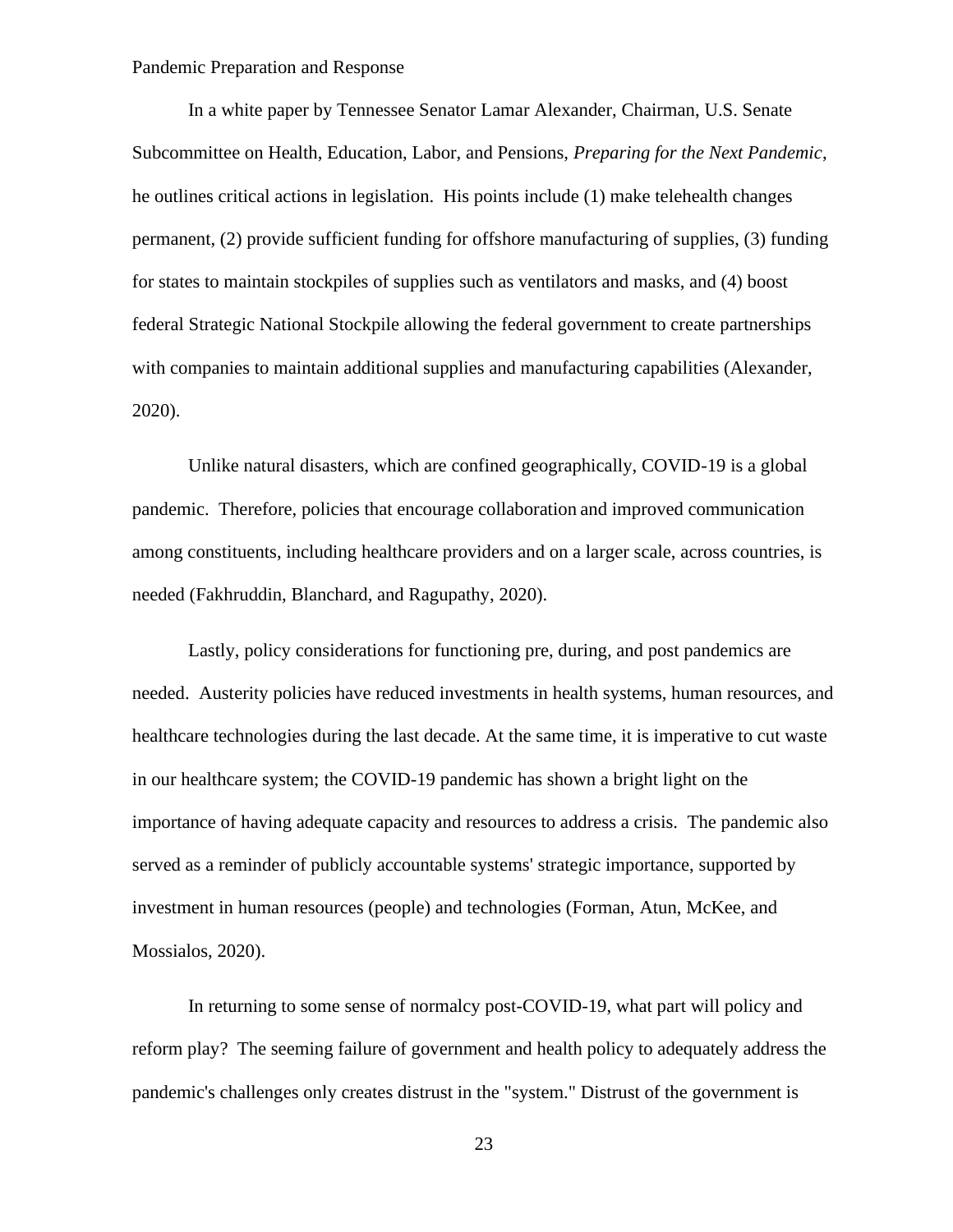difficult to overcome. In an op-ed by Victor Fuchs Ph.D., Dr. Fuchs opines that reform is possible, as witnessed in President Roosevelt's New Deal Reforms. While it is assumed major healthcare reform can only occur amid a major war, depression, or large-scale civil unrest that can unseat the political balance, it appears that the COVID-19 pandemic may provide the catalyst for major political change. Health care reform may be attainable (Fuchs, 2020).

#### Change Management

While not all changes lead to improvement, all improvement requires change (Langley, Moen, Nolan, et al., 2009 as cited in Hass et al., 2020). The COVID-19 pandemic brought unwanted change to so many, extremely fast. Navigating the implications of COVID-19 and responding to the pandemic is unprecedented. Experiencing change during normal circumstances is one thing, but leading change in operational functions as a crisis unfolds calls for extraordinary resolve and leadership (Burton and O'Neill, 2020).

Change, by its nature, leaves people and organizations in a state of confusion, vulnerability, and fragmented at a time when resilience and collaboration are vital in order to function at a high performing level. Chima and Gutman note in the Harvard Business Review article, *What It Takes to Lead Through an Era of Exponential Change*, there is an emerging body of literature that points to psychological safety, shared purpose, and group comprehension as powerful drivers of leadership, team, and organizational performance in rapidly changing environments such as experienced in a pandemic crisis (Chima and Gutman, 2020).

COVID-19 has fundamentally challenged organizations through culture and how work is accomplished and distributed among the workforce (Lahiri and Shankar, 2020). In the transition of change, how you protect yourself in a pandemic will challenge organizations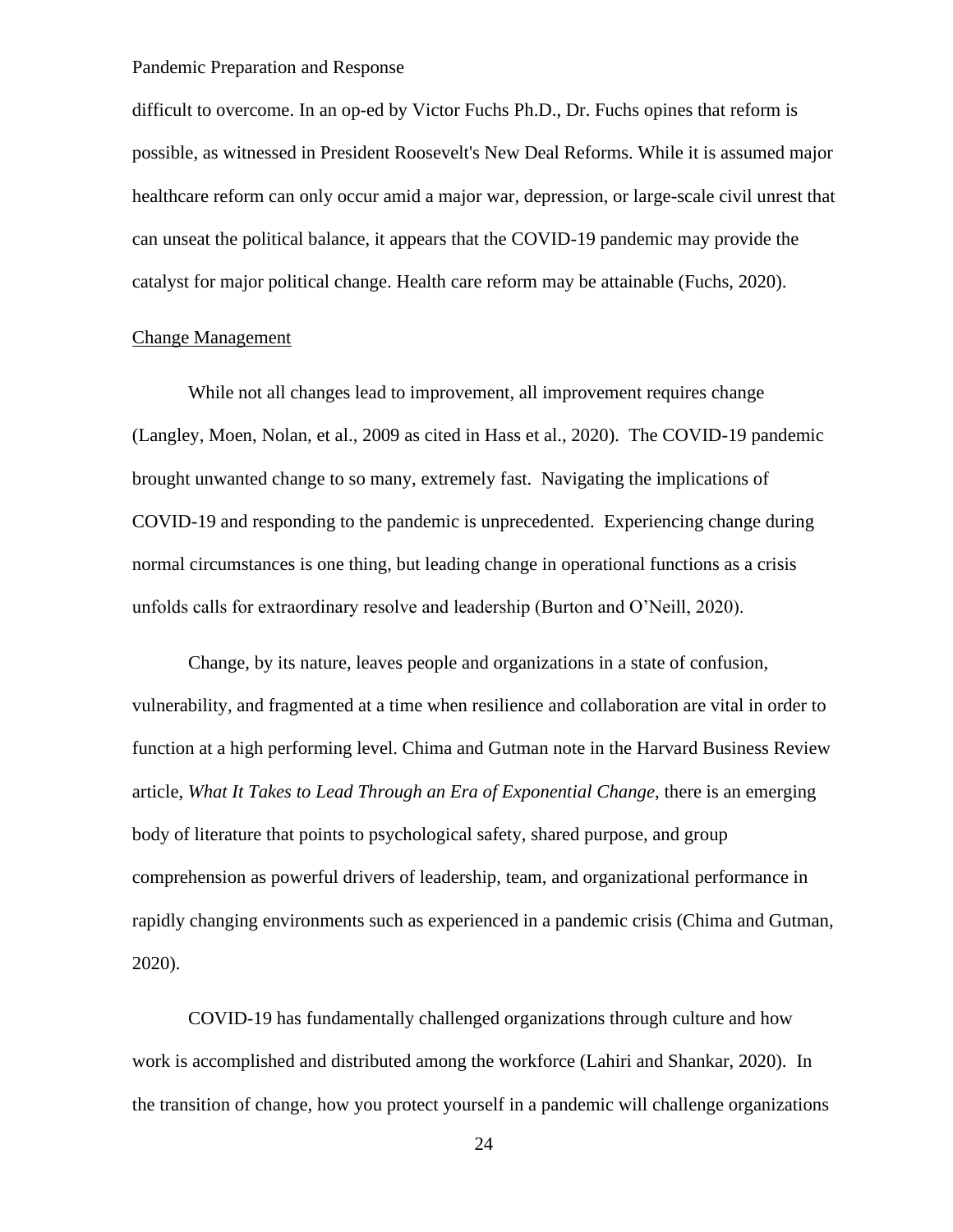and individuals. Based on the findings in a study by Cvetkovic et al., the differences in the public's perception of risks posed by a pandemic and what actions can be personally taken is varied. The reality that masking and social distancing could become the standard in day-today life going forward is difficult to consider (Cvetkovic et al., 2020). Another long-term change is how the workforce of the future will be trained to meet the demands of a pandemic event. Cross-functional training to prepare individuals to carry out various roles will be required to complement the surge in staffing needs in a disaster or public health emergency (Langen, 2019). The key to going forward and preparing for future pandemics is how well leadership can identify those changes that enable better care to be delivered, hardwiring for future success, and discarding actions that do not contribute to the successful provision of care. The Kotter 8 Step Model of Change becomes a framework to accomplish this goal.

Successful change in an organization starts with visionary leadership and is championed by all leaders in an organization. Consistent adherence to the plan of change and continually communicating the success will gain more support and accelerate the rate of change and "stick," as noted by Kotter in his 8 Step Model of Change (Kotter, 2012). The Kotter Change Management Model is a simple approach that allows for direct engagement with key stakeholders in the change process.

The literature review also allows assessment of specific pressure points impacting an organization's ability to respond to the demands of the crisis. A historical survey of other pandemics and how leadership, organizations, and countries reacted, allows the researcher to ascertain lessons learned and what initiatives remain and those changed. The study of pressure points included operations, leadership, data/information, supply chain, human resources, change management, governmental readiness, policy, and research.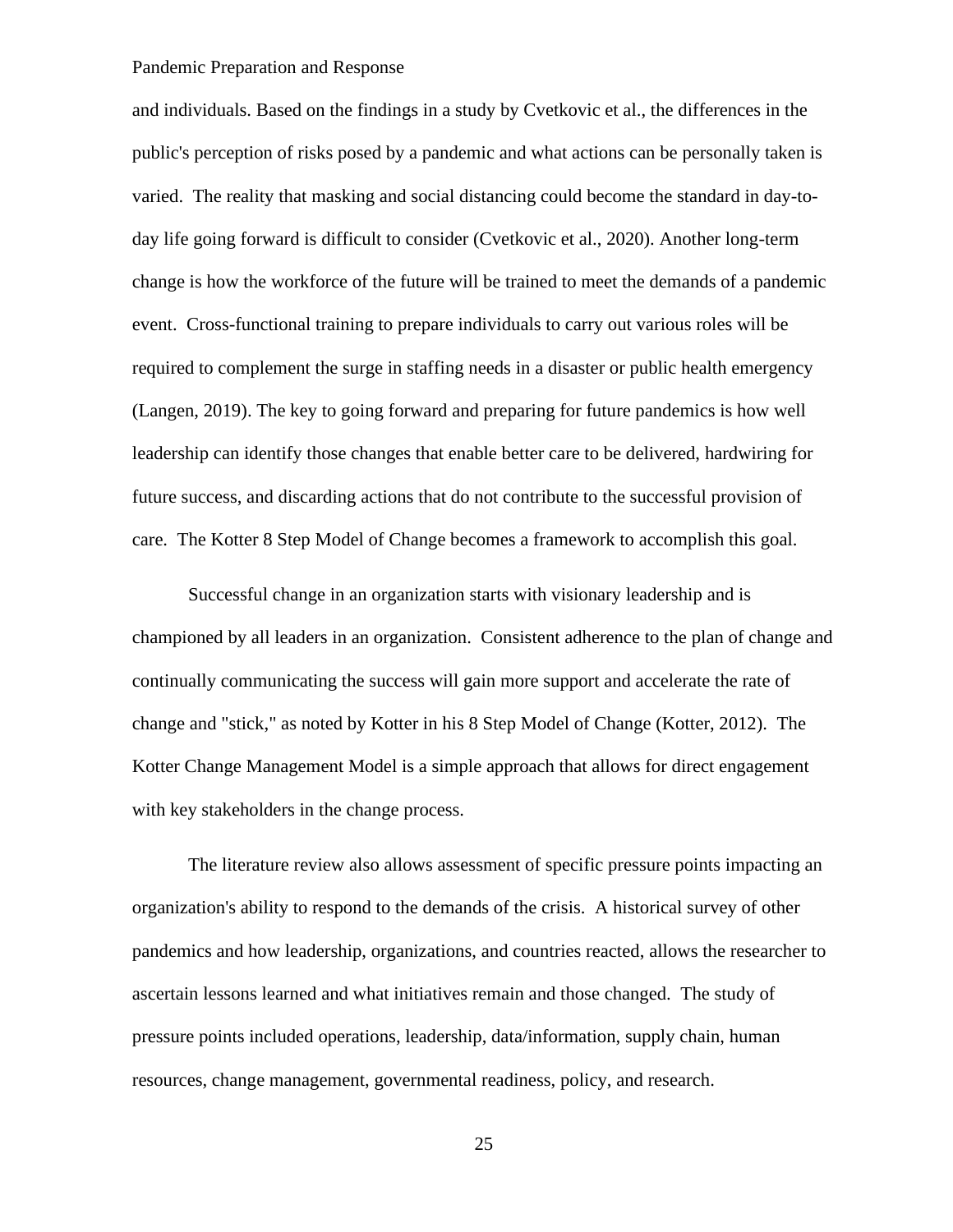Kotter's Change Management Model can be applied to assess the pressure points actions taken during the pandemic event. By taking each action initiated in the pandemic and using the 8 Steps of Change by Kotter (Figure 1), we will determine which activities were practical, need to be hardwired in our guidelines, and what actions need to be discarded or revamped to prove useful.

## **Phase One**

Create the Climate for Change

- Create a Sense of Urgency:
- Create a guiding coalition:
- Create a Strategic Vision or Change:

## **Phase 2**

Engaging and Enabling the Organization

- Communicate the Vision
- Empower others to act on the Vision
- Create Short Term Wins

## **Phase 3**

Implementing and Sustaining Change

- Consolidate Improvements and build in change
- Make Change Stick or Institutionalize New Approaches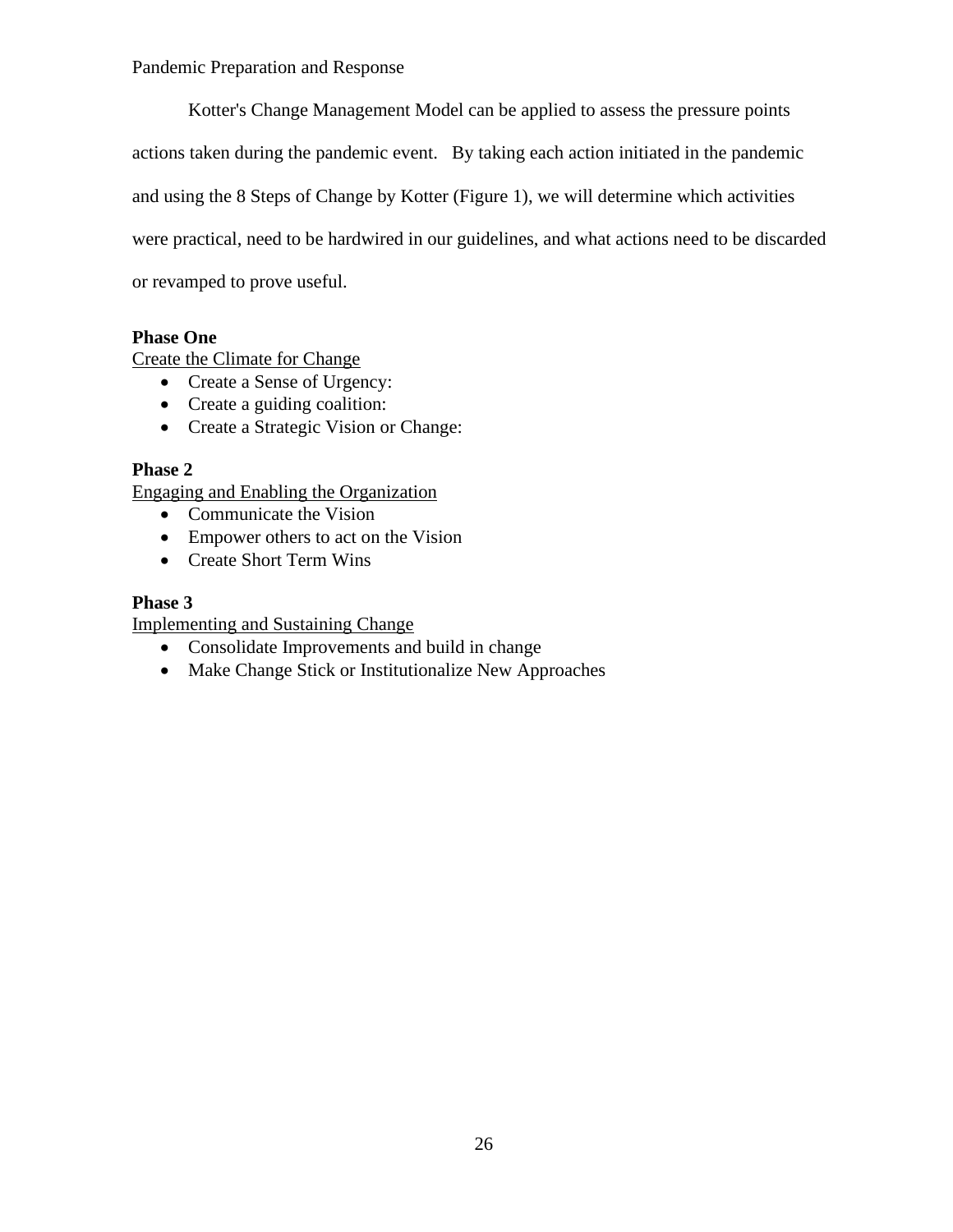#### **Chapter 3 Methods**

### **3.1 Research Design**

This study will use a single case study approach to explore how change management theory can be employed in response to a pandemic. Findings will be utilized to develop guidelines for a pandemic event that can be standardized and hardwired into new processes and rapid recovery of operations. Thus, creating a standard set of instructions and manual for health system leadership to meet the demands of future pandemic events. Implementing change in the middle of responding to a pandemic crisis may seem to defy any leader's abilities and purpose. Areas of focus will specify the response to the pandemic related to testing, access to care, personnel, communications, supplies and logistics, coordination with public health entities, and other providers.

 The study's significance is to equip healthcare leaders and their organizations with preparation for pandemic events in the future. Rather than merely reacting to the change and disruption brought on by a pandemic event, leaders will have assessed institutional needs such as supplies, personnel, and coordination with other entities and have a step-by-step process to follow and maintaining focus and mental stamina during the catastrophic event. This process is vital to the health system leadership engaged in response to the pandemic event. It will need collaboration with other local, state, and federal entities to provide the best response plan. This plan's success depends on close and timely sustained coordination among all of these entities (Jones, 2010). Healthcare is local, and a response to a pandemic event depends on public health leadership, municipal leadership, state, and federal leadership, requiring a realistic planning process (Toner, 2020).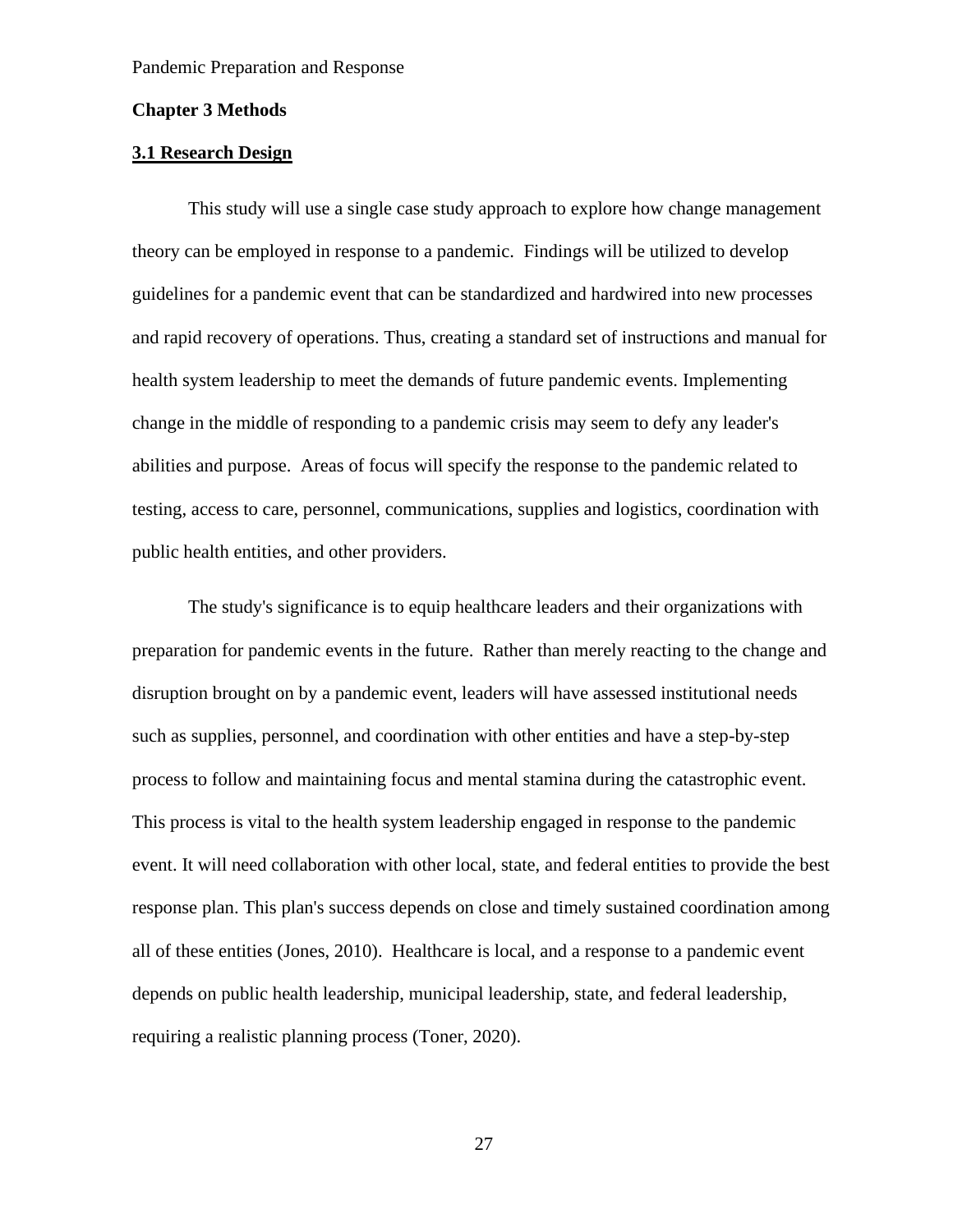Much has been written and suggested to address components of a pandemic, i.e.,

assessment steps, recovery steps, and financial impact. A well-documented plan addressing

all aspects of a pandemic event from assessment to response and recovery is needed for a

healthcare system's comprehensive readiness.

## **3.2 Data Set Description**

Multiple qualitative data sources will be utilized for the project, including secondary

documents, policies, and program tracking data, including:

- Hospital Incident Command Center (HICS) Action List
- Baptist Health Epidemic Response Plan (ERP)
- Baptist Health COVID 19 OPI Leading Indicators Report
- 2019 Novel Coronavirus (COVID-19) Daily Situation Report & Update
- Relaunch/Recovery Minutes (System Preparedness Committee)
- Operations Council Minutes (Enterprise Oversight of Operational Activities)
- COVID 19 Updates for BMCJ & WCH Leadership Team
- Relaunch Dashboards
- Patient & Visitor Screening Assessment
- COVID 19 Hospital-Based Resiliency Plan
- Hospital Capacity Report

## **3.3 Data Analysis**

This study will use a timeline approach to describe and document the response through observation of actual actions taken and changes made by trial and error to develop a best practice response plan. Data sources will be read, and milestones and actions taken to respond to the pandemic will be summarized chronologically. The method will identify responses specific to testing, access to care, personnel, communications, supplies, and logistics in coordination with public health and other providers. Potential categories of guidance will include: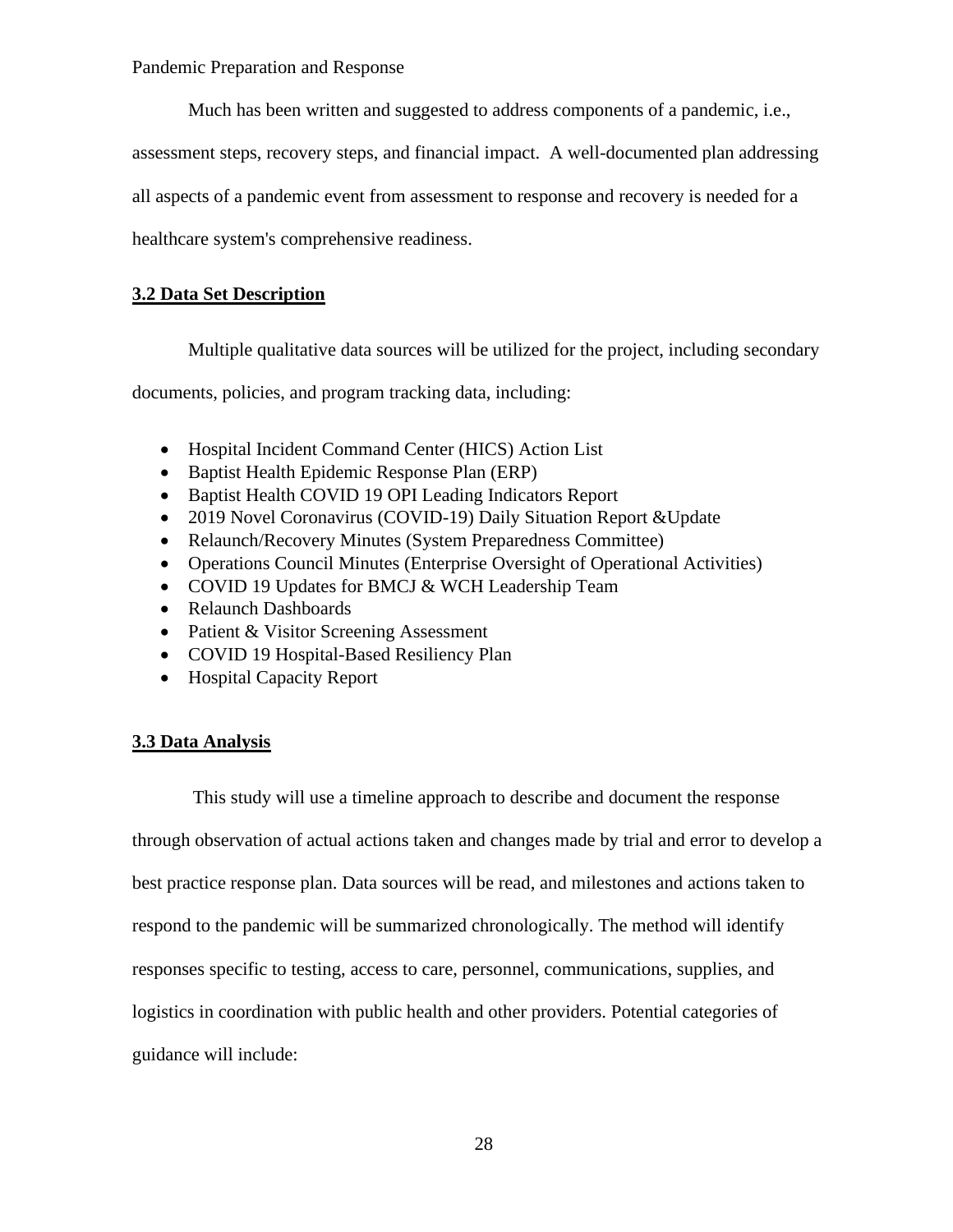- Initial Assessment
	- $\triangleright$  Day to Day and Preparedness Any mounting concerns/issues with people, supplies, and equipment.
- Daily Assessment
	- ➢ Communication of present situational analysis with constituents.
- Analytics
	- $\triangleright$  Readiness responses and mitigation strategies (1) Hospitalizations, (2) ICU Bed availability, (3) Mechanical ventilation, (5) Surge Capacity Planning.
- Operational & Financial Reporting
	- ➢ Monitoring of Patient Volume & Types, Provider Numbers & Types, Clinical Staff Numbers & Types, Administrative Staff, Environmental Staff (EVS) and Month to Date Daily percentage of Gross Charges trend, and Cash committed to PPE and surge capacity.
- COVID-19 Recovery Plan
	- $\triangleright$  Levels of pandemic periods to have a contingency plan (1)" Inter-pandemic Period, (2) "Pandemic Period," (3) "Between the Waves," (4) "Post-Pandemic Recovery – rebuild/reinstate and service recovery operations.

Kotter's 8-step change management model will provide the framework for the study.

Each milestone in the case study timeline will be examined under the context of the 8-step change management process to categorize the actions used to "steer" or monitor pandemic responses. Each action will be categorized into one of the eight steps. Discrepancies will be resolved through discussion and review of the documentation. In addition, when utilizing change management theory, this process may identify gaps in the "real world" response. Gaps, where no actions correspond to one of the eight steps, will be evaluated and compared to best practices from the literature to identify emerging areas to be incorporated into the pandemic response guidelines. This plan will produce contextual real-world knowledge about behaviors, social structures, and shared beliefs by the organization team members as they

address needs during the crisis.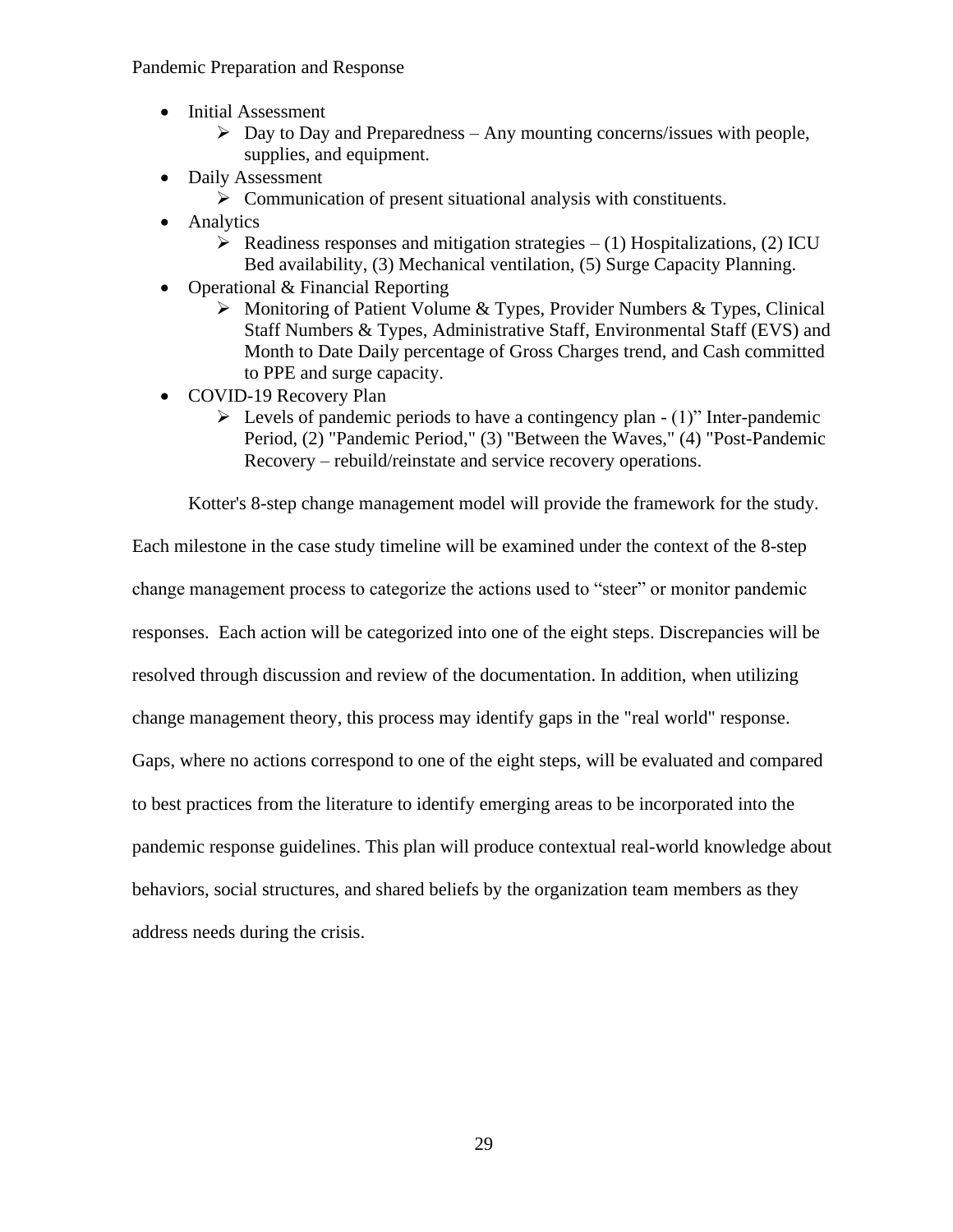#### **Chapter 4 Article**

## **Abstract**

For healthcare CEOs and leaders, much time is spent planning and strategically assessing overall organizational health and status. Planning cycles vary from 1-5 years and, in some cases, 10-year plans. However, with the onset of the COVID-19 pandemic, healthcare leaders have been forced to pivot and embrace a sense of resilience. Today, leaders are making decisions daily and hourly based on the uncertainty and needs of our organizations and communities we serve. The crisis of a pandemic requires leadership to act swiftly and with a cadence of assurance to all. Healthcare leaders are learning in a time of crisis that some processes work, and others do not. Leaders must meet immediate needs and make changes to the status quo that drive the best results. Kotter's change management model is an 8-step method for implementing change that can significantly improve operational processes. This case study will describe the experiences of one health system during COVID-19 and utilize change management theory to design a framework and guidelines for a response to a pandemic event. Results will discuss how to hardwire a new approach for rapid recovery of operations; thus creating standard guidelines to assist health system leadership to meet the demands of future pandemic events.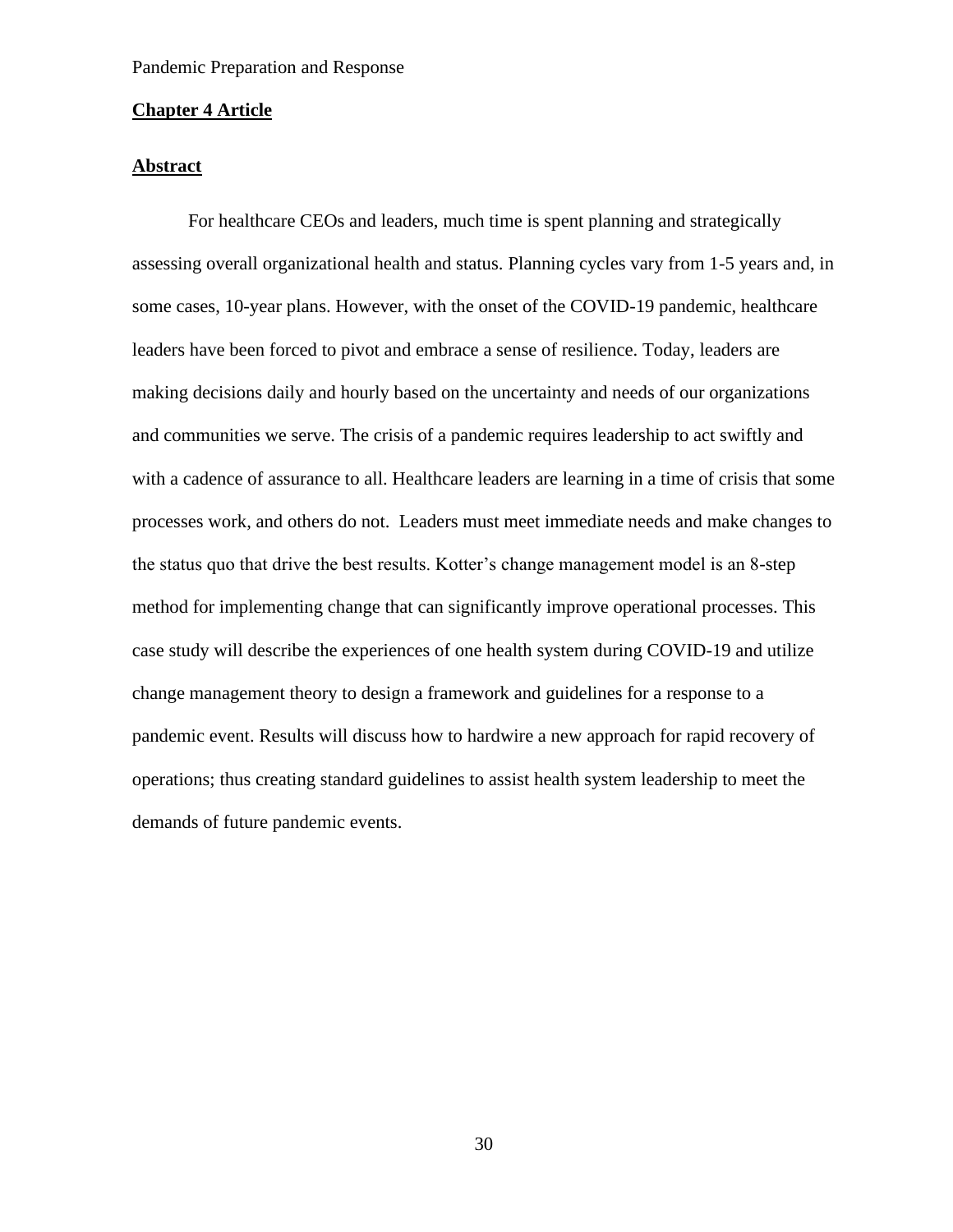#### **Introduction**

Pandemic events come with little or no warning; thus, planning may be limited. However, an organization and its leadership can mitigate the disruption and improve readiness for such events. A pandemic is defined as an epidemic occurring worldwide or over a vast area, crossing international boundaries, and usually affecting many people (Doshi, 2022). Most healthcare systems plan for disasters such as hurricanes or mass casualty incidences (MCIs), usually short-term events met with quick and immediate recovery. Conversely, pandemic events are typically prolonged (anecdotally characterized as a "90-day hurricane") and inflict drain and fatigue on supplies, personnel, and mental focus. A welldocumented plan based on assessing prior pandemic experiences and addressing all aspects of a pandemic event would allow for the development of guidelines or reference manuals for the assessment, response, and recovery needed for a comprehensive readiness plan healthcare system or entity.

There are different emergency preparation considerations between isolated major events and ongoing conditions like a pandemic. Emergency plans in the United States are usually equipped to deal mostly with property destruction or a single major event. However, unlike a hurricane, earthquake, or bomb, a pandemic will leave facilities and equipment not destroyed but abandoned. The workers needed to run or operate machinery may be unable to do so or refuse due to fear of the unknown with a pandemic, therefore creating a loss of productivity. A pandemic is also different in that it would be prolonged and has the potential for surges, where the timing and duration are difficult to predict (Levin, Gebbe & Qureshi, 2007).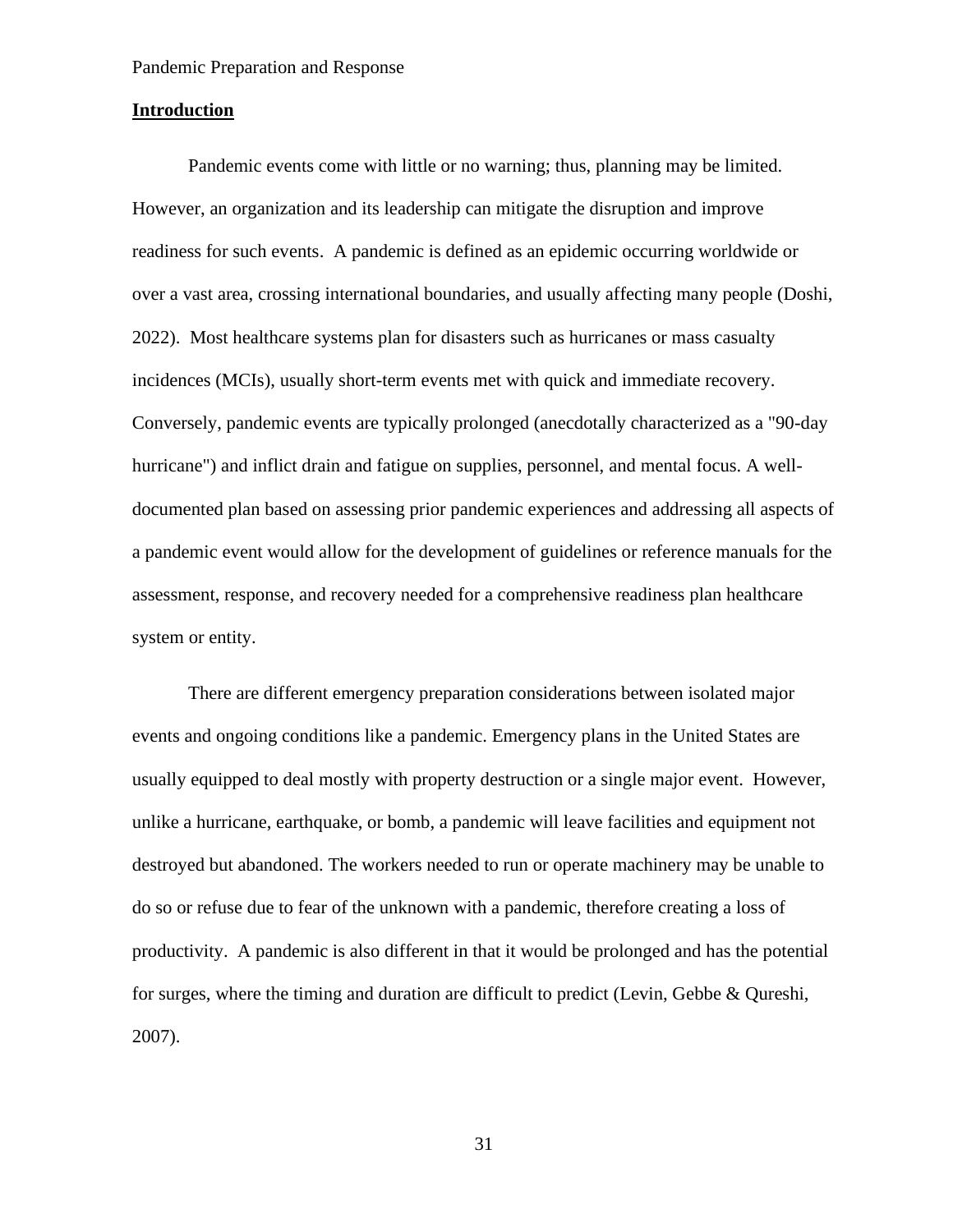Pandemics have inflicted their strain on the public and healthcare organizations in the past, depending on the severity of the pandemic event, whether in 1957 and 1968 when there was a mild flu outbreak or the more severe as in 1918 Spanish Flu; preparation and response to managing such a challenge with millions of people in need of inpatient and outpatient care can overwhelm healthcare systems (Glaser, Gillian & Thompson, 2002). Responding to a pandemic event requires leaders to respond with a calm and orderly approach. Originating in Wuhan, China, Coronavirus Disease 2019 (COVID-19), caused by severe acute respiratory syndrome coronavirus 2 (SARS-CoV2), rapidly became a global pandemic. By late January 2020, the virus had infected close to a million individuals, and the casualties have exceeded 45,000 (Gupta & Federman, 2020). On March 11, 2020, COVID-19 was declared a pandemic by the World Health Organization (WHO, 2020). On March 13, 2020, a national emergency was announced in the United States concerning the COVID-19 Outbreak (NCSL, 2020). As of March 2021, there were 126,359,540 COVID-19 cases and 2,769,473 deaths worldwide (WHO Coronavirus Disease Dashboard, 2021). In the United States, as of March 2021, there are 28,859,706 cases and a total of 543,003 deaths (CDC COVID Data Tracker, 2021).

The severity and extent of this pandemic have challenged and, in many cases, overwhelmed healthcare systems and front-line caregivers (Adams & Walls, 2020). While densely populated areas are most affected, rural areas are vulnerable as well (Ranscombe, 2020). Preparing to implement measures for an efficient hospital-wide approach to manage the surge of hospitalized COVID-19 patients is a priority.

The COVID-19 pandemic has tested our systems of preparedness and response capabilities far more significantly than before (Alexander, 2020). Challenges for hospitals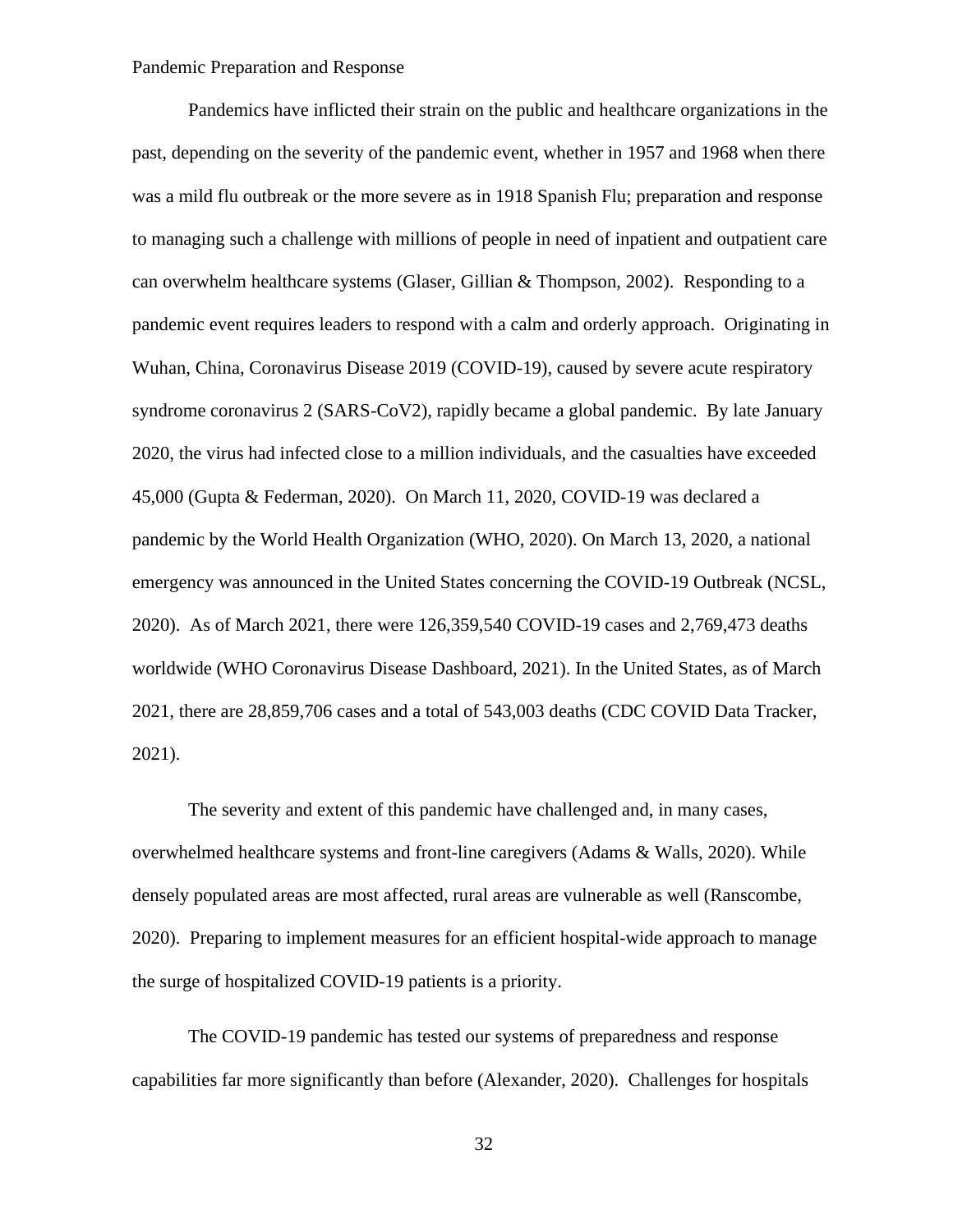and healthcare providers pushed many to their limits. In contrast, others were able to capitalize on the pandemic to implement the use of advanced technology such as telehealth and launch virtual physician visits via a computer or hand-held device yet maintaining concern for privacy and regulatory issues (Shachar, Engel and Elwyn, 2020).

These challenges made evident during a pandemic experience highlight the reality that change is happening whether or not we are ready as noted by the Greek philosopher, Heraclitus, who said, "Change is the only constant in life" (Singer, 2018, p.1).

Even with the historical perspective, leaders may not be prepared for events of this nature. Developing a guide or template for action in the event of this magnitude would be invaluable.

With the widespread impact that overwhelmed many organizations and ill-equipped to respond, a case study of this nature with a deliverable of a step-by-step plan is relevant for preparing for future pandemic events. Lessons learned from this pandemic in assessing, responding, and managing the patient population are essential for healthcare leaders in the future.

Therefore, the study will examine the phases experienced during COVID-19 and demonstrate to healthcare leadership of the future how change management theory can set the framework for a systematic response with specific recommendations to speed the recovery of operations.

#### **Study Setting**

Baptist Health, founded in 1955 and headquartered in Jacksonville, Florida, is a faithbased, not-for-profit health system comprised of six hospitals with 1,168 beds, a cancer center, four satellite emergency departments, and more than 200 patient access points of care,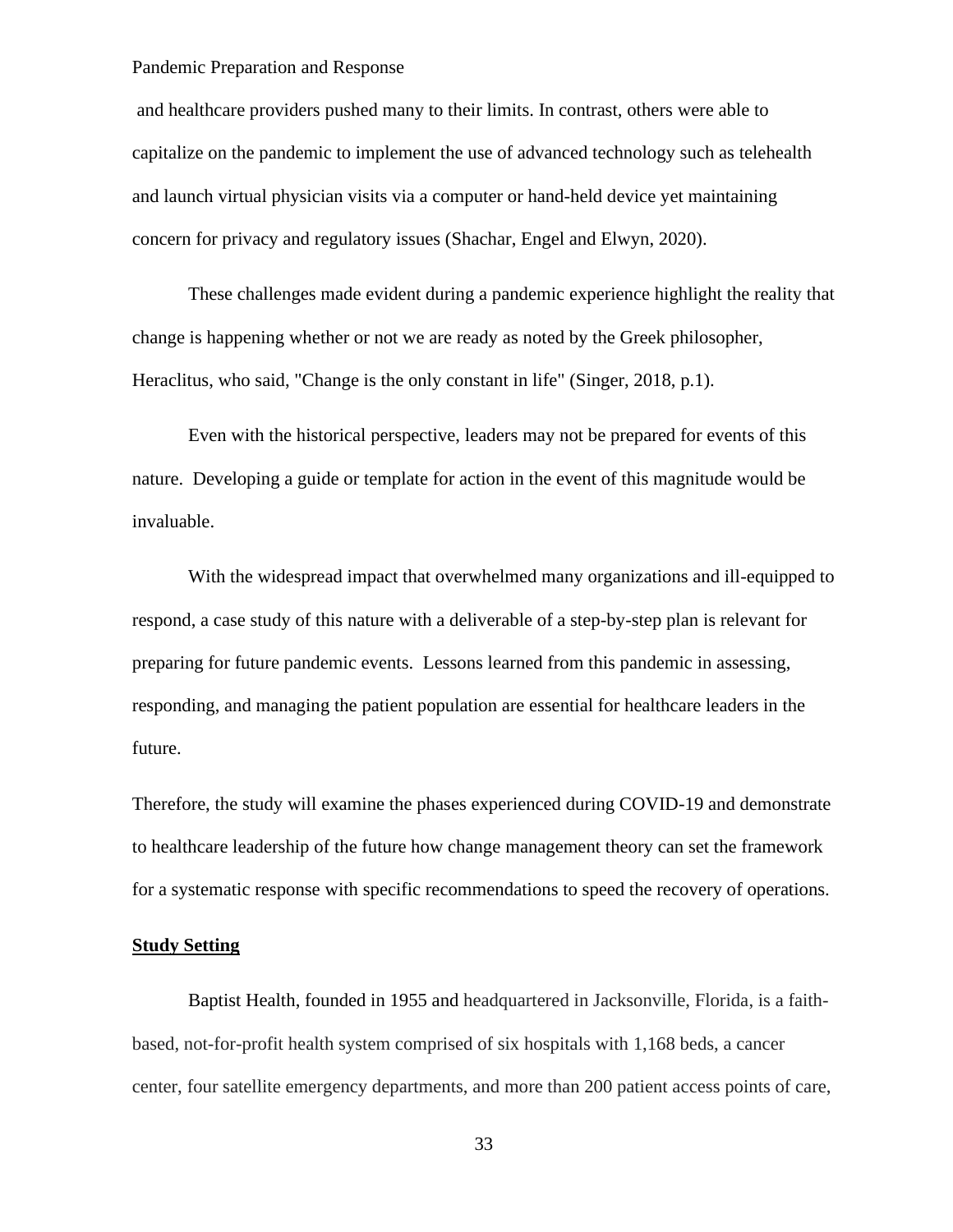including 50 primary care offices located throughout northeast Florida and southeast Georgia. The system consists of six hospitals including the region's only children's hospital. All Baptist Health hospitals, along with Baptist Home Health Care, have achieved Magnet™ status for excellence in patient care. Baptist Health has the area's only dedicated heart hospital; orthopedic institute; women's services; neurological institute, including comprehensive neurosurgical services, a comprehensive stroke center and two primary stroke centers; a Bariatric Center of Excellence; a full range of psychology and psychiatry services; urgent care services; and primary and specialty care physicians' offices throughout Northeast Florida. The Baptist MD Anderson Cancer Center is a regional destination for multidisciplinary cancer care, clinically integrated with the MD Anderson Cancer Center, (Baptist Health, 2020).

In 2020, the Baptist Health system had 72,391 inpatient stays with an average of 788 hospitalized each day in five hospitals, 320,467 emergency room visits, 47,052 surgeries, 6,069 deliveries, 55 newborn intensive care patients daily, and 11,911 team members (Baptist Health, 2020).

## **Kotter Model of Change as a Framework**

While not all changes lead to improvement, all improvement requires change (Langley, Moen, & Nolan, et al. 2009 as cited in Hass et al., 2020). The COVID-19 pandemic brought unwanted change to so many, extremely fast. Navigating the implications of COVID-19 and responding to the pandemic is unprecedented. Experiencing change during normal circumstances is one thing, but leading change in operational functions as a crisis unfolds calls for extraordinary resolve and leadership (Burton and O'Neill, 2020).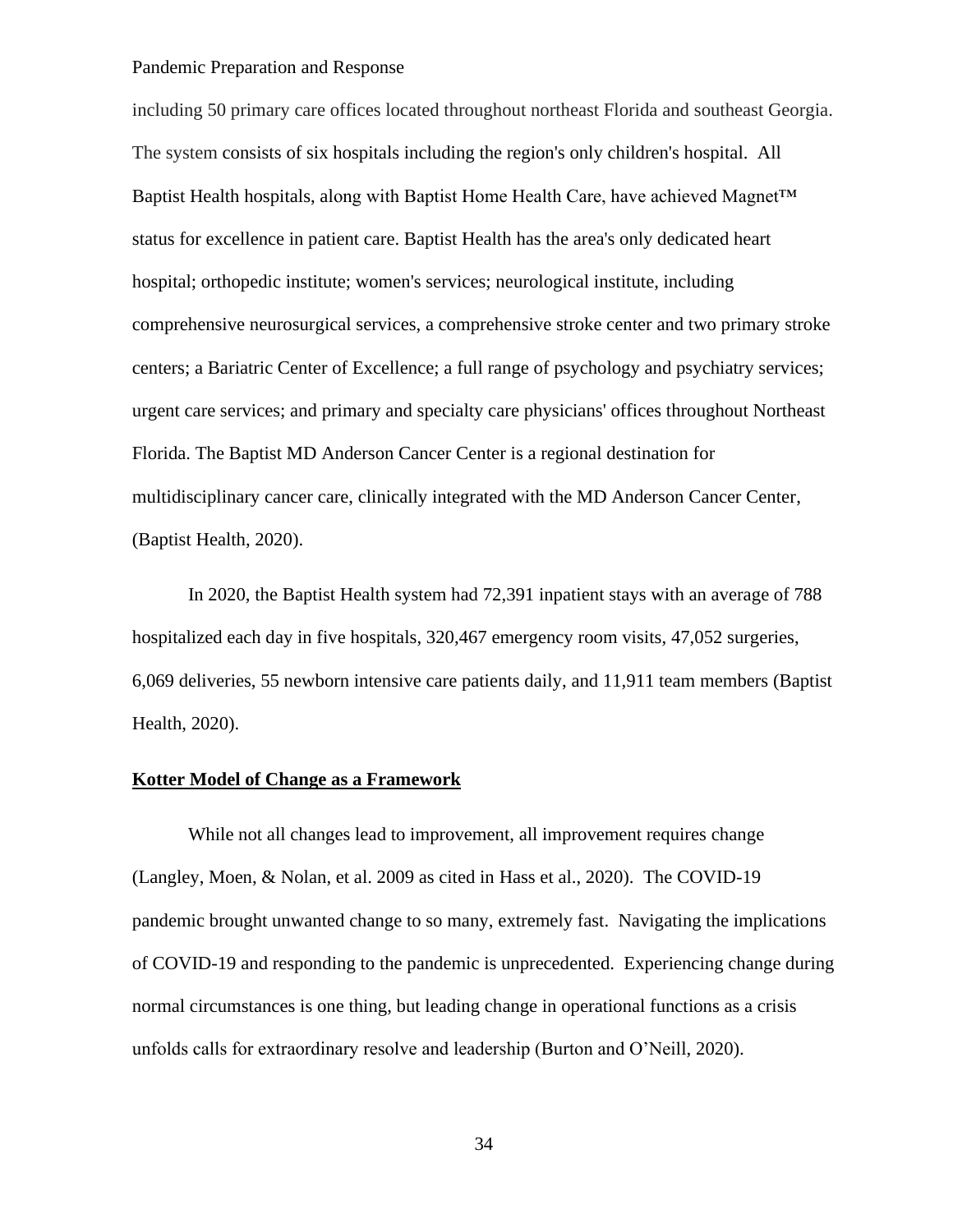The key to going forward and preparing for future pandemics is how well leadership can identify those changes that enable better care to be delivered, hardwiring for future success, and discarding actions that do not contribute to the successful provision of care. The Kotter 8 Step Model of Change offers a framework to accomplish this goal.

According to Kotter's framework, successful change in an organization starts with visionary leadership and is championed by all leaders in an organization. Consistent adherence to the plan of change and continually communicating the success will gain more support and accelerate the rate of change and "stick," as noted by Kotter in his 8 Step Model of Change (Kotter, 2012).

However, a life-changing event may be an excellent time to implement the change needed to operationalize response plans. Kotter's 8-Step Change Management Model provides the best format that engages and meets the organization's needs and stakeholders. John Kotter, a Harvard Business School Professor, and expert on change leadership, designed an 8-step model for leading Change (Kotter, 2012). Originally, Kotter's change management model was introduced and described in a corporate business context. However, it has been applied to human service organizations (Henry, Hanson & Haughton, 2017). Kotter model's value to a healthcare organization's leadership is that it incorporates a theme that underlies effective change management strategies. These include entering and contracting change activities, assessing areas for improvement, planning, implementing, and evaluating change. The Kotter Change Management Model is a simple approach that allows for direct engagement with key stakeholders in the change process.

Kotter's Change Management Model can be applied to assess the pressure points and actions taken during the pandemic event. By taking each action initiated in the pandemic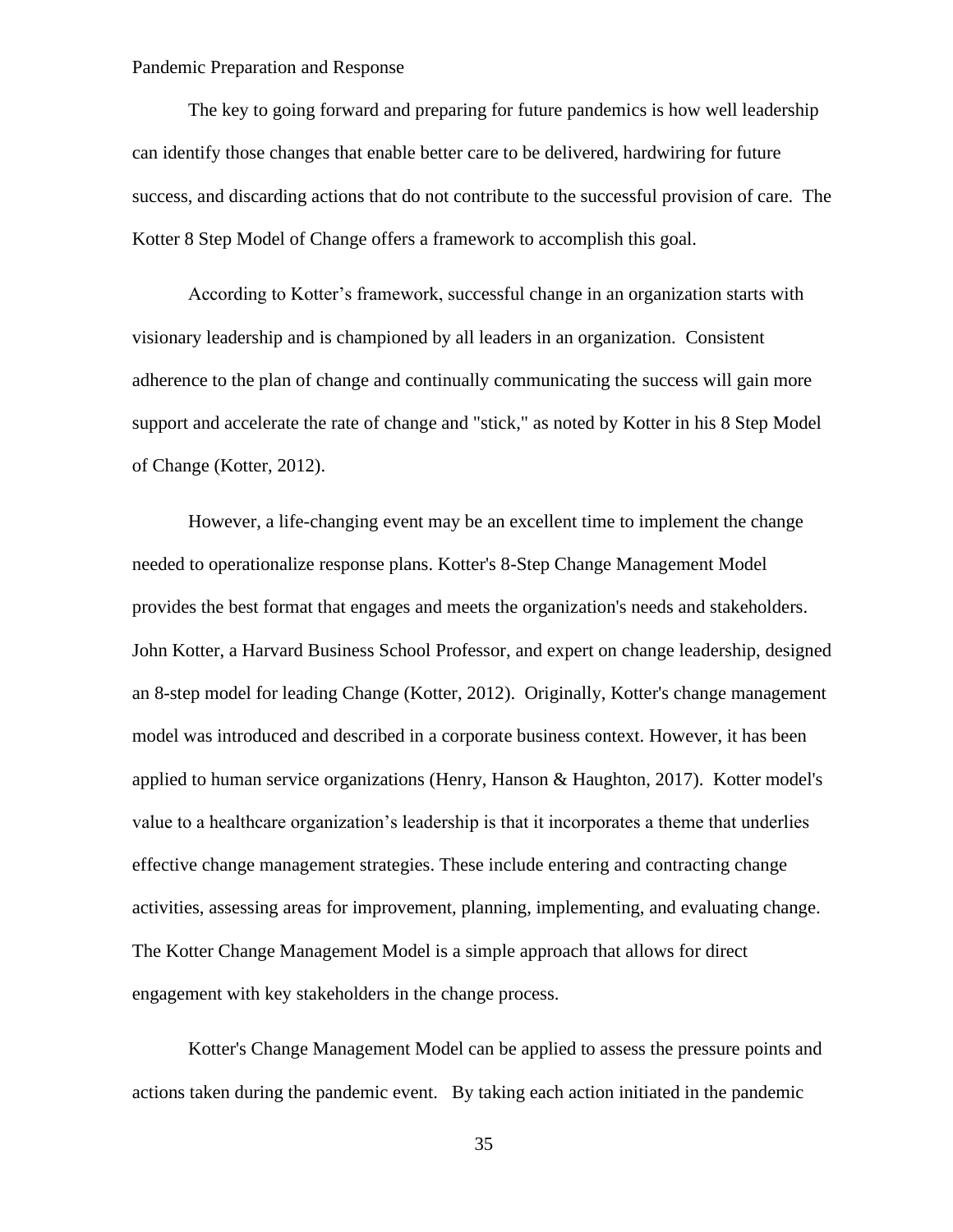and using the 8 Steps of Change by Kotter (Figure 1), leaders can determine which activities were practical, need to be hardwired in our guidelines, and what actions need to be discarded or revamped to prove useful.

### Figure1 Kotter 8 Step Change Management Model



#### **Timeline: Healthcare Leadership During One Year of COVID-19**

Before applying Kotter's model, it is important to first understand how healthcare leadership responded to the pandemic during the year of March 2020-March 2021. This year can be best understood according to three separate, but contiguous, "phases" signaled by specific events. First, the initial response to the first pandemic victims being received by the hospital and the coordination of staffing, testing and PPE. Second, the lifting of the governor's executive order which signaled the beginning of recovery with elective surgeries reinstated, and third, the Thanksgiving holiday which brought on a slight surge in patient volumes followed by the anticipation of a vaccine.

After many weeks of observing the coronavirus concerns arise across the globe, leadership came to the reality of and intensity of the moment when a noon meeting on March 13, 2020, it was requested of system leadership to discuss the implementation of our Hospital Incident Command System (HICS). During this meeting, the magnitude of what we were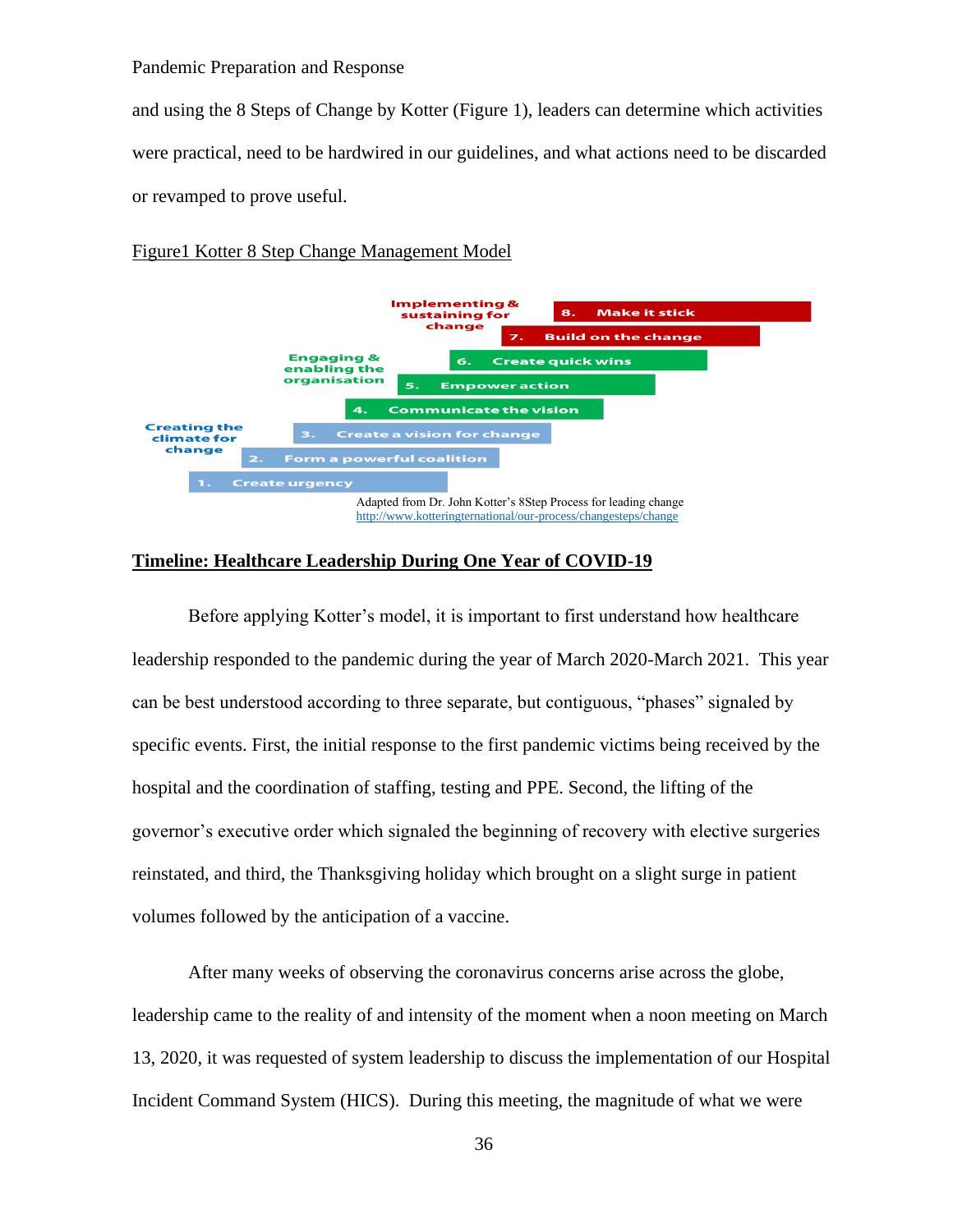potentially facing was far greater than any hurricane or previous disaster we had met. Historically, one system command center (HICS) was initiated to oversee all operations during a disaster. However, due to the anticipated protracted nature of this COVID-19 pandemic, basic plans were initiated to establish the system command center with further instruction to stand up the HICS at each of our acute care hospitals. Each facility needed a leadership command center, and these facility command centers would coordinate actions with the system Incident Command Center. The Center's Initial assignments included the assessment of bed availability, staffing, PPE, testing capabilities, and physician availability. In other words, people, supplies, and equipment to care for a significant number of patients needed to be assessed and made available immediately.

Effective and accessible leadership with a rapid and cohesive response was critical. Leadership quickly determined there are essential components of daily actions that must be followed in the future. These include (1) Initial Approach, (2) Daily Approach, (3) Surge Planning/Analytics, (4) Financial Assessment and Reporting, and, finally, (5) a Recovery Plan. These will be discussed in more depth in the Phase Sections.

## **Phase I (March 2020 – May 2020)**

The Florida Department of Health reported the first cases of COVID-19 on March 1, 2020. The health system's immediate response was to set up a COVID-19 Update distributed to all health system team members via email. The primary purpose was to inform and advise team members of the virus's risks and clinical features and advise what steps to take if experiencing any symptoms with contact numbers to employee health. In addition, this same information was posted on our Intranet and the Physicians Portal. Transparency and full disclosure of all information were the intent of leadership's communication.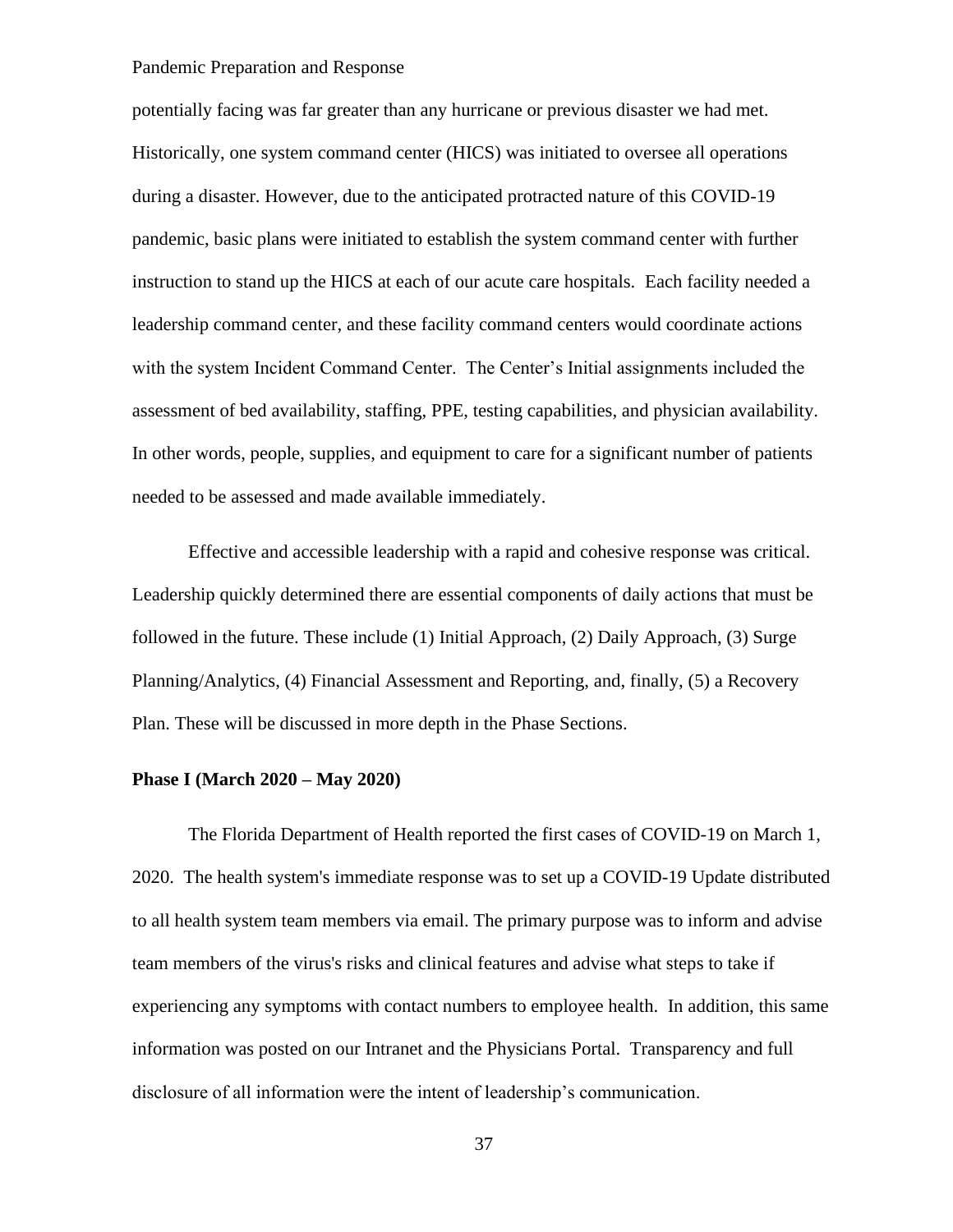Initial Approach – Early on in Phase I the initial approach was to focus on daily needs and on-going preparedness. System HICS would look for a daily report from the local units and logistics areas for mounting issues or concerns with People, Supplies, and Equipment. An assessment of the community continuum of care was required over three key areas: (1) Community Based Care (Ambulatory Care) including, physician offices, imaging, and lab centers, ambulatory surgery centers, and your local health department; (2) Acute Care including Hospitals and freestanding emergency departments; (3) Post-Non-Acute Care including Home Health, Skilled Nursing Centers and Hospital Outpatient Services.

Daily Approach – Accountability was established for Senior Leadership Team (SLT), Physician Leadership, System Incident Command, Hospital Incident Commands, Physician Enterprise Incident Command, and connectivity with community partners, City/County Emergency Management Operations, State Health Department, and local health department. Report outs were established for daily noon HICS Conference Calls. Table 1 highlights the Sections of Report.

| Table 1: Discussion Topics for Daily Report |  |  |  |
|---------------------------------------------|--|--|--|
|                                             |  |  |  |

| Section I                                                                                 |  |  |  |
|-------------------------------------------------------------------------------------------|--|--|--|
| Situational Update<br>$\bullet$                                                           |  |  |  |
| Section II                                                                                |  |  |  |
| Review of decisions made,<br>$\bullet$                                                    |  |  |  |
| decisions pending,<br>٠                                                                   |  |  |  |
| offline discussions items<br>$\bullet$                                                    |  |  |  |
| Section III                                                                               |  |  |  |
| COVID-19 Projections/Analytics<br>$\bullet$                                               |  |  |  |
| COVID-19 Surge Plan                                                                       |  |  |  |
| <b>Section IV</b>                                                                         |  |  |  |
| Flow: (1) Testing, (2) People, (3) Supplies, (4) Equipment/Facilities, $(5)$<br>$\bullet$ |  |  |  |
| Treatment, (6) Recovery                                                                   |  |  |  |
| <b>Resiliency Team</b><br>$\bullet$                                                       |  |  |  |
| <b>Communication Update</b><br>$\bullet$                                                  |  |  |  |
| <b>Open Discussion</b>                                                                    |  |  |  |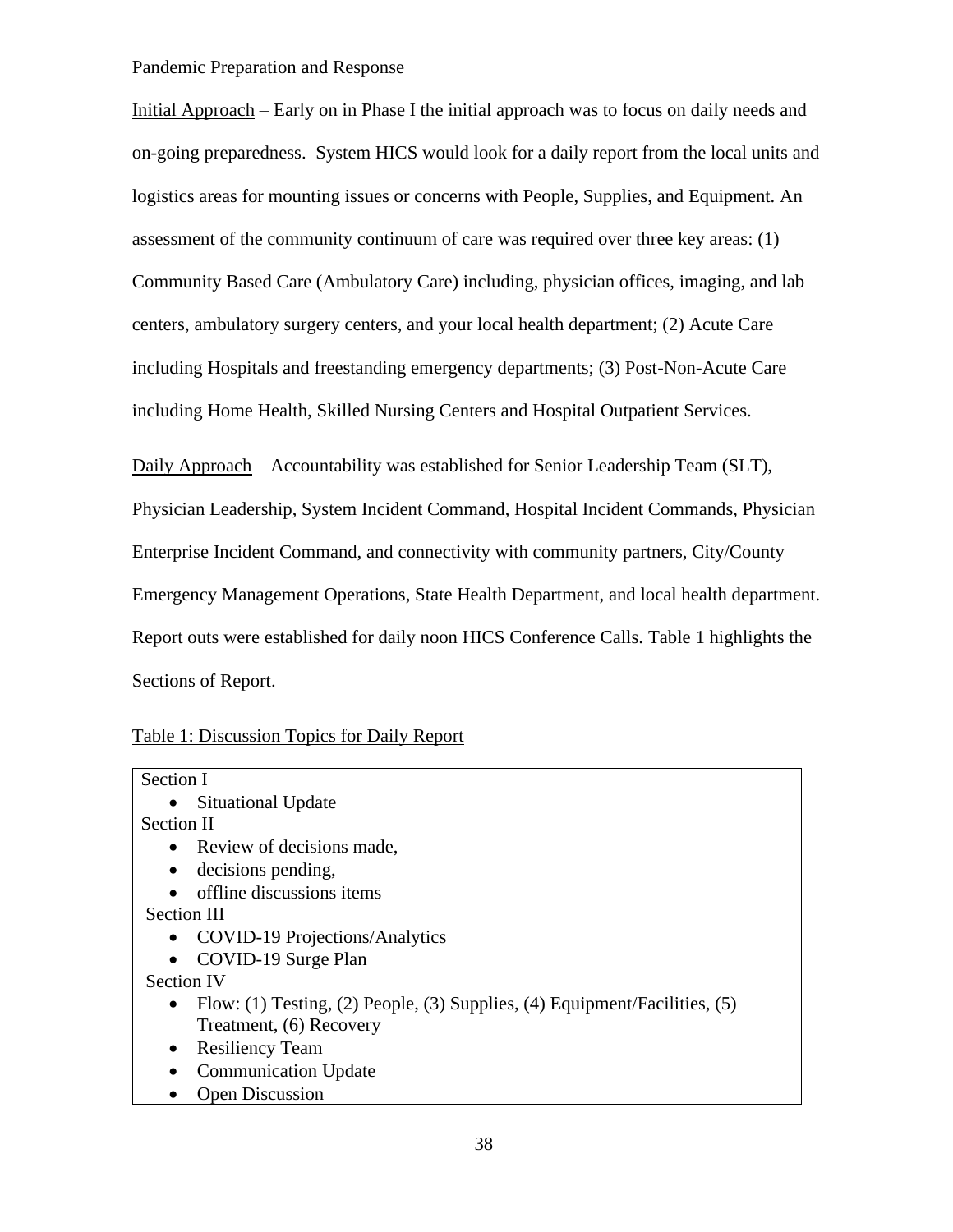Analytics/Surge Planning –An important tool used in Phase I and throughout the year is predictive analytics which is statistical analysis that uses data mining and algorithms against historical data to assist in identifying patterns. Modeling of this data allows for consideration of alternative approaches to a problem and initiate the best course of action. Figure four depicts the four areas of bed capacity across the system. For example, The Institute for Health Metrics and Evaluation (IHME) model is based on matching regional and demographic data within the United States to worldwide locations further along in the epidemic (Challener, 2020). Analytic assessments are used to inform our readiness responses and mitigation strategies. Table 2 shows the five predictive analytic models used for tracking cases. Loading your census data into these models will yield a picture of what to expect at you highest surge of patients.

Table 2: Predictive Analytic Models

Five Analytical Models • UPenn •  $Sg2$ 

- IHME
- Oliver Wyman
- **Oventus**

## Table 3: Bed Inventory Locations

Assessment of all potential space where beds could be placed for COVID patient use.

Inventory of Space

- Inside the walls of the hospitals
- Within the hospital campuses
- Inside our network
- In our market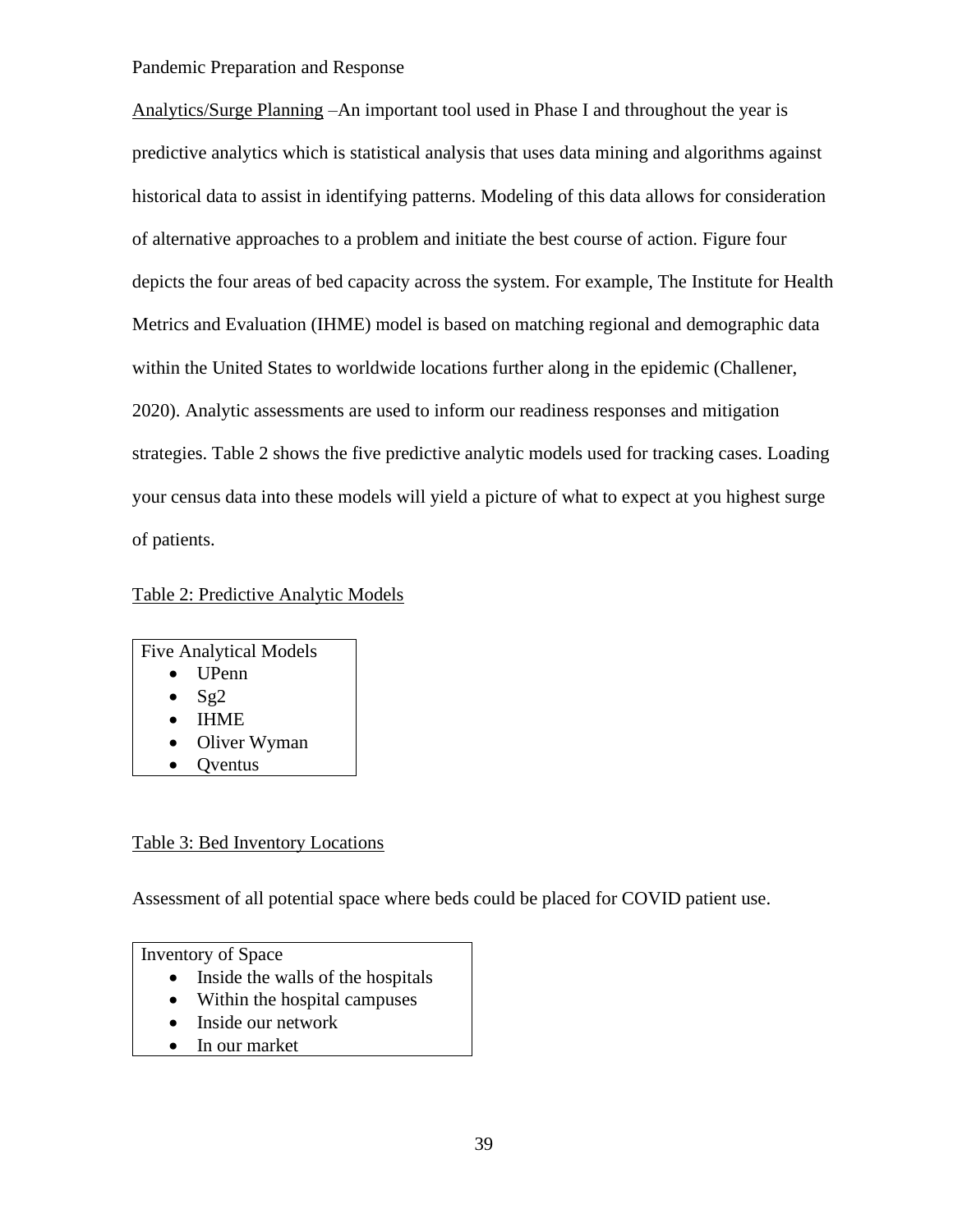As noted in the literature, and similar to Baptist, the Veterans Affairs Connecticut Healthcare System documented their experience in a recent article outlining their response plan (Gupta & Federman, 2020). The lessons learned centered around an effective and accessible leadership team with an immediate and cohesive response plan. Their successful preparedness experience emphasized employing a multidisciplinary approach with a central incident command body that ensured a rapid and thoughtful application of response measures. These measures included (1) establishment of an Incident Command Center (ICC) that included all leaders from pertinent departments, (2) designating a COVID Response Coordinator, (3) gatekeeping measures such as screening at entrances, off-site testing, and emergency department safeguards, (4) strict adherence to droplet precautions, personal protective equipment and masks (PPE), and social distancing, (5) bed redistribution system, and lastly, (6) specific testing and order sets (Gupta and Federman, 2020).

A HICS list was created to ensure all critical components of maintaining operations were addressed. This list included the following:

- Securing and limiting access to the facility, with visitation restrictions for the Emergency Department, Children's Hospital, Adult Hospital, and OB/Women's facility.
- Screening of team members, visitors, patients, vendors, volunteers.
- PPE/Masking.
- Inpatient care for COVID positive patients: Stand up COVID Units.
- Use of telehealth for virtual visits.
- Hotlines for contact: team members, Human Resources (HR), Employee Health  $\&$ Patient Safety Hotline.
- Wellness & Resilience for Team Members.
- HR Implications:
	- o Hiring process during the pandemic
	- o Virtual interviews
	- o Orientation
	- o Office spaces/work from home
	- o Self-attestations
	- o Labor Pool
- Expansion units/field hospitals.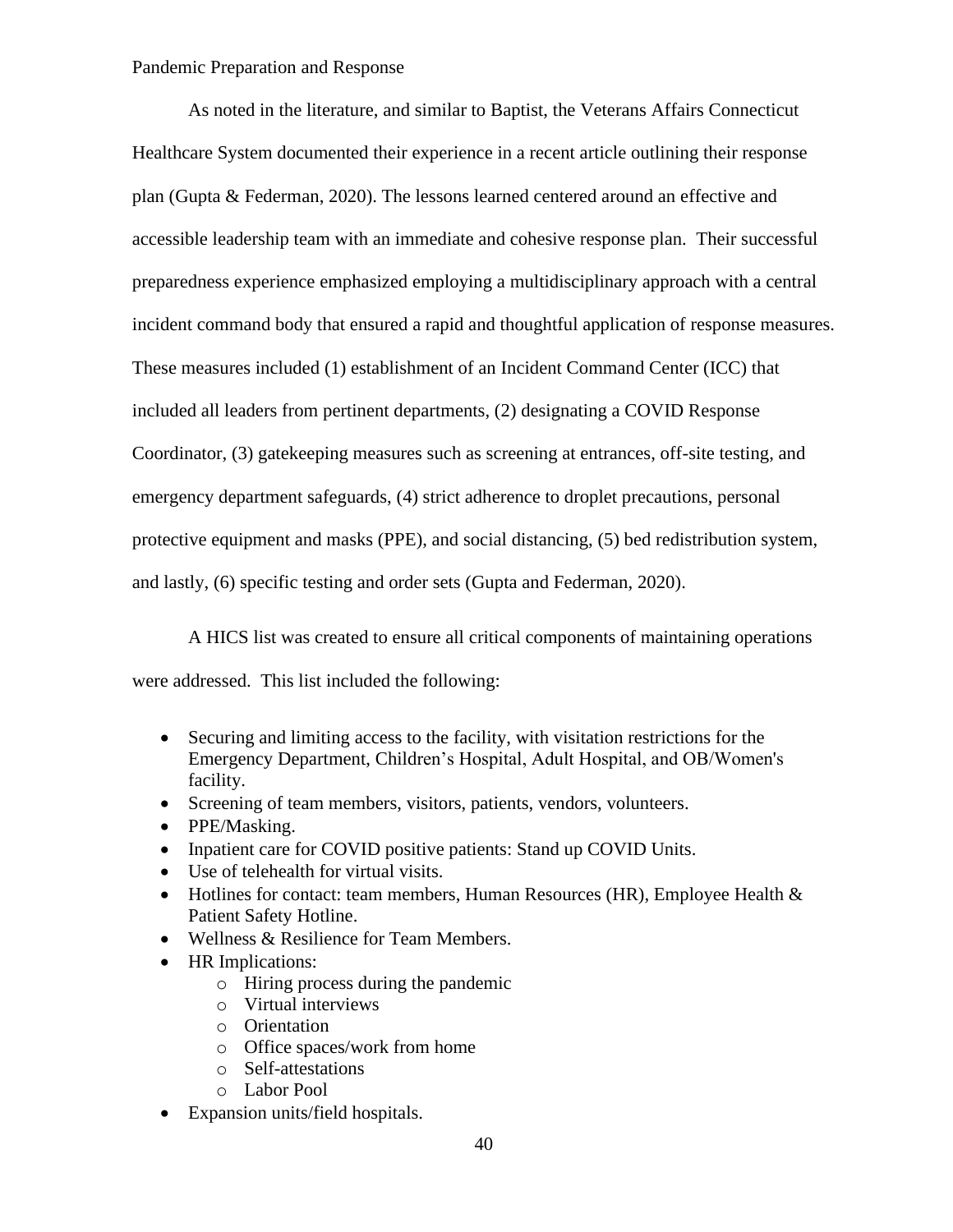- Surgery continuation/scheduling.
- Testing capabilities and procedures.
- Communication strategies.
- Exposure Tracking.
- Care at Home Model.

On April 7, 2020, the Governor's Office issued an Executive Order to suspend all elective surgeries. Meetings were immediately initiated with chiefs of each surgical department to discuss how we would comply. Each section looked at their respective schedules for the next 30 days and began to delineate those surgeries deemed emergent/lifethreatening and those that could be postponed and rescheduled. On April 17, 2020, all Baptist facilities suspended elective surgeries and followed the same procedures. Status updates were included in the twice-daily HICS calls.

Operationally, COVID Units were established at each facility. Plant Operation leadership determined which units had appropriate HEPA filtering and which units would require additional construction to install air filtration systems. As the units were stood up, patients testing positive were placed on these units and were restricted from entrance except for team members assigned to these units.

Simultaneously, to assist the community, we collaborated with the local health department and an emergency physicians' group to set up drive-up testing sites. Appointments were made on an app established by the ED group, and the hospital provided staffing and supplies. A courier system to transport specimens to the hospital laboratory for testing was initiated. Testing kits were a challenge, and multiple efforts were made with national lab groups to acquire the kits and distribute them to testing sites as appropriate.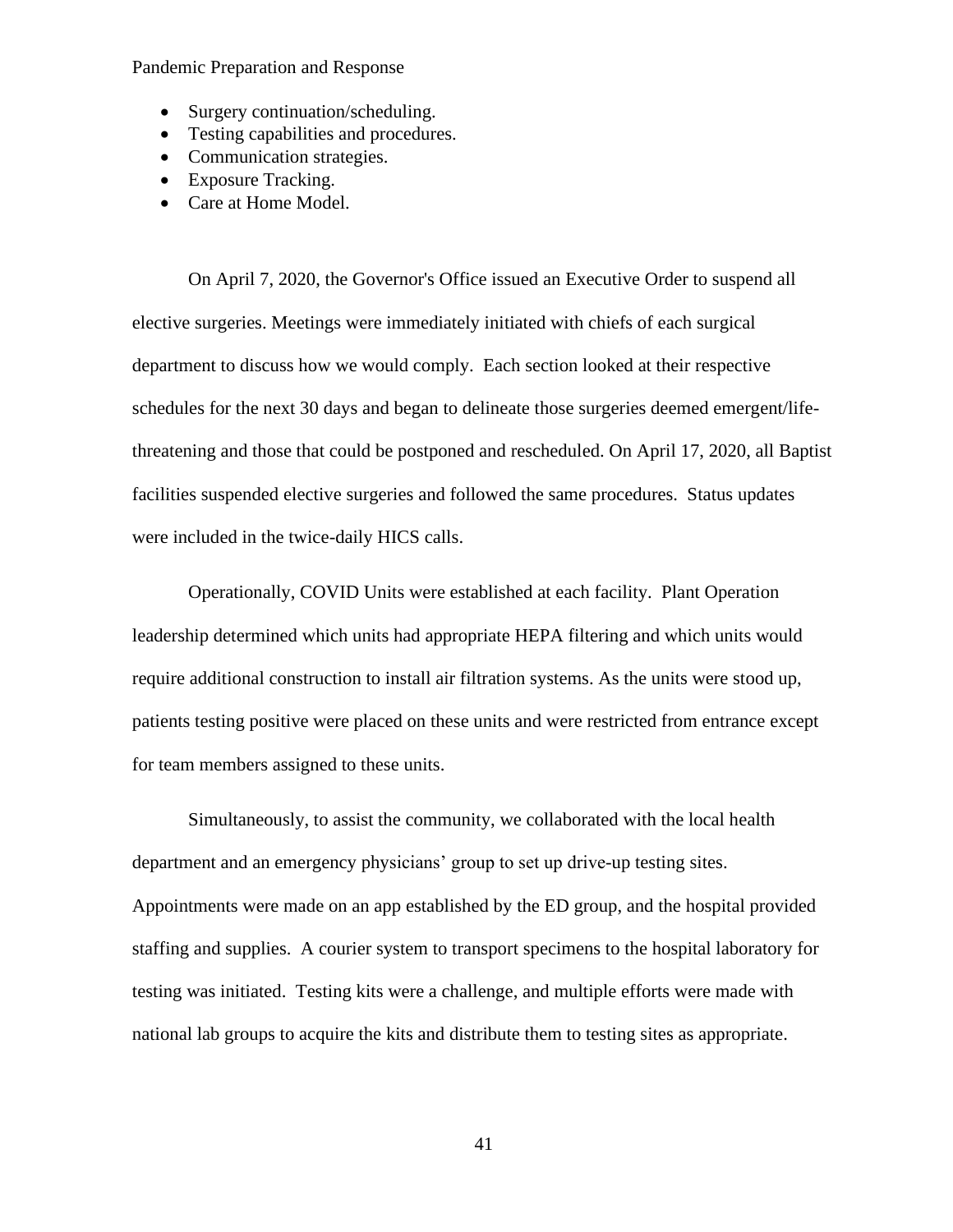Multiple qualitative data sources were utilized during this Phase and throughout the

duration of the pandemic, including secondary documents, policies, and program tracking

data to facilitate decision making, including:

- Hospital Incident Command Center (HICS) Action List
- Baptist Health Epidemic Response Plan (ERP)
- Baptist Health COVID 19 OPI Leading Indicators Report
- 2019 Novel Coronavirus (COVID-19) Daily Situation Report & Update
- Relaunch/Recovery Minutes (System Preparedness Committee)
- Operations Council Minutes (Enterprise Oversight of Operational Activities)
- COVID 19 Updates for regional hospital leadership teams
- Relaunch Dashboards
- Patient & Visitor Screening Assessment
- COVID 19 Hospital-Based Resiliency Plan
- Hospital Capacity Report

#### **Phase II (May 2020 – November 2020)**

Phase II began on May 8, 2020, with the governor's executive order lifting he moratorium on elective surgeries. Communication to all surgeons was rolled out, and operating rooms were ramped up to bring back elective procedures. Recovery actions began to develop by establishing an opportunity to allow patients to reschedule surgeries and ancillary testing such as imaging, rehab, endoscopy procedures, and elective cardiac procedures. Twice daily HICS Calls were reduced to daily communications.

Field hospital beds were utilized on and off during this Phase II. Leadership daily monitored the multiple surge models with specific attention to the UPenn and Sg2 models, which appeared to reflect most closely what was happening in our state. The patient census was growing in Phase II, influenced by the continued community testing yielding more patients presenting to our ED's with positive COVID conditions.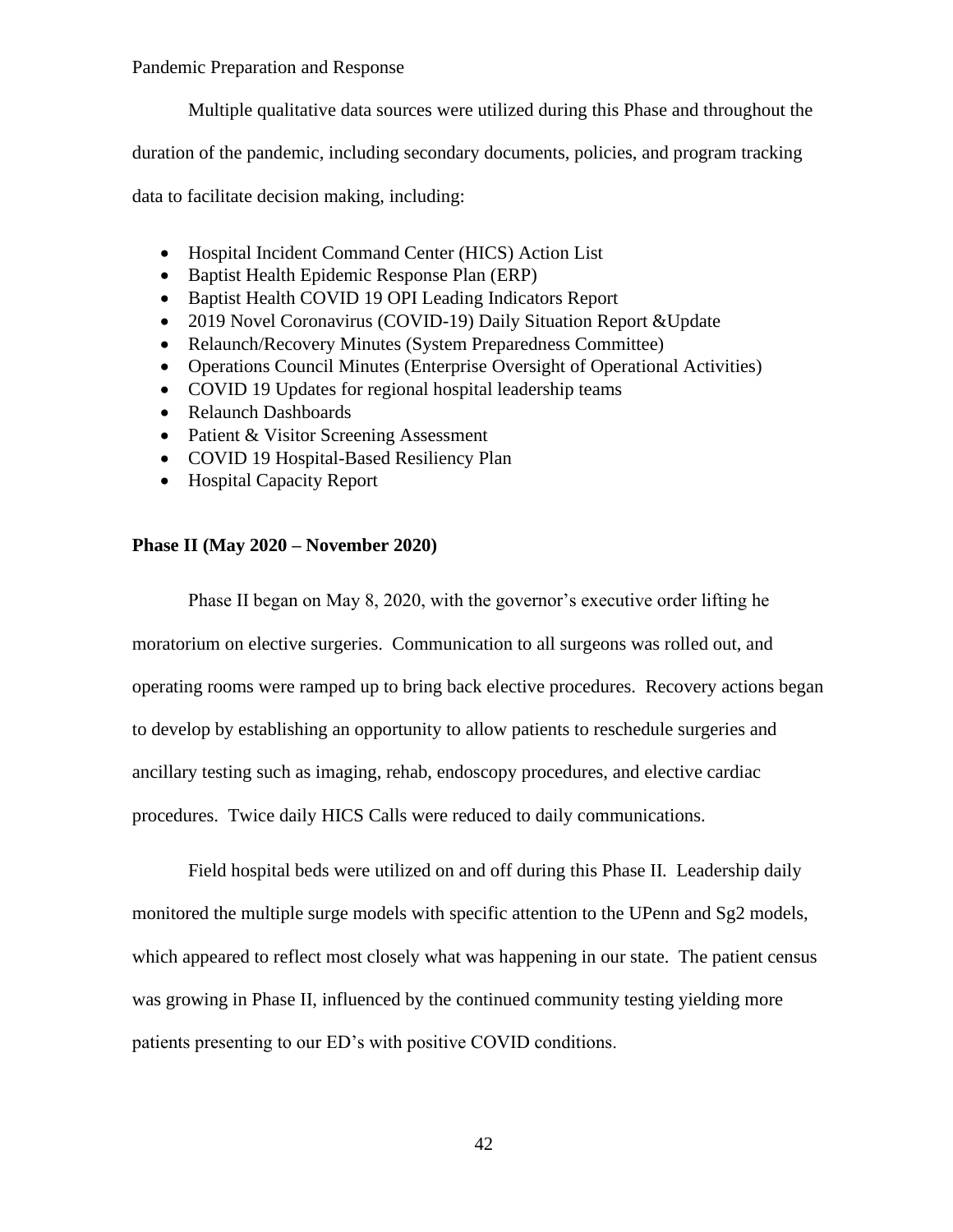Supply chain monitoring and challenges continued in Phase II. Decisions were made to set up a disinfection process for N-95 masks as established by Nebraska Medicine with heat treatment (70<sup>o</sup>C for 30 min), UV-C radiation (Lowe, J. 2020). A drop-off and pick-up process was developed in coordination with Central Supply Management.

Visitor and staff access was limited to two locations. Each location was staffed with personnel to check temperatures and ask screening questions. In order to reduce the burden of additional FTEs at the entrances, we deployed a thermal screening camera system. The technology will scan multiple people as they enter and determine the body temperature. Team members and physicians with body temperatures were not allowed access were redirected to contact Employee Health and their Manager.

Patient surge was anticipated for the July 4 holiday and noted on two of our surge models. The week of July 5 did see a patient surge. Census across all facilities jumped with an increased need for COVID inpatient beds. Expansion into the field hospital beds was experienced in one facility. We were shifting patients and expanding COVID designated beds at the flagship facility with a high of 89 COVID positive patients and a system census of 190 positive patients.

#### Financial Reporting

As the pandemic progressed and our system was sensing early signs financial stress due to the continued unbudgeted expenditures with PPE, additional labor costs and decreased volume which impacted revenue generation. It was essential that a discipline for monitoring financial metrics must be in place, especially as we received CARES Act stimulus payments. Table 4 lists the financial metrics reported with the same frequency as operational metrics during the pandemic: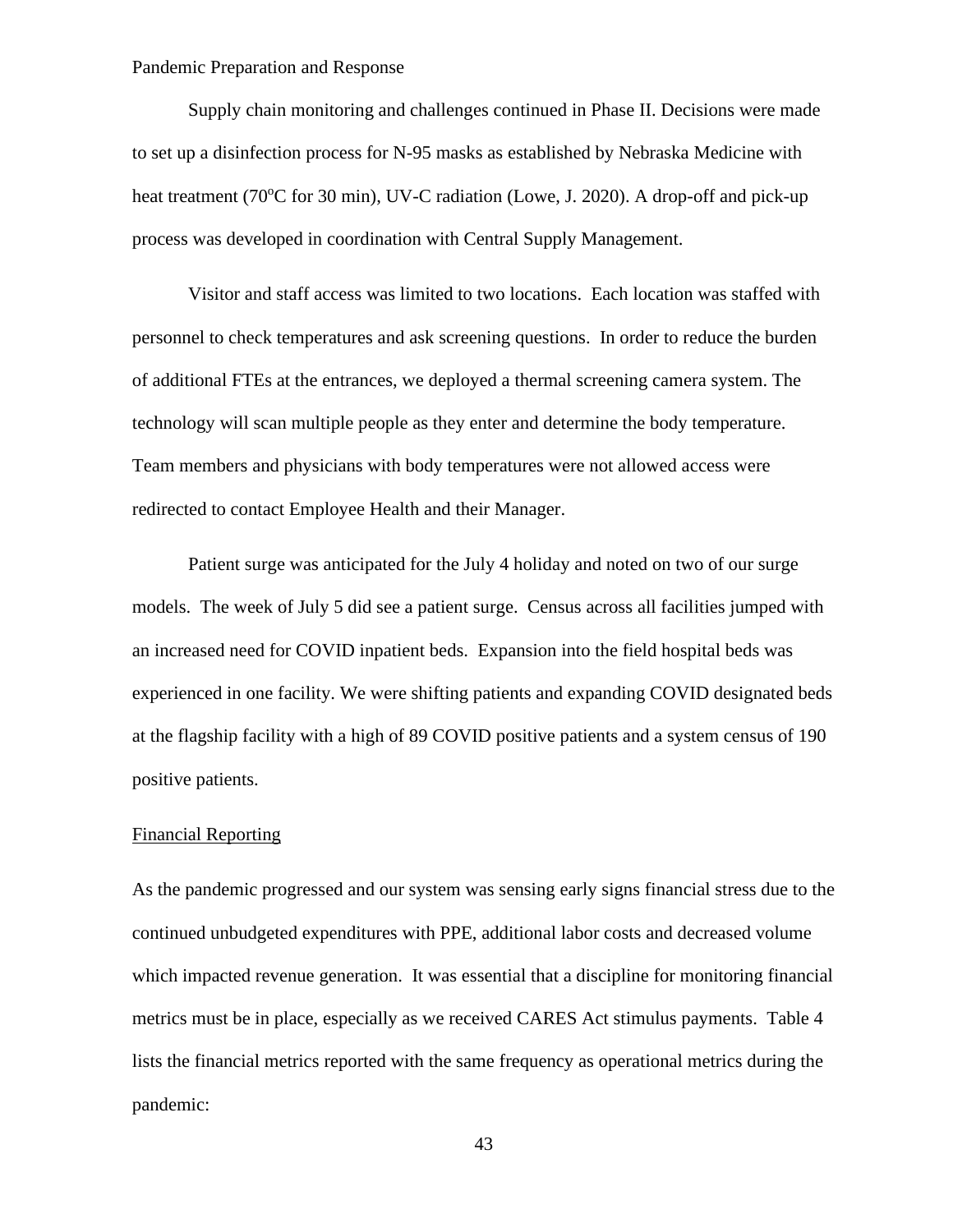Table 4: Financial Metrics

Financial Metrics

- Liquidity, balance sheet, and debt strategy
- CARES Act and stimulus Plan
- Monthly operating results consistently reported with projections.
- Fluid Variables COVID-19 duration, severity, economic bounce back, and recovery
- Cumulative MTD reporting of gross charges-*Revenue recovery is the Road to Recovery.*
- Investment in Cash committed for PPE (Personal Protective Equipment) and Surge Capacity (building field hospitals for additional beds)

## **Phase III (November 2020 – March 2021)**

Phase III began with a slight surge in November, post-Thanksgiving. Surge was not as impactful as anticipated. Leadership continued refinement of the access and screening process. All COVID testing sites were closed except for those on hospital campuses, primarily for pre-procedure clearance. HICS calls are now once a week rather than daily. PPE monitoring continues with a healthy 300+ days' supply of gloves, masks, & gowns on hand.

As the pandemic approached one year, addressing human capital needs became a priority. Bedside caregivers have been in this work model with acute attention to PPE, masking, and hyper-sensitive hygiene needs for eleven months. Increased rounding by leadership was initiated to show support and seek out suggestions on what can be done to relieve stress. Rest & resiliency rooms were developed to offer a respite to team members. Rest, Information and Transition Services (RITS) based on the International Critical Incident Stress Foundation, Inc.'s model was deployed. This model originated from military demobilization during disaster and war-time operations (ICISF, 2020). RITS locations provide a quiet and comfortable place to destress from the day's work or a particularly intense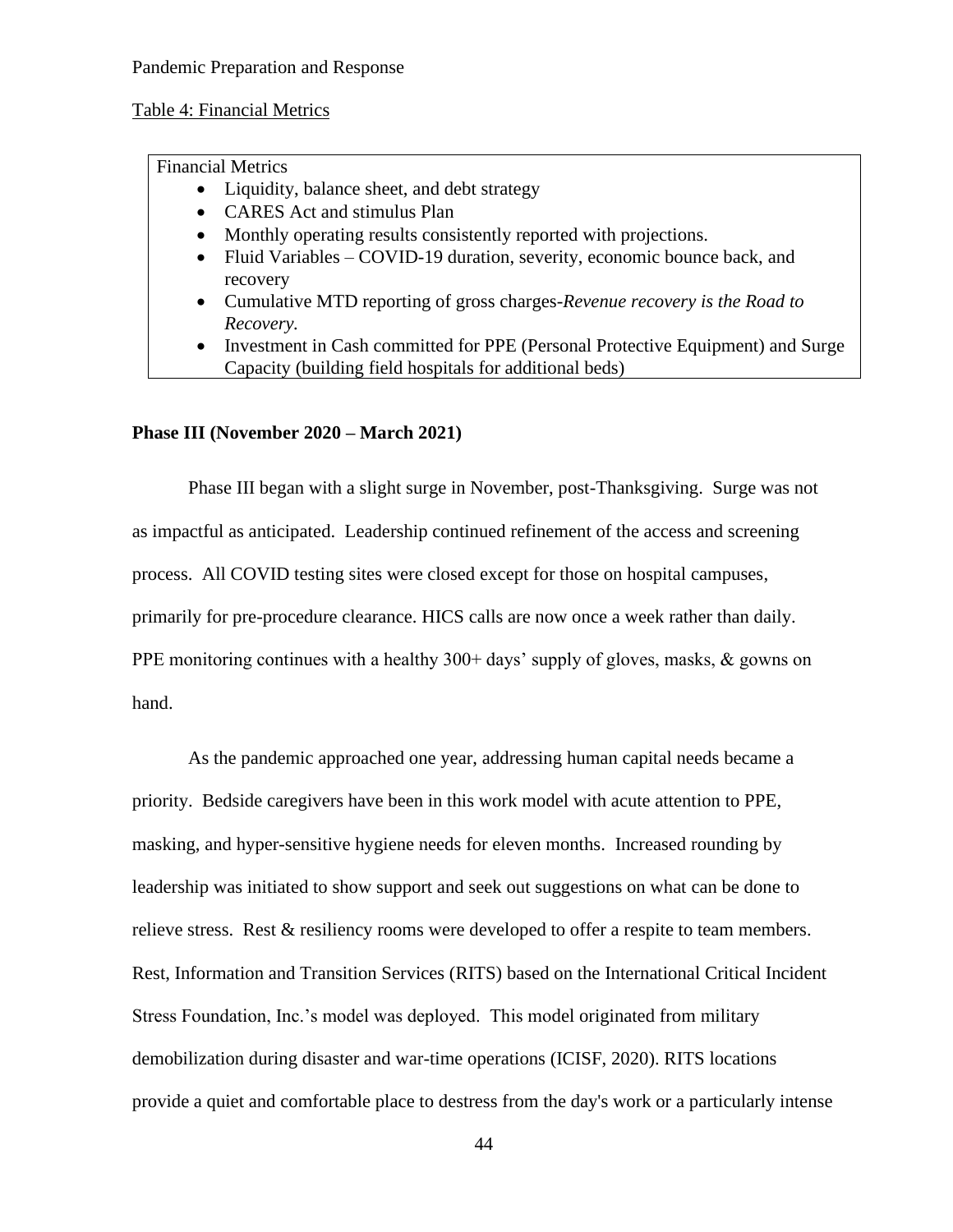patient care time with a COVID patient. The goal was to provide a place to assess the stress level of team members, mitigate the impact of stress, provide stress management information, provide an opportunity to rest with food & drink and provide team member referrals for employee assistance if needed.

During Phase III, the anticipation of a vaccine and other therapies was growing. Monoclonal Antibody Therapies became available for COVID positive patients who were ambulatory and asymptomatic. We established an Infusion Center in an outpatient location for this therapy on December 20. Careful planning and setup were required as we would be bringing positive patients into an outpatient clinic building which was also being utilized by non-COVID patients in another part of the building. Treatment was well received by the public and effective. During the first week in January, we also began receiving the first doses of the Pfizer COVID vaccine. Two vaccination locations were set up on two hospital campuses for vaccinating team members. To date, 7,778 team members and 16,592 other community members greater than 65 years of age have been vaccinated.

## COVID-19 Recovery Plan

The pandemic determined that healthcare organizations should develop short and long-term pandemic contingency planning for the various levels of pandemic periods:

- *Inter-pandemic Period* Planning preparation updating the current plan and begin workforce training.
- *Pandemic Period* management planning and activate all contingency and business continuity plans.
- *Between the Waves* implement recovery operations and adapt plans as needed.
- *Post-Pandemic Recovery* rebuild/reinstate& services/recovery operations.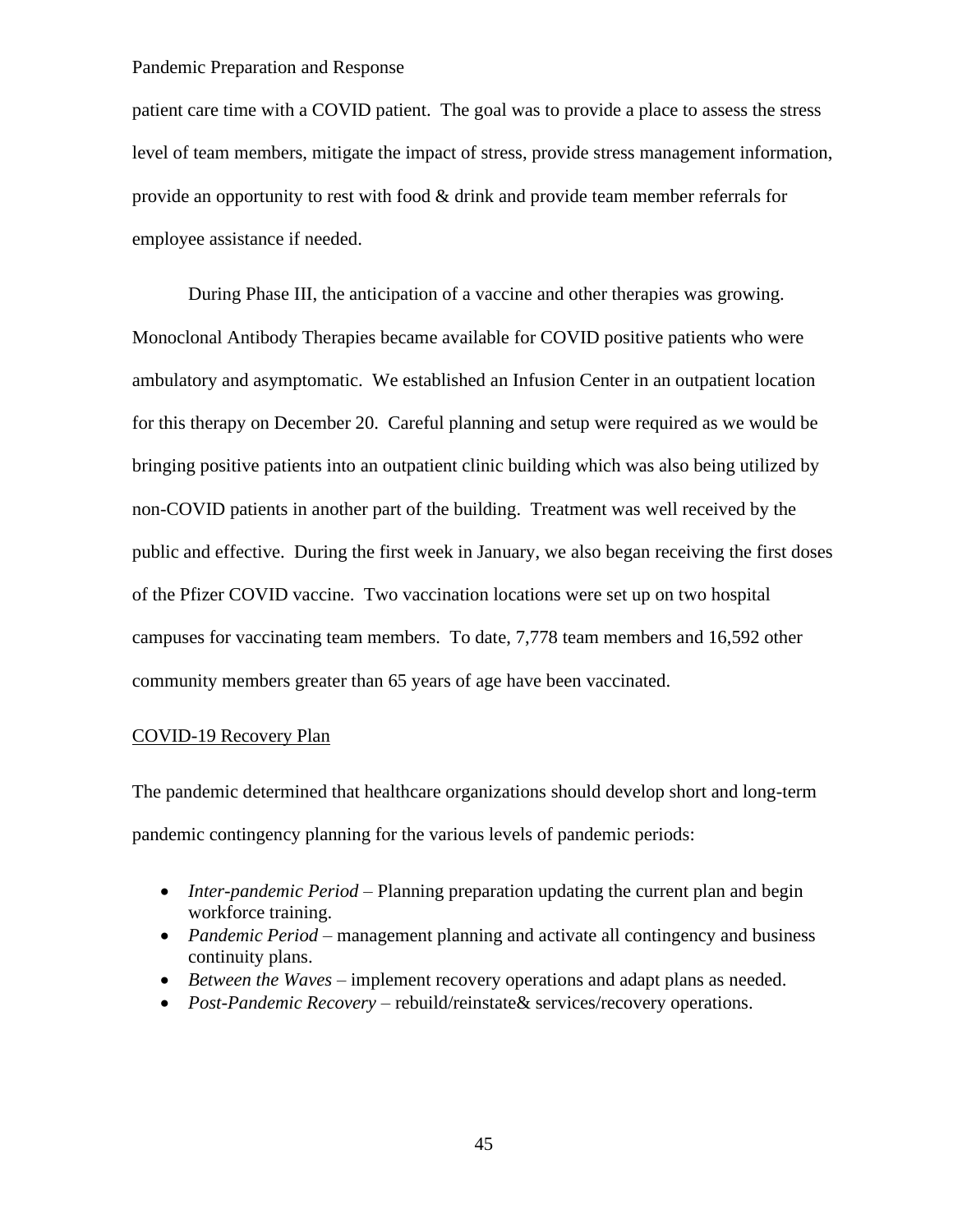#### **Recommendations for Guidelines**

This study's purpose was to equip healthcare leaders and their organizations with a set of guidelines to prepare for pandemic events in the future. Rather than merely reacting to the change and disruption brought on by a pandemic event, leaders should methodically assess their institutional needs such as supplies, personnel, and coordination with other entities and have a step-by-step process to follow and maintaining focus and mental stamina during the catastrophic event. This process will need collaboration with other local, state, and federal entities to provide the best response plan. The success of the plan depends on close and timely sustained coordination among all of these entities (Jones, 2010). Healthcare is local, and a response to a pandemic event depends on public health leadership, municipal leadership, state, and federal leadership, requiring a realistic planning process (Toner, 2020).

By examining the experiences of one healthcare system through the lens of framework of the Kotter Change Management model the following guidelines are recommended:

## **Create a Sense of Urgency**

Urgency is recognizing impending problems as opportunities. Immediately identify a reputable predictive analytical model and load your patient census to determine the impact of a surge in patient census.

When our own COVID census and doubling days were loaded into reputable models (IHME, UPenn (CHIME), Sg2, Qventus, Oliver Wyman, etc.), we could potentially expect a surge in census two-to-four-fold our capacity within 2-3 months. This modeling drove the decision to stand up field hospitals in two of our facilities—78 beds at BMC Jacksonville and 100 beds at BMC South.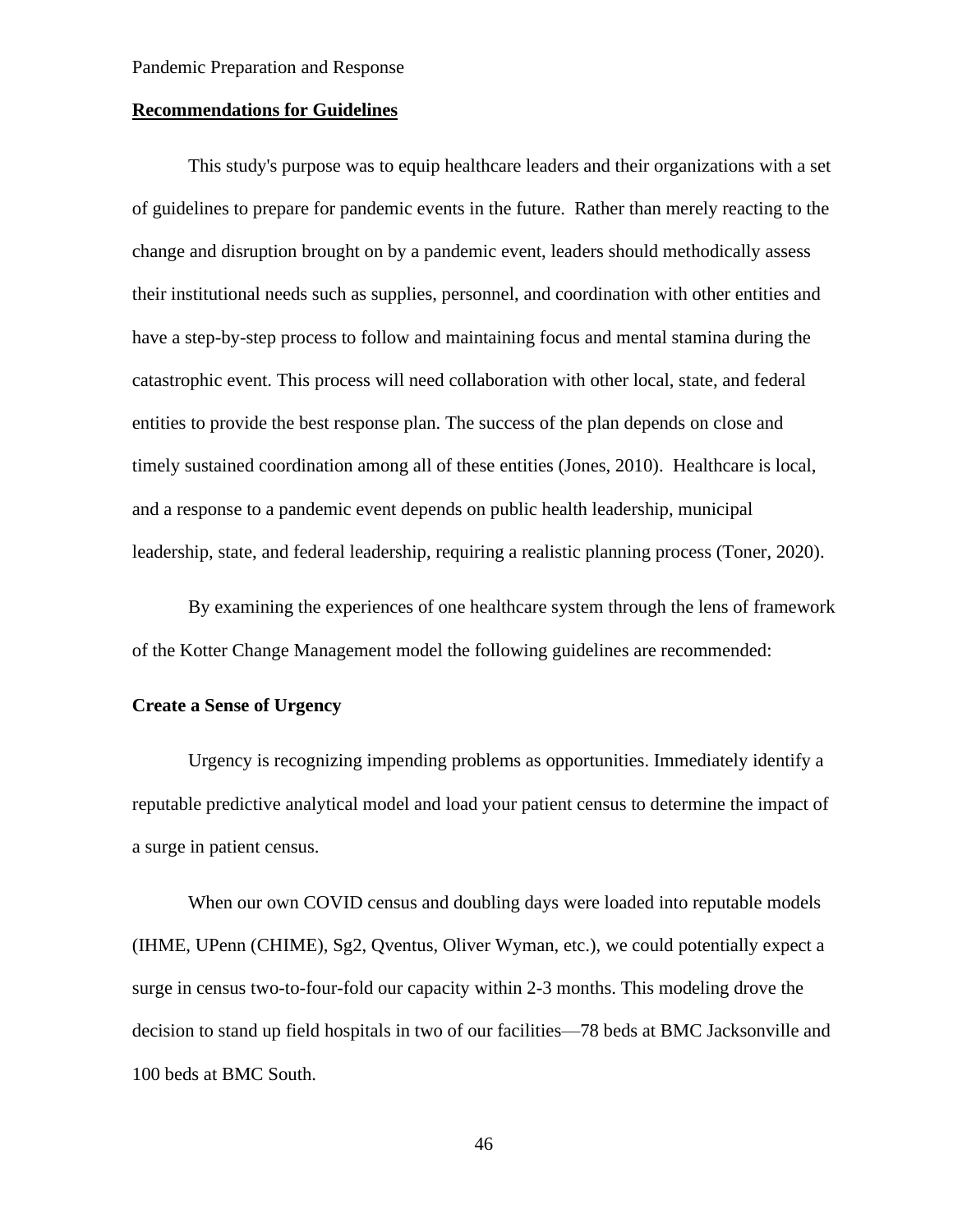In preparation for a pandemic, hospitals need a strategy to manage their space, staff, and supplies to provide optimum care to patients. These logistical and operational duties are challenging in normal times and compound during a pandemic. Specifically, infection prevention measures need to be implemented to reduce in-hospital transmission for patient protection and team members. Wong et al. (2020) noted these outbreak response measures in a large (1,700-bed) academic tertiary level acute care hospital in Singapore (Singapore General Hospital) and a smaller regional hospital (Sengkang General Hospital). The findings by Wong et al. are similar to the recommendations made in as a part of this case study that these containment measures are necessary to optimize the quality of care provided to COVID-19 patients and to reduce the risk of viral transmission to other patients or healthcare workers.

## **Build a Guiding Coalition**

The second recommendation is to initiate the local HICS (Hospital Incident Command System), including your key Senior Leadership, Policy Group and Physician Partners/Leaders. Conduct multiple calls/day 7days/week. (Follow actions on the HICS list see Exhibit 5). Identify key constituents and responses specific to testing, access to care, personnel, communications, supplies/PPE, and logistics in coordination with public health and other providers.

In collaboration with City/County and Emergency Physician group, we initiated the stand-up of an off-site drive-up COVID Testing Site. In Phase I, initiated vendor collaboration with GPO for PPE and other needed supplies.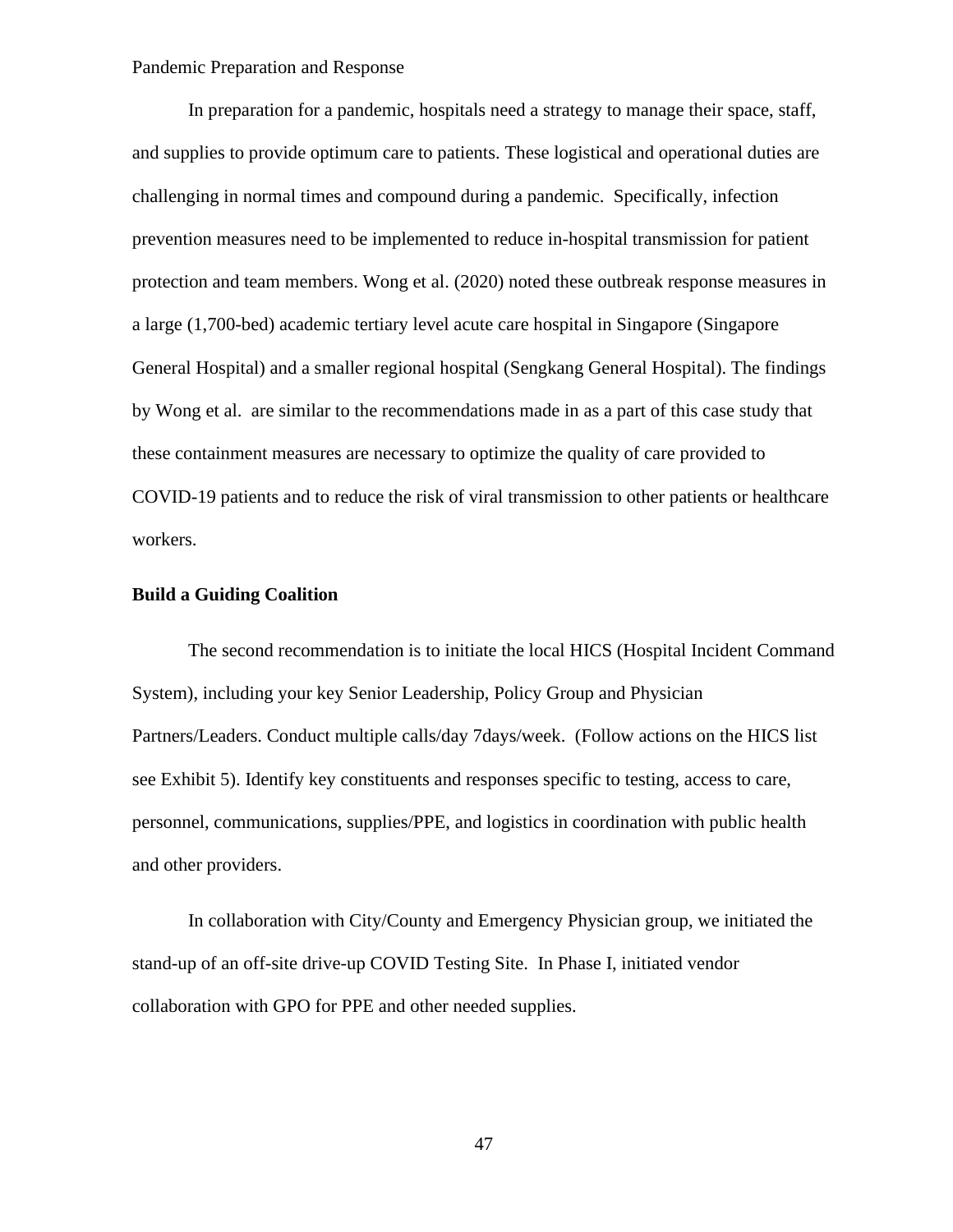## **Create a Vision for Change**

The third recommendation is to shape a vision to drive change and develop strategic initiatives. Within two weeks prepare to accommodate the maximum number of patients as determined by an analytical model. Include assessment for team members, immediate supply needs and space for expansion of care sites.

Within three weeks, we prepared to accommodate 2,000 inpatients (double current capacity) across our health system, ensuring a safe environment for our patients and care teams. With the Governor's Executive Order for suspension of elective surgeries issued in April, we assembled chiefs of each surgical section and asked for a plan to cancel/reschedule non-emergent elective surgeries.

## **Communicate the Vision and Engage Stakeholders**

The fourth recommendation is to initiate a cadence of calls daily or multiple times a day to assess current situation and needs.

A challenge in communicating vison and engaging a specific stakeholder was the supply chain, PPE acquisition, and necessary supplies that became difficult to secure during the pandemic's height (Francis, 2020). One lesson learned with logistical operations was to consider having a planned agreement with distributors to place trailers with supplies in advance or the early stages of a pandemic event (Neil, 2020).

## **Empower Action by Removing Barriers**

The fifth recommendation is for leaders to take immediate action to remove barriers team member encounter. Call on team members and physicians and informed on how they could help. Create focused teams to resolve issues: Resource Conservation and Control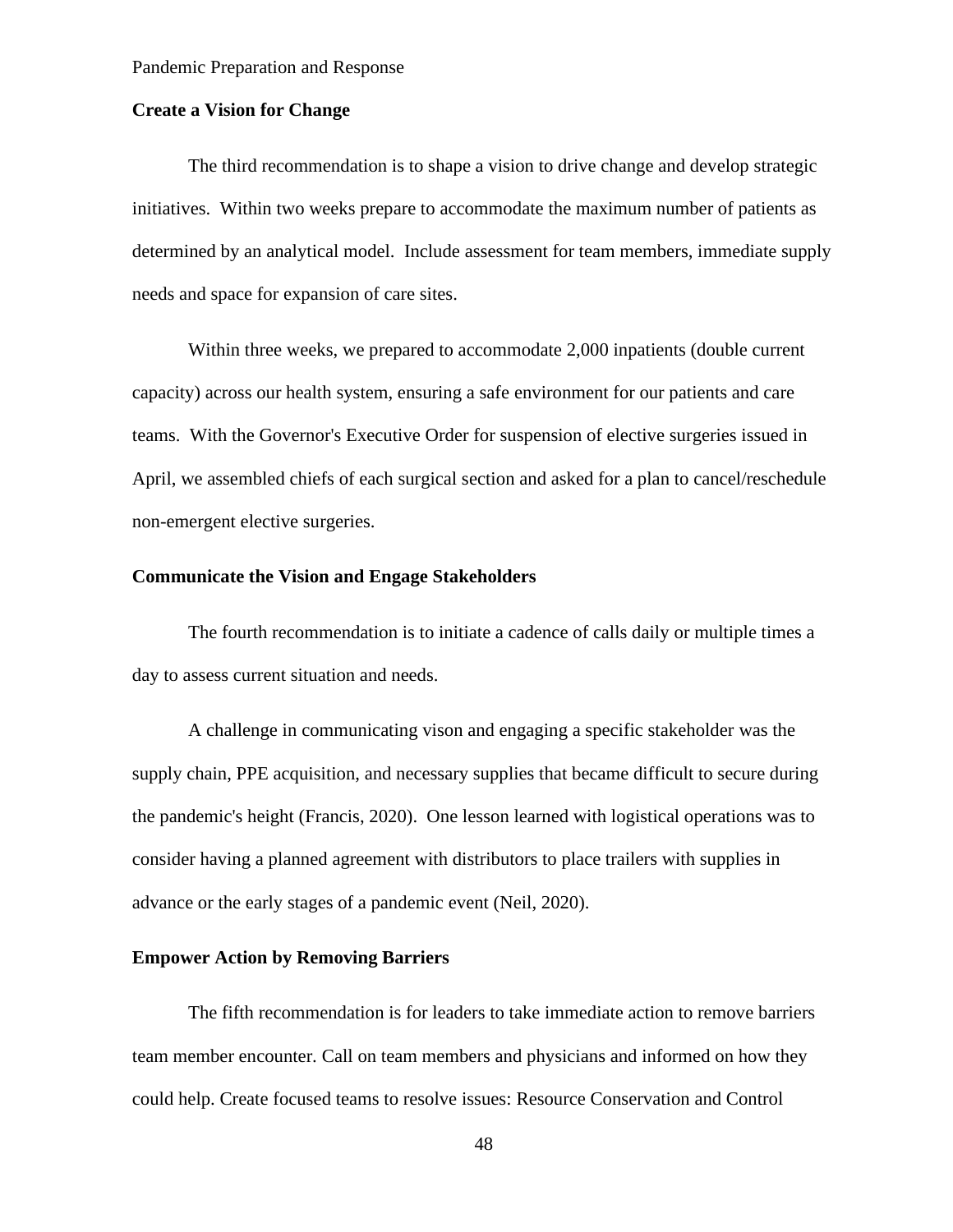(CRCC teams for vent usage, gloves/gowns/face protection, PAPRs/N95s, MedSurg/ICU Supplies, Usage/Storage/Flow), Lean Care Team Design (Staff Planning), Lean Physician Staffing, Space Planning, Clinical Transformation Workgroups, Lean Documentation, Training & Education, Home Care Model, Communications, Modeling, Dashboards, Finance, Resiliency.

We embraced a "Just do it" mentality! There are 24 hours in a day and 7 days a week. Use them all! We pushed decision-making down to the unit level for determining functional needs. Hospital Incident Command Centers (ICCs) were given authority to act on matters that impacted direct patient care.

#### **Create short-term wins**

The sixth recommendation is to conduct daily assessments and communicate the present situational analysis with all constituents. Identify innovative ideas implemented and celebrate success by highlighting those responsible in the daily calls/updates. Keep a sense of humor and in recognition you will create a strong culture of teamwork.

## **Accelerate and Build on Change**

The seventh recommendation is to learn from each innovation and hardwire where appropriate such as initiation of virtual visits via phone apps and use of telehealth. Expect shifts and possible surges in census. Identify innovated new processes that improve access, communication and maintain patient access to care sites. Replicate those changes that work and improve your delivery of care and communications.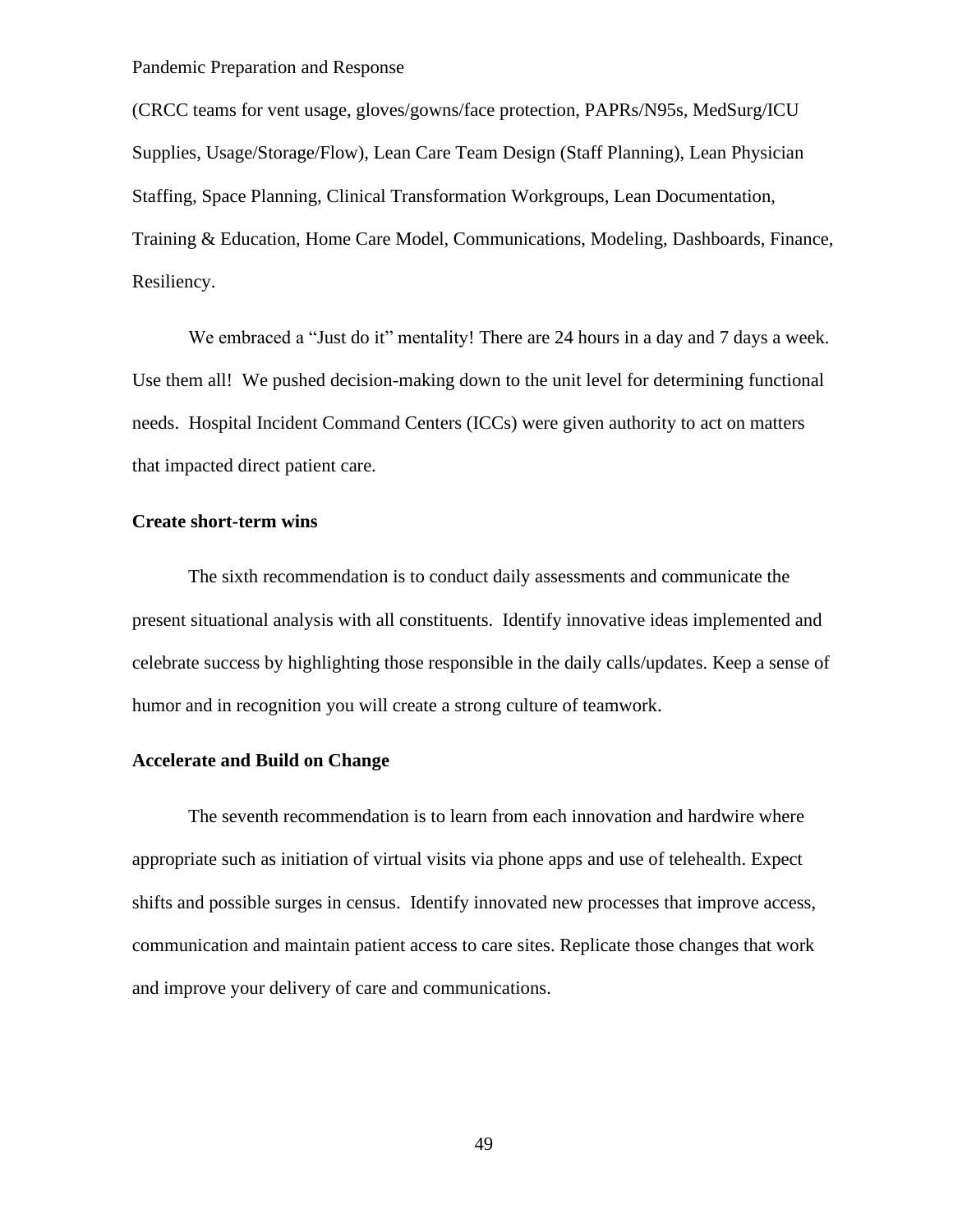We established a Monoclonal Antibody Infusion Center and Vaccination Clinics which were staffed by pediatric nurses with just-in-time in-services utilizing these nurses who had been furloughed due to reduced volumes in the children's hospital.

## **Initiate Change and Hardwire**

The final recommendation is to initiate near real-time dashboards, predictive analytics, telehealth visits, online scheduling, virtual waiting rooms, and on-line bill pay. What was once a necessity needs to become part of everyday operations.

Identify changes that can be normalized in daily workflow. Any new technologies initiated, ask how can be maintained going forward. Emphasize prevention techniques that can be made standard procedures. Eliminate wasteful actions that did not contribute to success or survivability. It is not possible to outsource change or innovation. Look to those internally that stepped up as change leaders and demonstrated a bias towards action.

Accelerating and leveraging innovation was another discovery in these challenging times that may have historically been unable to perceive. Case in point, Intermountain Healthcare was discovering that their infection control professionals collaborating with materials management team members created disinfection processes and protocols which preserved respirators and limited supply of N-95 masks (Harrison, 2020).

## **Limitations**

The study has several limitations. First, we examine the experiences of one health system. Response to a pandemic event is a local characteristic dependent on close, timely, and sustained coordination among local, state, public health, and voluntary organizations (Jones, 2010) and therefore the results may not be generalizable to other health systems. Yet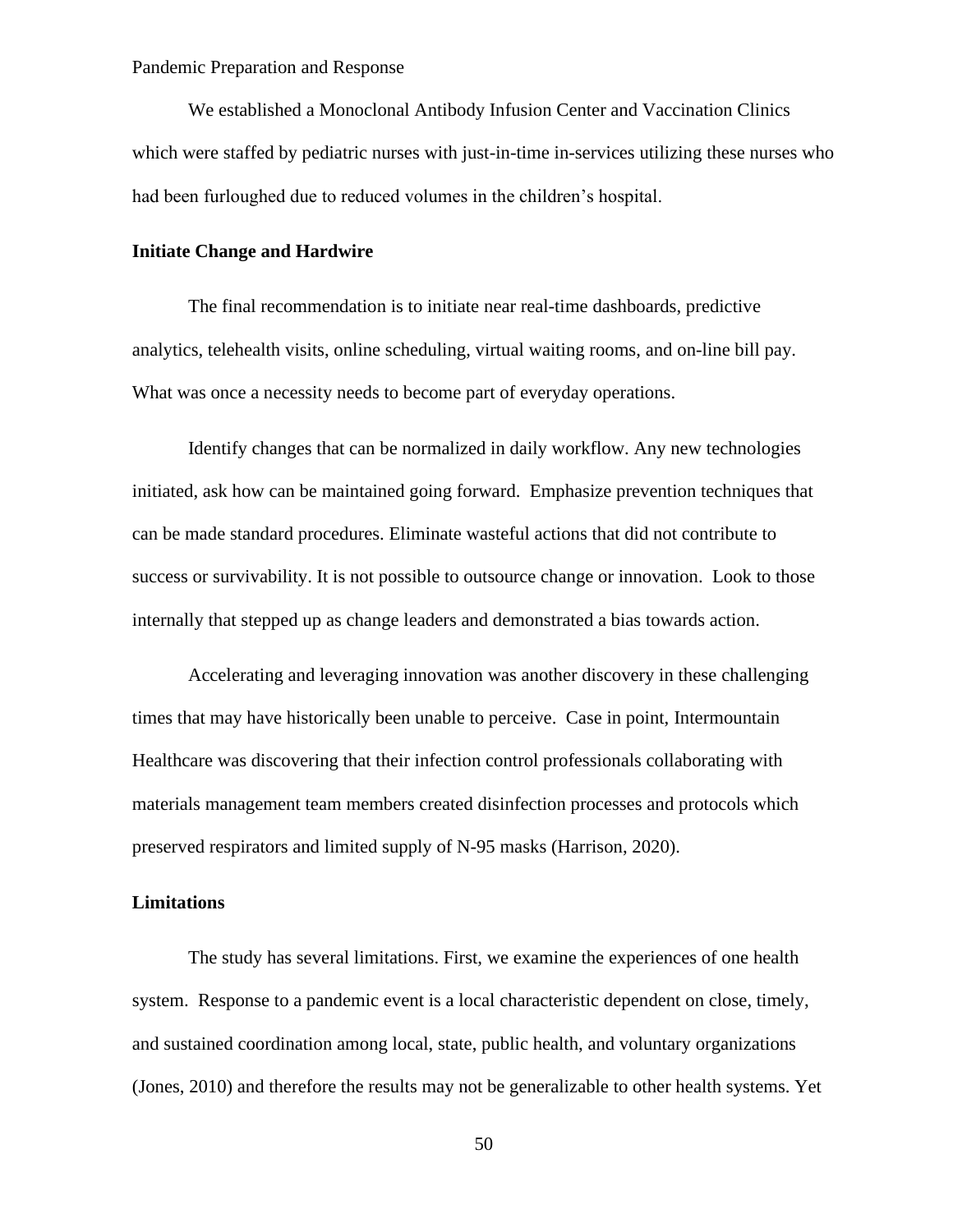we suggest utilizing lessons learned and the change management theory will be a useful tool for others. While universal in theory, this approach could be adjusted or aligned to fit a facility or health provider organization's specific needs in their market during the crisis. Next, the study focused on examining the decision and process during the initial 12 months of the pandemic. This exploratory work can inform future studies in comparing change management approach and outcomes across health systems.

## **Conclusion**

The importance of this study is that the pandemic has shown us how it is a different type of emergency than the typical emergency situations we plan for. The Kotter Model of Change Management is an effective approach for preparing for and addressing pandemic preparation. The Kotter model is as highly effective as it is easy to follow, provides structure and a practical framework to initiate and sustain change in an acute care setting. Leading an organization through a pandemic is a daunting task. Team members, physicians and caregivers are fearful, yet the responsibility to meet the needs of patients must be met. Standard practices may not meet the demands. Kotter's Model assists leaders identify the right people who will, in turn, motivate others to make necessary changes until it becomes the norm. In a pandemic event, Kotter's model allows for real-time correction of processes amidst the hour-by-hour, day-by-day challenges a leader and an organization face. People naturally resist change, but the Kotter Model proves to be a best practice to orchestrate and encourage change.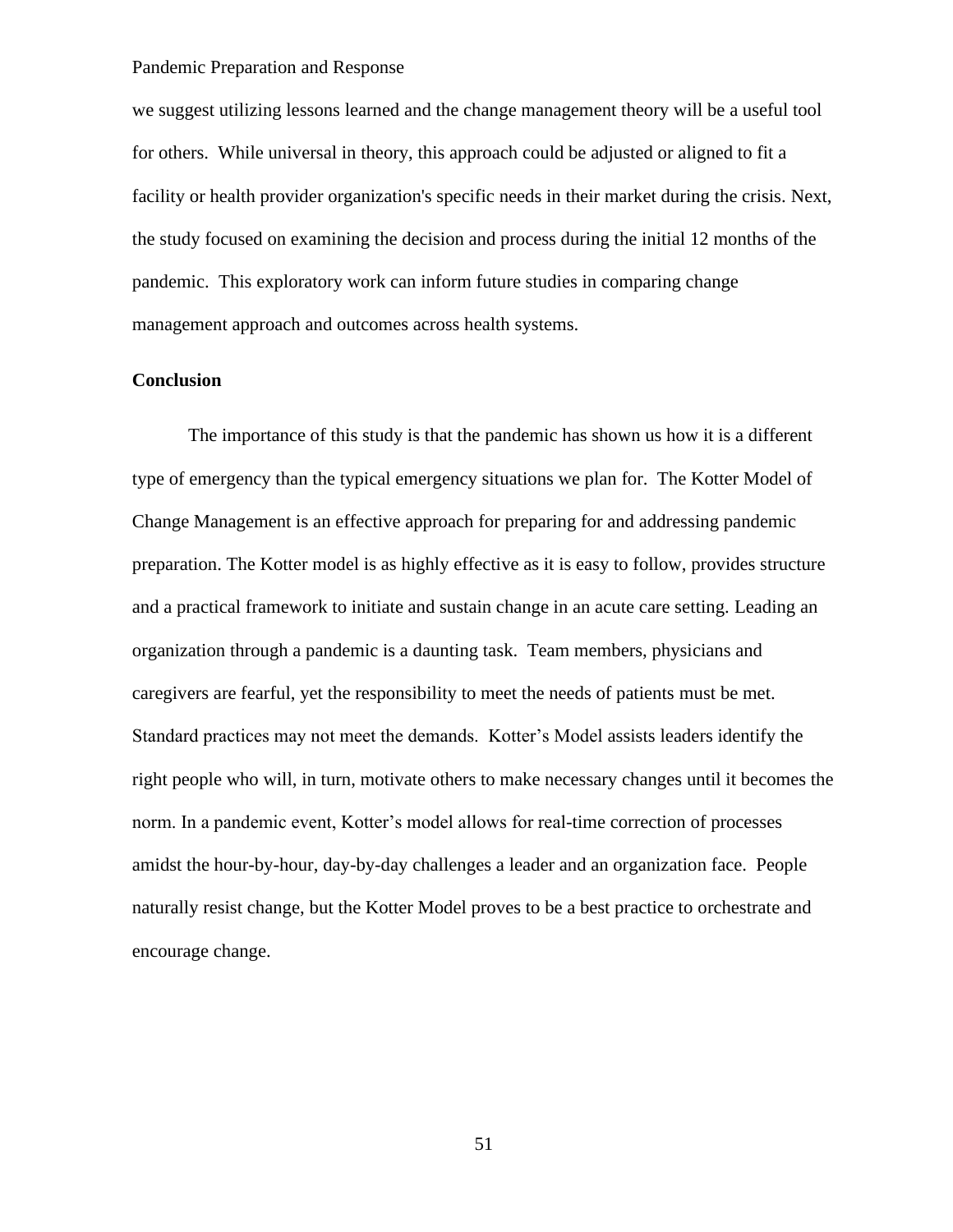#### **References**

Adams, J., & Walls, R. (2020). Supporting the health care workforce during the COVID-19 global epidemic. *JAMA*;323(15),1439–1440. Retrieved from <https://doi:10.1001/jama.2020.3972>

Alexander, L. (2020). Preparing for the next pandemic; A white paper. U.S. Senate **Committee** 

on health, education, labor, and pensions. Retrieved from

[https://www.help.senate.gov/chair/newsroom/press/senate-health-committee-](https://www.help.senate.gov/chair/newsroom/press/senate-health-committee-%20%20%20-)

Baptist Health. (2020) Website Information. Retrieved from: *BaptistJax.com.* (2020).

Centers for Disease Control & Prevention. (2019). Comprehensive hospital preparedness

checklist for coronavirus disease (COVID-19), U.S. Retrieved

from<https://www.cdc.gov/coronavirus/2019-ncov/hcp/hcp-hospital-checklist.html>

Challener, D., Dowdy, S., & O'horo, J. (2020). Analytics and prediction modeling during the

COVID-19 pandemic. *Mayo Clinical Proceedings*, 9*5*(9S): S8-S10. Retrieved from <https://doi.org/10.1016/j.mayocp.2020.05.040>

Doshi, P. (2011). The elusive definition of pandemic influenza. *Bull World Health Org, 89:* 532-538.

Glaser, C. A., Gilliam, S., Thompson, W. W., Dassey, D. E., Waterman, S. H., Saruwatari, M.,

& Fukuda, K. (2002). Medical care capacity for influenza outbreaks, Los Angeles. *Emerging Infectious Diseases*, *8*(6), 569.

Gupta, S., & Federman, D. G. (2020). Hospital preparedness for COVID-19 pandemic: Experience from department of medicine at Veterans Affairs Connecticut Healthcare System. *Postgraduate Medicine, 132*(6), 489–494. Retrieved from <https://doi.org/10.1080/00325481.2020.1761668>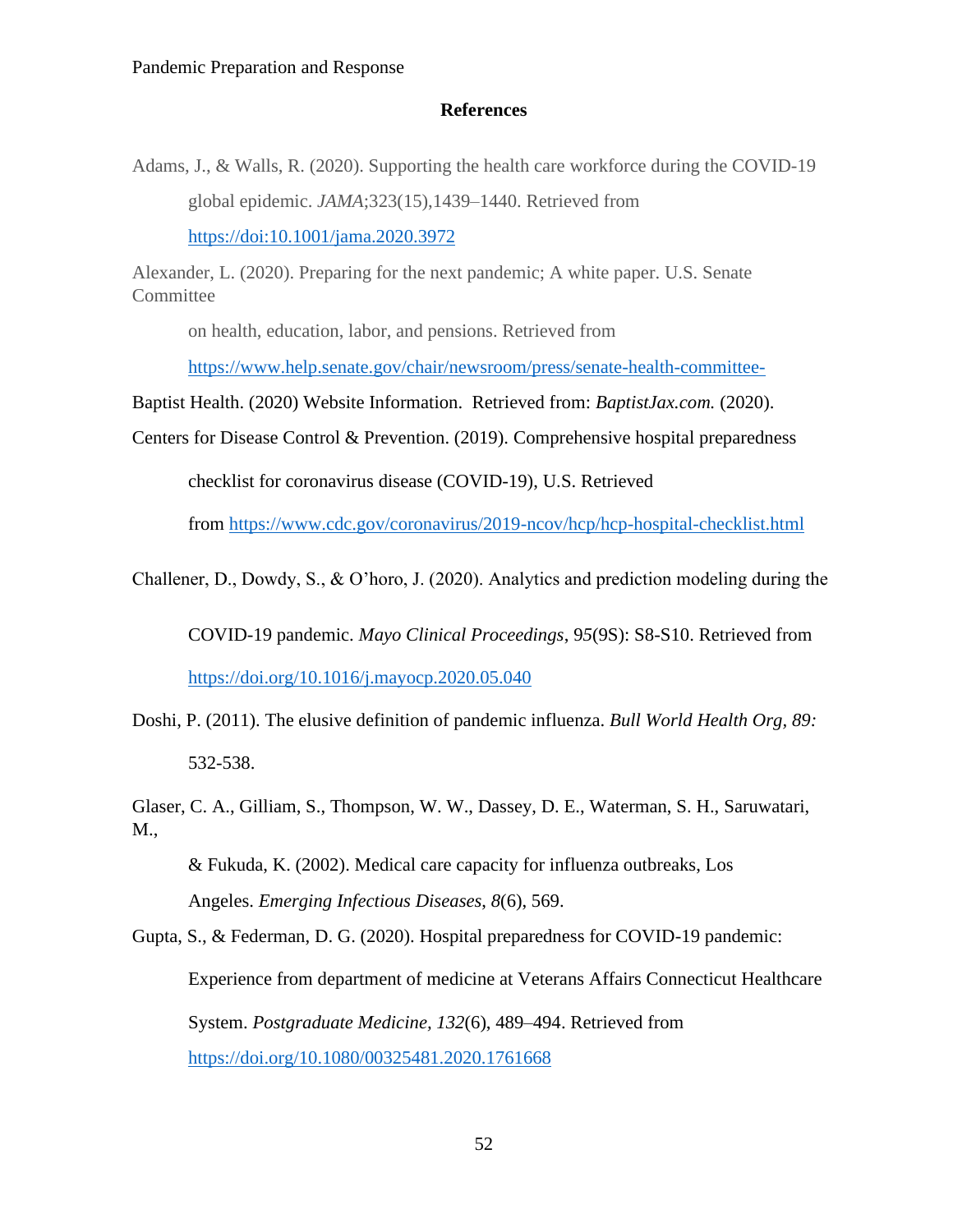Harrison, M. (2020). What one health care CEO is learning from the pandemic. *Harvard Business Review*. *Digital Article*. Retrieved from

<https://hbr.org/2020/07/what-one-health-care-ceo-is-learning-from-the-pandemic>

International Critical Incident Stress Foundation, Inc. (2020). Rest, Information and Transition Services ("RITS"). Retrieved from<https://icisf.org/covid19-resources/>

Kotter, J.P. (2012). *Leading change.* Boston, MA: Harvard Business Review Press.

Kotter, J. P. (2014). *Accelerate: Building Strategic Agility for a Faster-Moving World*. Boston, MA: Harvard Business Review Press.

Levin, P. J., Gebbie, E. N., & Qureshi, K. (2007). Can the health-care system Meet the challenge of pandemic flu? Planning, ethical, and workforce considerations. *Public Health Reports*, *122*(5), 573–578. Retrieved from <https://doi.org/10.1177/003335490712200503>

Lowe, J., Paladino, K., Farke, J., Boulter, K., Cawcutt, K., Emodi, M., Rupp, M. (2020)N95 Filtering facepiece respirator ultraviolet germicidal irradiation (UVGI) process for decontamination and reuse. Nebraska Medicine. Retrieved from

<https://www.nebraskamed.com/sites/default/files/documents/covid-19/n-95-decon-pdf>

- Neil, R. (2006). Pandemic preparedness. Vendors and hospitals alike face challenges as well as unknown factors. *Materials Management in Health Care*, *15*(4), 30–34
- President Trump declares state of emergency for COVID-19. (2020, March). *NCSL, National Conference on State Legislatures.* Retrieved from [https://www.ncsl.org/ncsl-in](https://www.ncsl.org/ncsl-in-)dc/publications-and-resources/president-trump-declares-state-of-emergency-forcovid- 19.aspx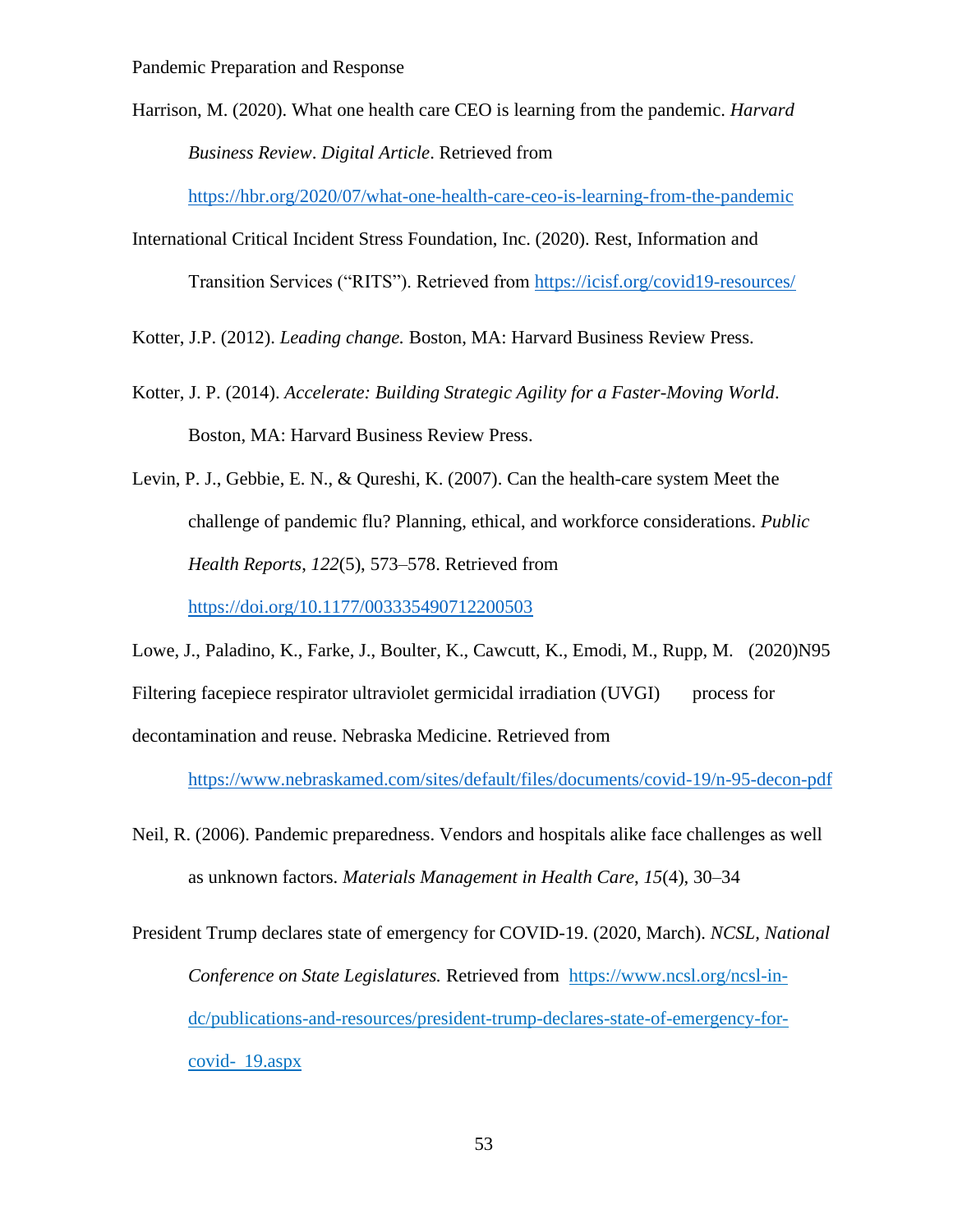Ranscombe, P. (2020). Rural areas at risk during COVID-19 pandemic. *The Lancet*.

Retrieved from [https://doi.org/10.1016/S1473-3099\(20\)30301-7](https://doi.org/10.1016/S1473-3099(20)30301-7)

- Shachar, C., Engel, J., & Elwyn, G. (2020). Implications for telehealth in a post pandemic future: Regulatory and privacy issues. *JAMA*, *323*(23), 2375–2376. Retrieved from <https://doi.org/10.1001/jama.2020.7943>
- Singer, J. (2018). The only constant is change. *Psych Central*. Retrieved from: <https://psychcentral.com/lib/the-only-constant-is-change/>
- Wong, J., Goh, Q. Y., Tan, Z., Lie, S. A., Tay, Y. C., Ng, S. Y., & Soh, C. R. (2020). Preparing for a COVID-19 pandemic: A review of operating room outbreak response measures in a large tertiary hospital in Singapore. *Canadian Journal of Anesthesia 67*(6), 732–745. Retrieved from <https://doi.org/10.1007/s12630-020-16209>
- World Health Organization. (2021). WHO Coronavirus Dashboard. Retrieved from

<https://covid19.who.int/>

World Health Organization Bulletin. (2020). Retrieved from [https://www.who.int/director](https://www.who.int/director-)general/speeches/detail/who-director-general-s-opening-remarks-at-the-mediabriefing-on-covid-19---11-march-2020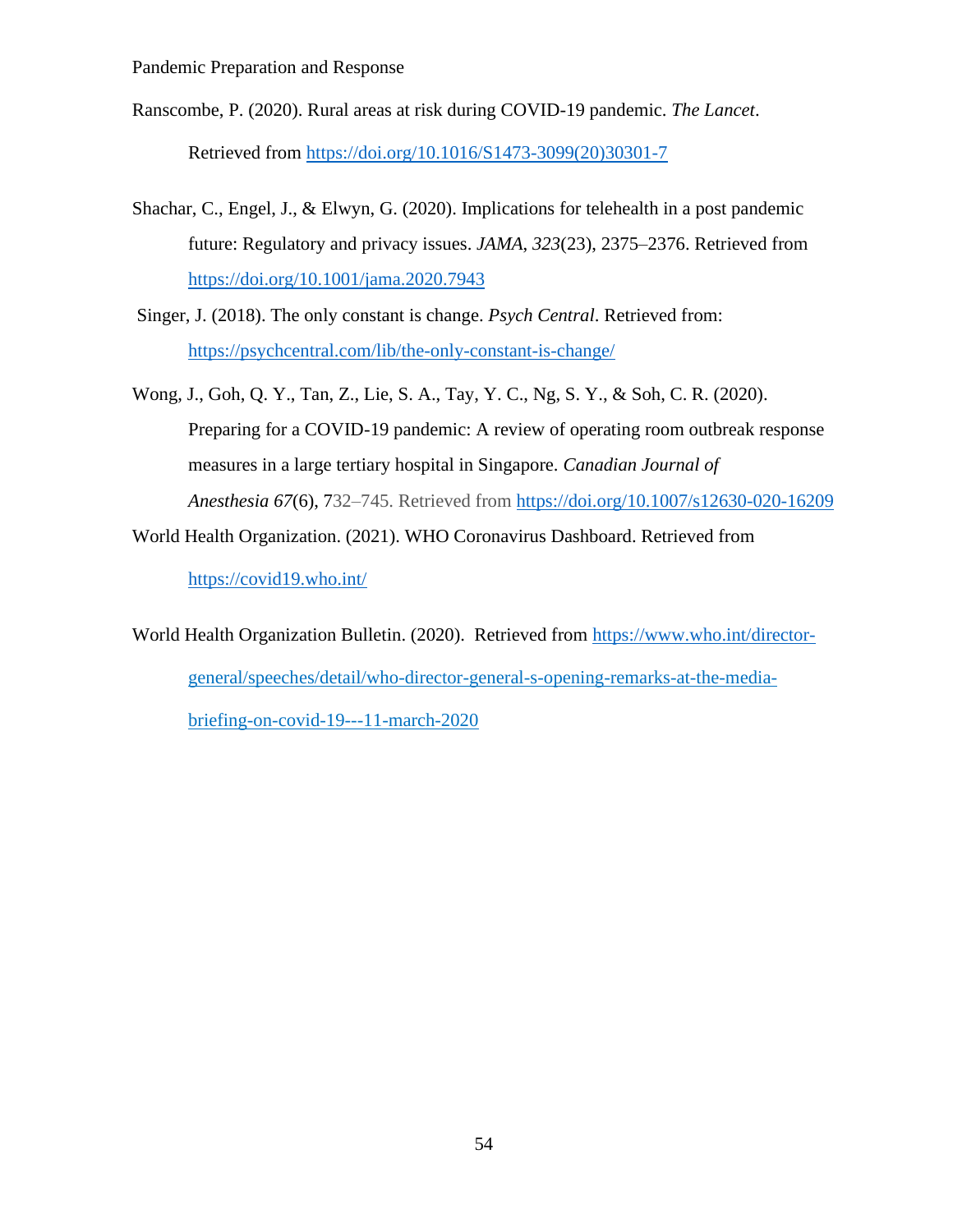Table 5

## HICS List

- Screening:
	- o FTEs
	- o Patients, visitors, vendors
	- o Volunteers, team members
	-
- Visitation Restrictions:
	- o Children, Adult, OB,
	- o ED
- PPE/masking:
	- o Protocol for PPE
		- standards
	- o CSM- within hospital
	- o Metro- centralized supply warehouse
	- o Monitoring PPE supplies/orders
	- o Ensuring adequate supplies for BPE as well as hospitals
- Inpatient Care for COVID positive patients:
	- o COVID units
- Virtual Visits/Telehealth:
	- o Continue/Expand?
	- o Eligibility
	- o Compensation
	- o Education of practitioners
- Online form completion (opportunity to expand)
- Hotlines:
	- o 202-0202 (employees)
	- o HR Hotline
	- o Employee Health Hotline
	- o Patient Safety Hotline
- Wellness and resilience
	- o Recharge and Restoration Rooms- continue?
	- o Support Groups/BBH
	- o Community Outreach specifically for COVID
- Self-Attestations
	- o Timeframe
	- o Would it be helpful with flu in the future?
- Hiring process through HR
	- o Release non-critical hire freeze?
	- o Return to previous hiring process or continue expedited process in place?
	- o Orientation- virtual, etc.
	- o Virtual interviews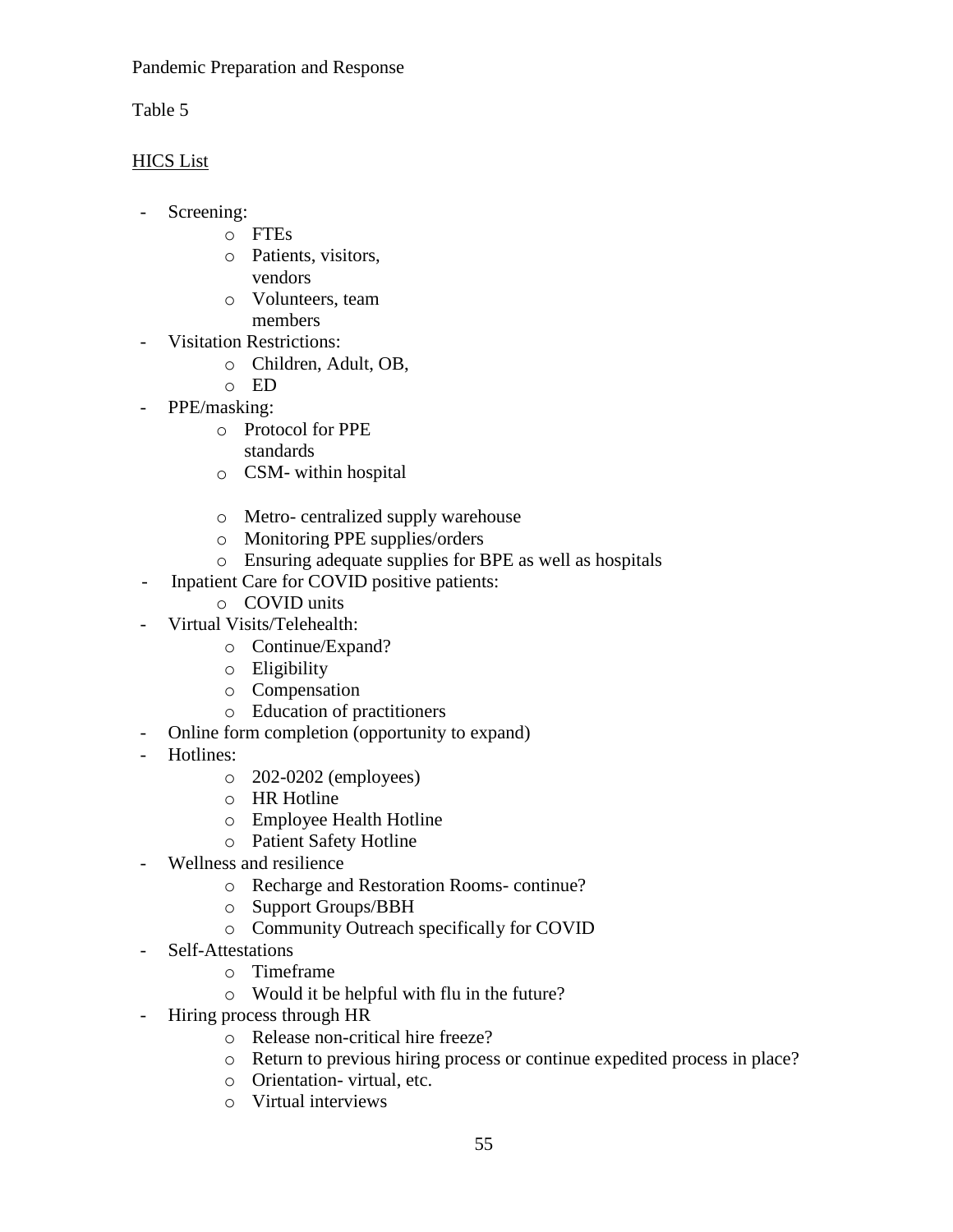- Expansion units/field hospitals
	- o Decommission and/or continue?
	- o Utilization or shifting of "extra supplies" and HVACs
- CTW:
	- o Continue or expand?
- Virtual Meetings
	- o Timeframe to move back to in person CMEs, conferences, large group meetings, etc.
- Office spaces, and work from home procedures
- Utilizing modeling for future hazards and predictions/ OPI dashboard
- Testing capabilities and procedures
- Elective procedure deference threshold
- Labor Pool
	- o Can something similar be utilized for future to utilize staff in needed positions
- Communication Strategies:
	- o SLT/Physician Leadership Calls
	- o COVID Alerts
	- o IPADS for family/patient/healthcare team communication
- Exposure Tracking
- Care at Home Model
	- o Expand for other services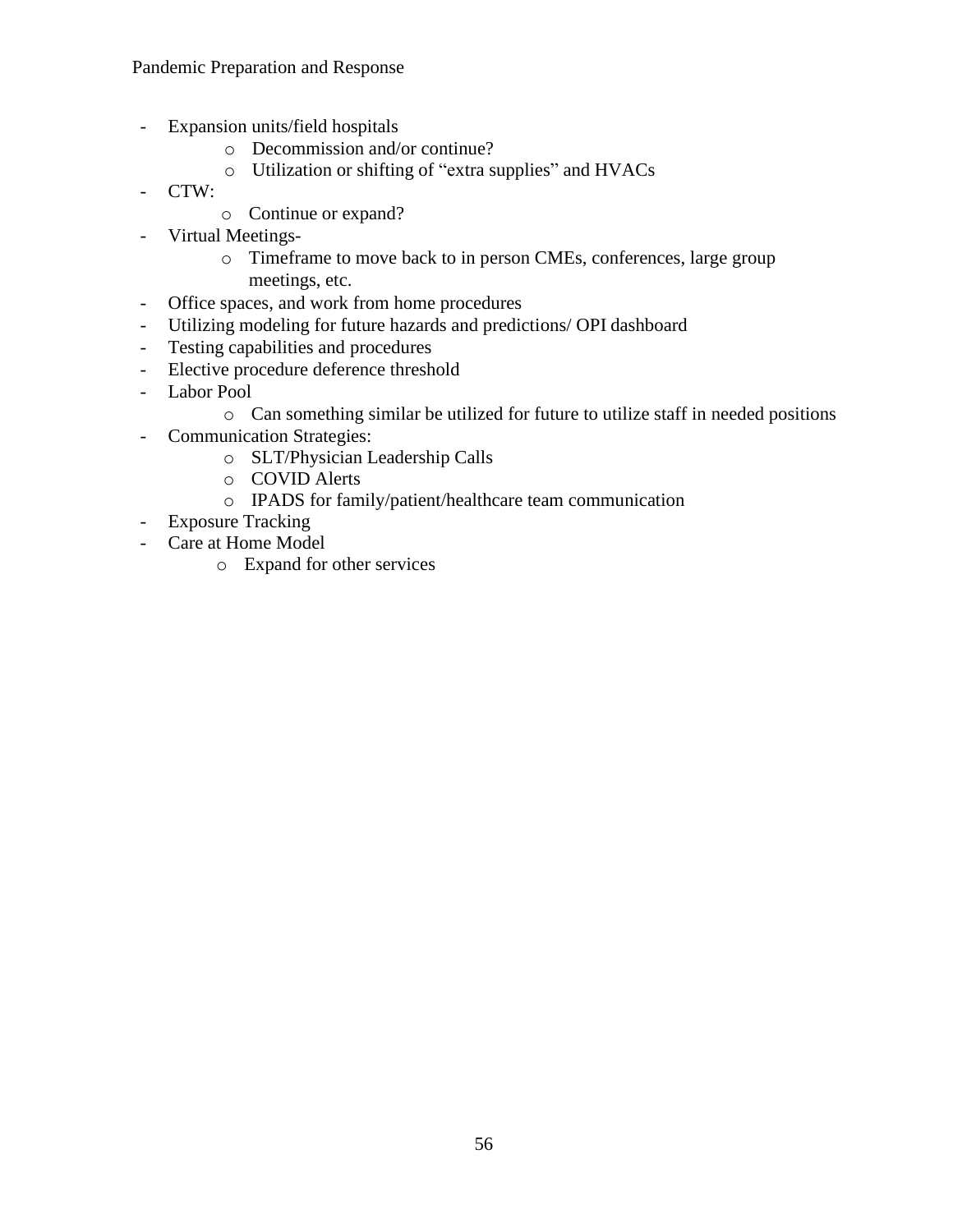#### **References**

- Adams, J. & Walls, R. (2020). Supporting the health care workforce d the COVID-19 gobal epidemic. *JAMA*;323(15):1439–1440. Retrieved from:
- Alexander, L. (2020). Preparing for the next pandemic; A white paper. U.S. Senate Committee on health, edeucation, labor, and pensions. Retrieved from:

[https://www.help.senate.gov/chair/newsroom/press/senate-health-committee-chairman-](https://www.help.senate.gov/chair/newsroom/press/senate-health-committee-chairman-%09alexander-)

- Baptist Medical Center Jacksonville (2020). Observations made from personal conversations with practice manager for Baptist Heart Specialists regarding virtual physicians' visits and impact on diagnostic tests ordered.
- Burton, P. & O'Neill, K. (2020). Charting a crisis: Bolstering business continuity with organizational change management: How to adjust business continuity plans during the COVID-19 crisis. *TEKsystems Global Services. Insights*. Retrieved from <https://www.teksystems.com/en/insights/article/charting-a-crisis>
- Bush, H. (2009). Planning for a pandemic. *Hospitals & Health Networks, 83*(9), 16-17. Retrieved from [https://search-proquest-com.ezproxy-](https://search-proquest-com.ezproxy-/)

v.musc.edu/docview/215297092?accountid=36330

Chima, A. & Gutman, R. (2020). What it takes to lead through an era of exponential change. *Harvard Business Review*. Retrieved from

[https://hbr.org/2020/10/what-it-takes-to-lead-](https://hbr.org/2020/10/what-it-takes-to-lead-%20through-an-era-of-exponential-change) through-an-era-of-exponential-change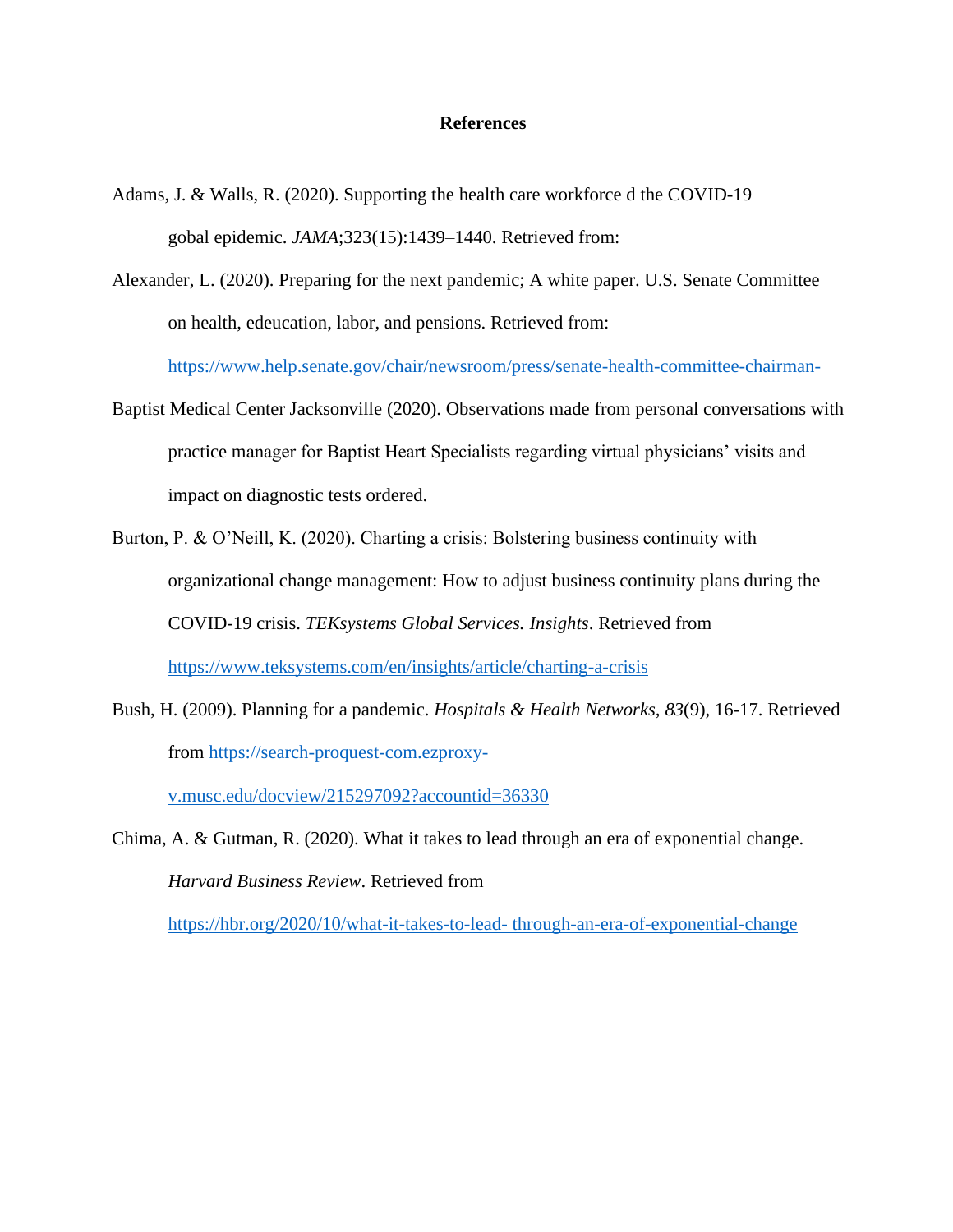- Chopra, V., Toner, E., Waldhorn, R., & Washer, L. (2020). How Should U.S. Hospitals Prepare for Coronavirus Disease 2019 (COVID-19)? *Annals of internal medicine*, *172*(9), 621–622.<https://doi.org/10.7326/M20-0907>
- Comprehensive Hospital Preparedness Checklist for Coronavirus Disease 2019 (COVID-19), The Centers for Disease Control and Prevention (CDC), U.S. Department of Health and Washington, DC.

<https://www.cdc.gov/coronavirus/2019-ncov/hcp/hcp-hospital-checklist.html>

Cvetković, V. M., Nikolić, N., Radovanović Nenadić, U., Öcal, A., K. Noji, E., & Zečević, M. (2020). Preparedness and preventive behaviors for a pandemic disaster caused by COVID-19 in Serbia. *International Journal of Environmental Research and Public Health*, *17*(11), 4124. MDPI AG. Retrieved from

<http://dx.doi.org/10.3390/ijerph17114124>

Doshi P. (2011). The elusive definition of pandemic influenza. *Bull World Health Org,* 89: 532-538.

Edeghere, O., Fowler, T., Wilson, F., Caspa, R., Raichand, S., Kara, E., . . . Olowokure, B. (2015). Knowledge, attitudes, experience and behavior of frontline health care workers during the early phase of 2009 influenza A(H1N1) pandemic, Birmingham, UK. *Journal of Health Services Research & Policy, 20*(1), 26-30. Retrieved from

[www.jstor.org/stable/26751336](http://www.jstor.org/stable/26751336)

El-Jardali, F., Bou-Karroum, L., & Fadlallah, R. (2020). Amplifying the role of knowledge translation platforms in the COVID-19 pandemic response. Health Research and Policy doi:<http://dx.doi.org.ezproxy-v.musc.edu/10.1186/s12961-020-00576-y>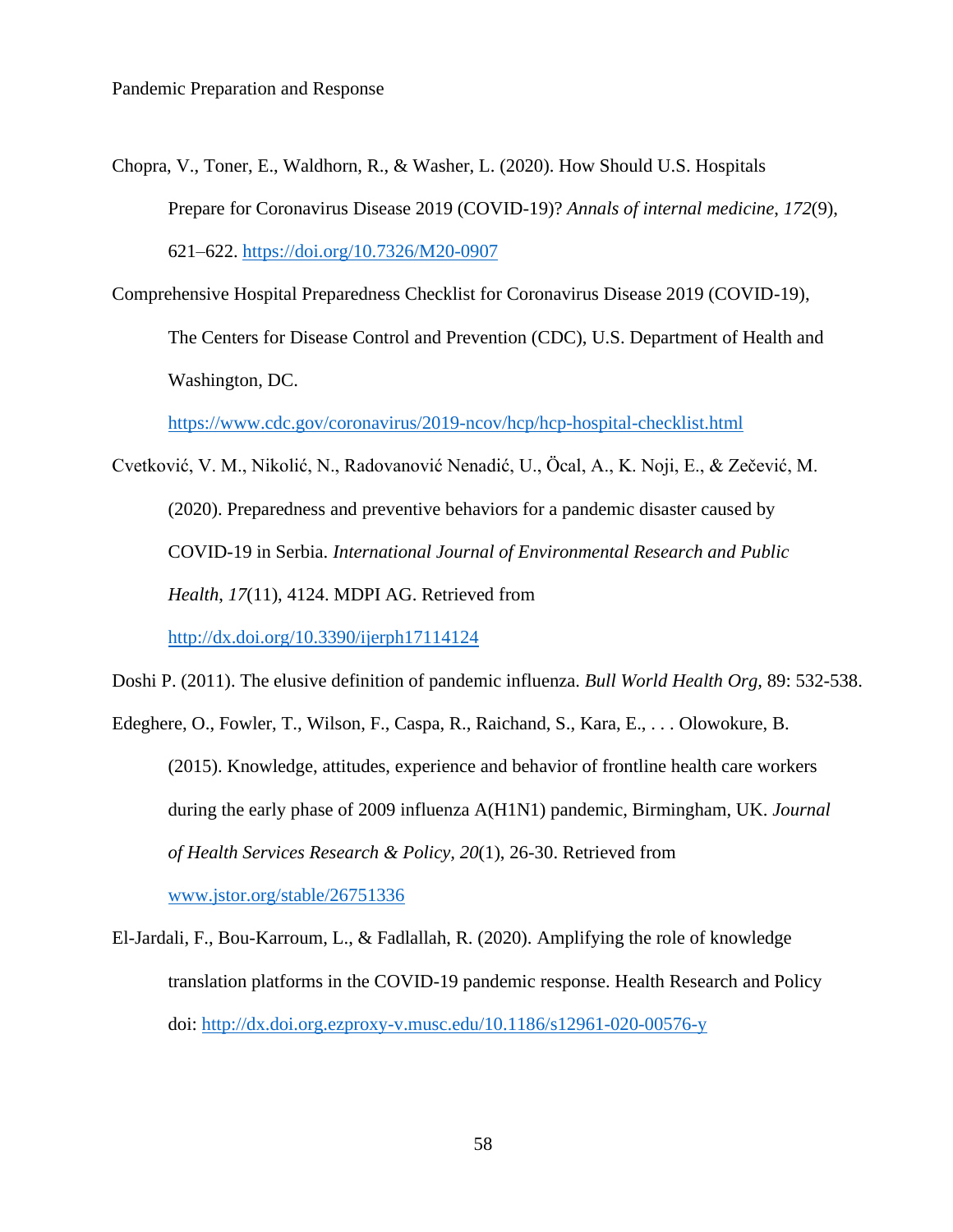" Emergency Management Framework." National Research Council (2007). *Successful Response Starts with a Map: Improving Geospatial Support for Disaster Management*.

Washington, DC: The National Academies Press. doi: 10.17226/11793.

- Fakhruddin, B., Blanchard, K., & Ragupathy, D. (2020). Are we there yet? The transition from response to recovery for the COVID-19 pandemic. *Progress in Disaster Science*, *7*, 100102. Retrieved from <https://doi.org/10.1016/j.pdisas.2020.100102>
- Forman, R., Atun, R., McKee, M., & Mossialos, E. (2020). 12 Lessons learned from the management of the coronavirus pandemic. *Health Policy (Amsterdam, Netherlands)*, *124*(6), 577–580. Retrieved from <https://doi.org/10.1016/j.healthpol.2020.05.008>
- Francis J. R. (2020). COVID-19: Implications for supply chain management. *Frontiers of Health Services Management*, *37*(1), 33–38. Retrieved from <https://doi.org/10.1097/HAP.0000000000000092>
- Frasca D. R. (2010). The Medical Reserve Corps as part of the federal medical and public health response in disaster settings. *Biosecurity and bioterrorism: biodefense strategy, practice, and science, 8*(3). 265-271*.* Retrieved from <https://doi.org/10.1089/bsp.2010.0006>
- Fuchs V. R. (2020). Health Care Policy After the COVID-19 Pandemic. *JAMA*, *324*(3), 233–234. Retrieved from<https://doi.org/10.1001/jama.2020.10777>

Gerwin, L. E. (2011). Planning for pandemic: A new model for governing public health emergencies. *American Journal of Law and Medicine, 37*(1), 128-71. Retrieved from <https://search-proquest-com.ezproxy-v.musc.edu/docview/896132448?accountid=36330>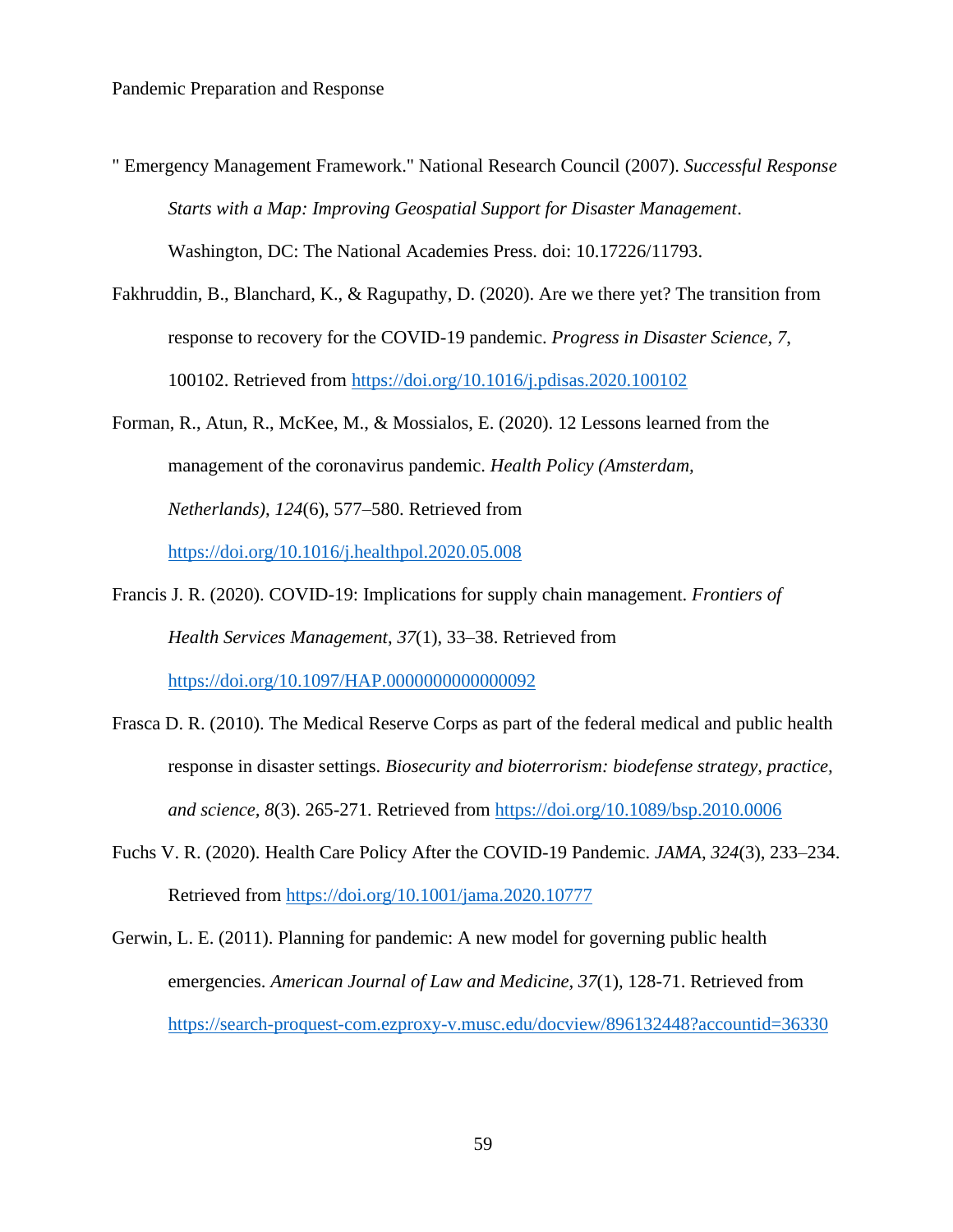- Glaser, C. A., Gilliam, S., Thompson, W. W., Dassey, D. E., Waterman, S. H., Saruwatari, M., & Fukuda, K. (2002). Medical care capacity for influenza outbreaks, Los Angeles. *Emerging infectious diseases*, *8*(6), 569.
- Gupta, S., & Federman, D. G. (2020). Hospital preparedness for COVID-19 pandemic: experience from department of medicine at Veterans Affairs Connecticut Healthcare System. *Postgraduate Medicine, 132*(6), 489–494.

<https://doi.org/10.1080/00325481.2020.1761668>

Harrison, M. (2020). What one health care CEO is learning from the pandemic. *Harvard Business Review*. *Digital Article*. Retrieved from:

<https://hbr.org/2020/07/what-one-health-care-ceo-is-learning-from-the-pandemic>

- Haas, M., Munzer, B. W., Santen, S. A., Hopson, L. R., Haas, N. L., Overbeek, D., Peterson, W., … Huang, R. D. (2019). Didactics revolution: Applying Kotter's 8-step change management model to residency didactics. *The Western Journal of Emergency Medicine*, *21*(1), 65–70. Retrieved from <https://doi.org/10.5811/westjem.2019.11.44510>
- Henry, L. S., Christine Hansson, M., Haughton, V. C., Waite, A. L., Bowers, M., Siegrist, V., & Thompson, E. J. (2017). Application of Kotter's theory of change to achieve babyfriendly designation. *Nursing for Women's Health, 21*(5), 372–382. Retrieved from <https://doi.org/10.1016/j.nwh.2017.07.007>
- Jones, M.M. (2010). The American Red Cross and local response to the 1918 influenza pandemic: a four-city case study. *Public Health Rep*;*125* Suppl 3(Suppl 3):92‐104. doi:10.1177/00333549101250S312

Kotter, J.P. (2012). *Leading change*. Boston, MA: *Harvard Business Review Press*.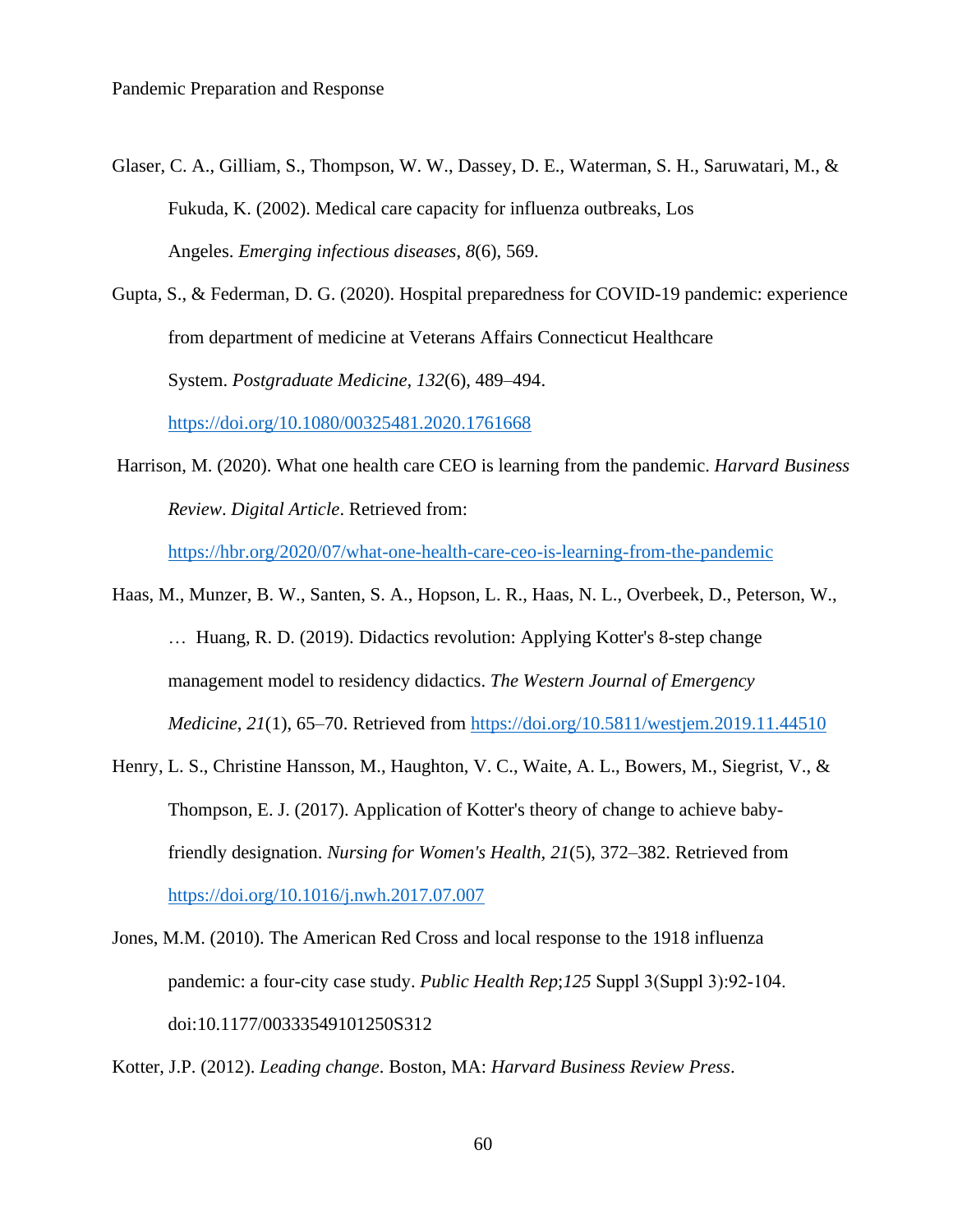- Kotter, J. P. (2014). *Accelerate: building strategic agility for a faster-moving world*. Boston, MA: Harvard Business Review Press.
- Kraemer, H. (2020). *Leading in Time of Crisis*. Strategic Marketplace Initiative Vision 2020 webinar, May 28.
- Lahari, G. & Shankar, A.K. (2020). COVID-19 impact on people, operations, and businesses. Combating COVID-19 with agile change management approach. *Deloitte News-Letter.* Retrieved from [https://www2.deloitte.com](https://www2.deloitte.com/)
- Langan, J. C., & Krieger, M. M. (2019). Staffing needs and associated costs in times of disaster: An integrative review. *Nursing Economics, 37*(5), 221-229. Retrieved from <https://search-proquest-com.ezproxy-v.musc.edu/docview/2304947350?accountid=36330>
- Langley, G. J., Moen, R. D., Nolan, K. M., Nolan, T. W., Norman, C. L., & Provost, L. P. (2009). *The improvement guide (2nd ed.)*. Jossey Bass Wiley.
- Levin, P. J., Gebbie, E. N., & Qureshi, K. (2007). Can the healthcare system meet the challenge of pandemic flu? Planning, ethical, and workforce considerations. *Public Health Reports, 122(*5), 573–578. <https://doi.org/10.1177/003335490712200503>
- Mensua, A., Mounier-jack, S., & Coker, R. (2009). Pandemic influenza preparedness in Latin America: Analysis of national strategic plans. *Health Policy and Planning, 24*(4), 253-60. doi: http://dx.doi.org.ezproxy-v.musc.edu/10.1093/heapol/czp019
- Neil, R. (2006). Pandemic preparedness. Vendors and hospitals alike face challenges as well as unknown factors. *Materials management in Health care*, *15*(4), 30–34 Osterholm, M. (2007). Unprepared for a pandemic. *Foreign Affairs, 86*(2), 47-57. Retrieved from: [www.jstor.org/stable/20032283](http://www.jstor.org/stable/20032283)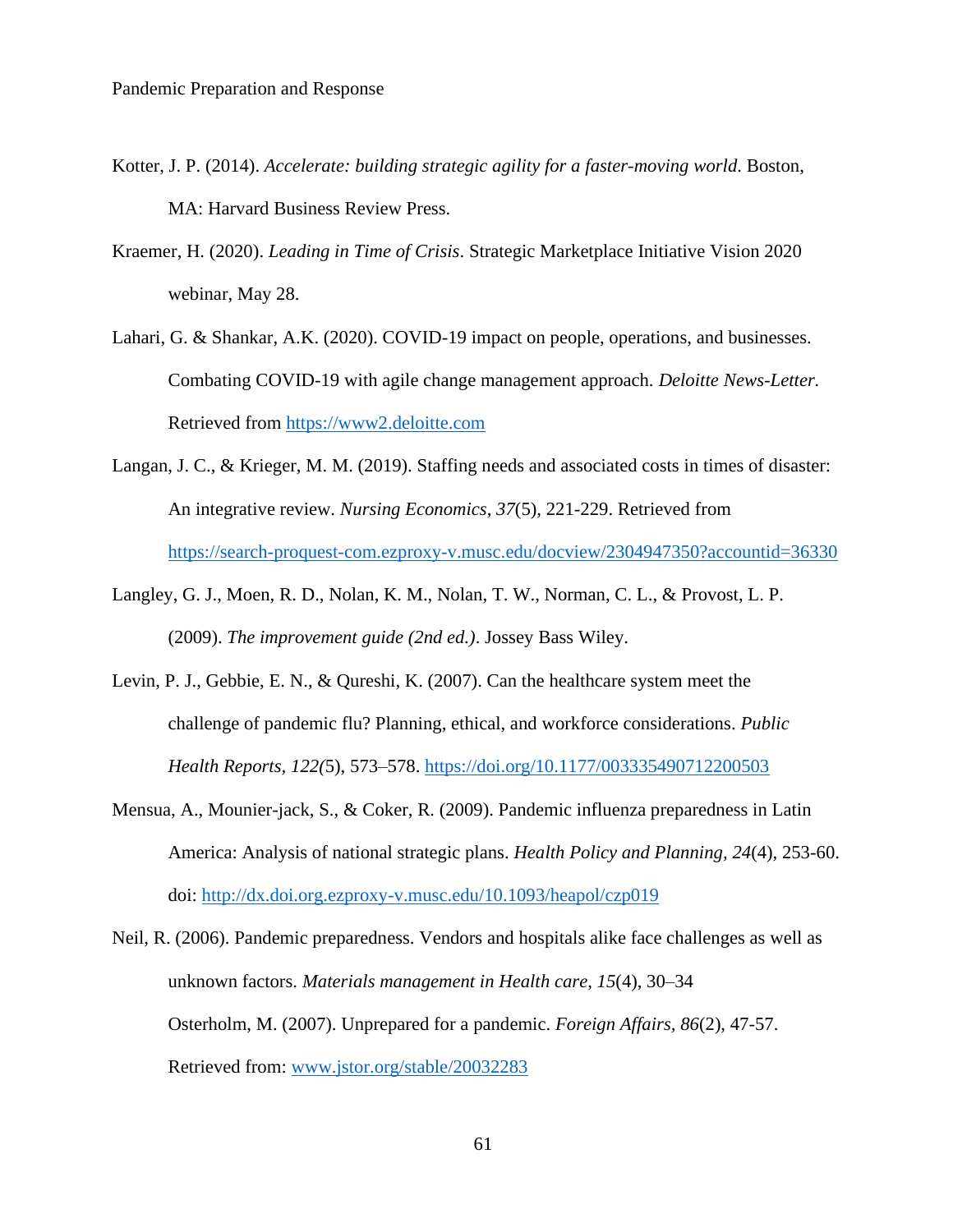Owens K. M. (2020). Moving forward to nurture workforce resilience in crisis. *Frontiers of Health Services Management*, *37*(1), 14–19.

<https://doi.org/10.1097/HAP.0000000000000094>

Pisano, G. P., Sadun, R., Zanini, M. (2020). Lessons from Italy's response to coronavirus. *Harvard Business Review*. Retrieved from:

<https://hbr.org/2020/03/lessons-from-italys-response-to-coronavirus?utm-medium>

- President Trump declares state of emergency for COVID-19, (2020, March). NCSL, National Conference on State Legislatures. Retrieved from [https://www.ncsl.org/ncsl-in](https://www.ncsl.org/ncsl-in-)dc/publications-and-resources/president-trump-declares-state-of-emergency-for-covid-19.aspx
- Ranscombe, P. (2020). Rural areas at risk during COVID-19 pandemic. *The Lancet*. Retrieved from: [https://doi.org/10.1016/S1473-3099\(20\)30301-7](https://doi.org/10.1016/S1473-3099(20)30301-7)
- Rogg, M. (2020). COVID-19: The Pandemic and its impact on security policy. *PRISM, 8*(4), 54- 67. Retrieved from doi:10.2307/26918234
- Shachar, C., Engel, J., & Elwyn, G. (2020). Implications for telehealth in a post pandemic future: Regulatory and privacy issues. *JAMA*, *323*(23), 2375–2376. <https://doi.org/10.1001/jama.2020.7943>
- Shapiro, S. D., & Rothman, P. B. (2020). How academic health systems can move forward once COVID-19 wanes. *JAMA*, 10.1001/jama.2020.8002. Advance online publication. <https://doi.org/10.1001/jama.2020.8002>
- Singer, J. (2018). The Only Constant Is Change. Psych Central. Retrieved from: <https://psychcentral.com/lib/the-only-constant-is-change/>